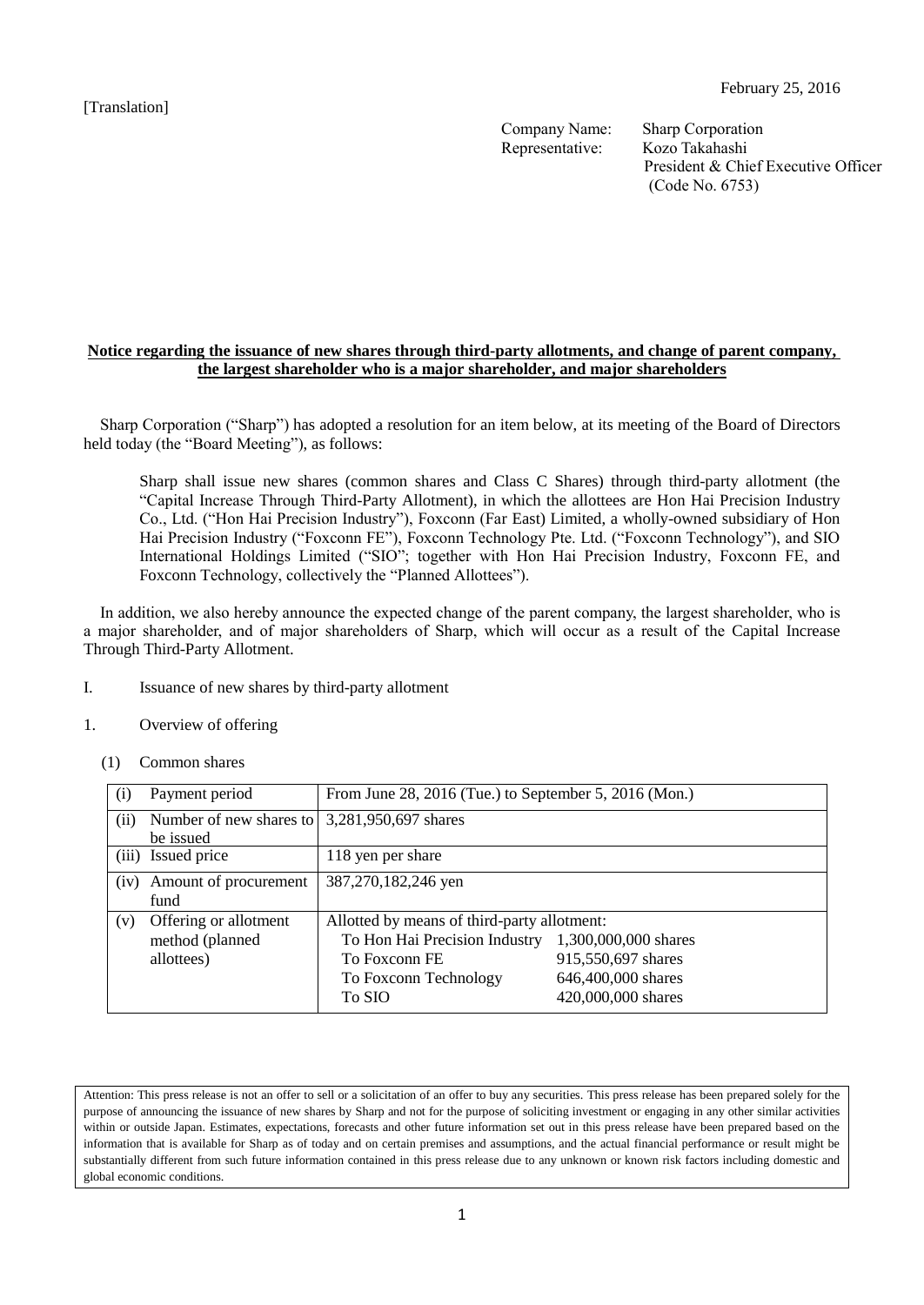| Other<br>(vi) | The payments are subject to the effectiveness of the securities registration   |
|---------------|--------------------------------------------------------------------------------|
|               | statement pursuant to the Financial Instruments and Exchange Act,              |
|               | acquisition of permits, licenses, or the like from relevant authorities of the |
|               | relevant countries, including permission of notification or the like regarding |
|               | business combination from competition authorities of the relevant countries,   |
|               | required in order to execute the Capital Increase Through Third-Party          |
|               | Allotment, and an approval (special resolution) of the item on the agenda      |
|               | regarding the issuance of common shares of Sharp at the 122nd ordinary         |
|               | general meeting of shareholders of Sharp to be held on June 23, 2016 (Thu.)    |
|               | (the "Ordinary General Meeting of Shareholders") and the general meeting       |
|               | of class shareholders by holders of the common shares, the general meeting     |
|               | of class shareholders by holders of the Class A Shares, and the general        |
|               | meeting of class shareholders by holders of the Class B Shares (the            |
|               | "General Meeting of Class Shareholders" to be also held on June 23, 2016       |
|               | $(Thu.)$ .                                                                     |
|               |                                                                                |
|               |                                                                                |

(Note) In order to increase the certainty of the execution of the Capital Increase Through Third-Party Allotment, the Planned Allottees plan to agree in the share subscription agreement to conclude that the Planned Allottees shall provide a deposit of 100 billion yen, and if the Planned Allottees fail to perform their obligation to pay the subscription amount, or in other similar cases, Sharp may confiscate the deposit as liquidated damages. However, if the deposit is not confiscated as liquidated damages, then the deposit may be appropriated to the capital increase payment for the Capital Increase Through Third-Party Allotment.

#### (2) Class C Shares

| Payment period                                         | From June 28, 2016 (Tue.) to September 5, 2016 (Mon.)                                         |
|--------------------------------------------------------|-----------------------------------------------------------------------------------------------|
|                                                        | 8,621,171 shares                                                                              |
| be issued                                              |                                                                                               |
| (iii) Issued price                                     | 11,800 yen per share                                                                          |
| Amount of procurement<br>fund                          | 101,729,817,800 yen                                                                           |
| Offering or allotment<br>method (planned<br>allottees) | Allotted by means of third-party allotment:<br>To Hon Hai Precision Industry 8,621,171 shares |
|                                                        | Number of new shares to                                                                       |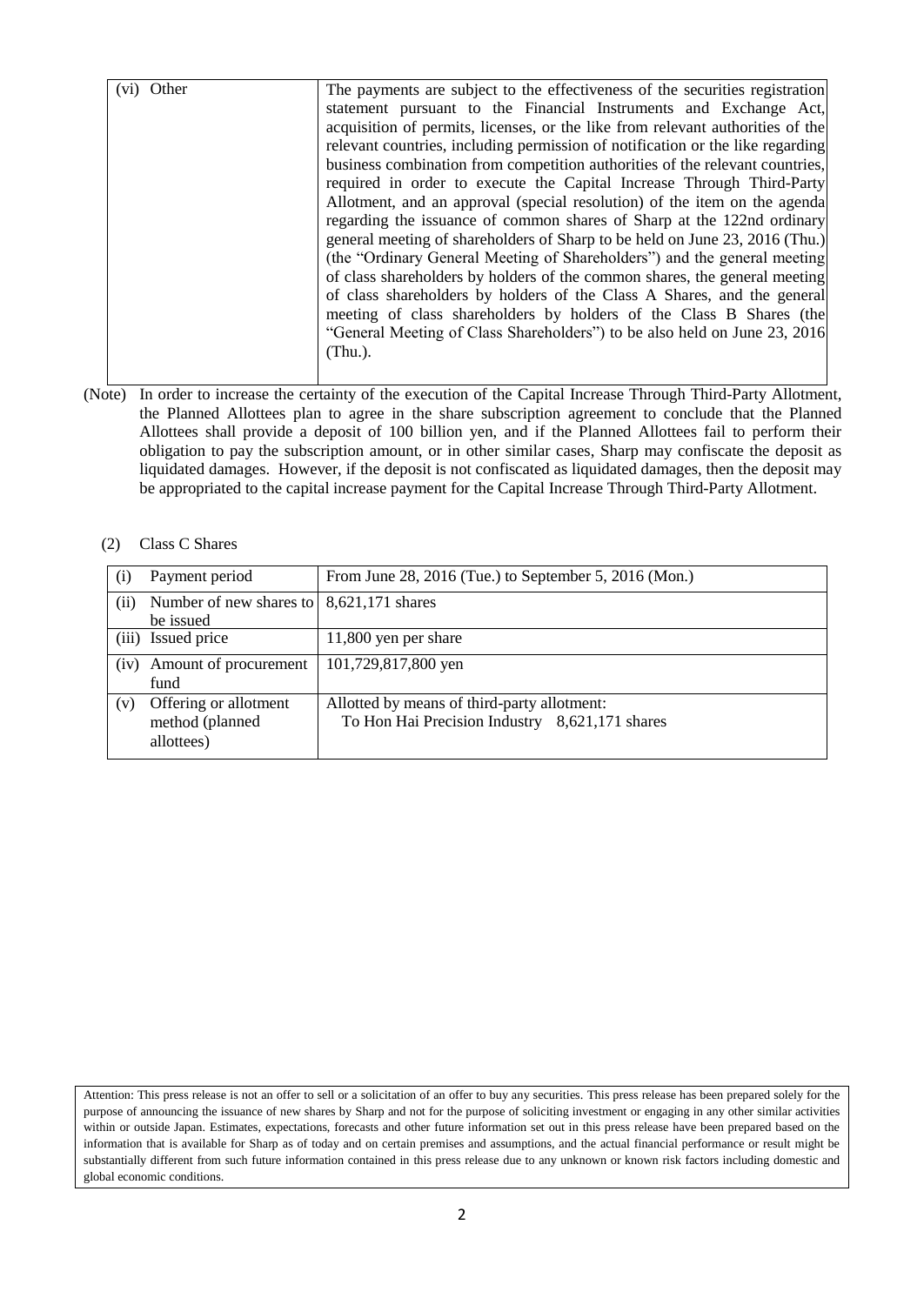| (vi) Other | For more information, please refer to the Appendix "Terms and conditions<br>of Class C Share issuance."                                                                                                                                                                                                                                                                                                                                                                                                                                                                                                                                                                                                                                                                                                                                                                                           |
|------------|---------------------------------------------------------------------------------------------------------------------------------------------------------------------------------------------------------------------------------------------------------------------------------------------------------------------------------------------------------------------------------------------------------------------------------------------------------------------------------------------------------------------------------------------------------------------------------------------------------------------------------------------------------------------------------------------------------------------------------------------------------------------------------------------------------------------------------------------------------------------------------------------------|
|            | It is prescribed that the payment priority of dividends from surplus and<br>distribution of residual assets for Class C Shares is the same as that for the<br>common shares, and that the amounts of payment of the dividends and<br>distribution are the amounts multiplied by prescribed acquisition ratios.<br>Class C Shares have no voting right. Assignments of Class C Shares are<br>restricted.                                                                                                                                                                                                                                                                                                                                                                                                                                                                                           |
|            | Class C Shares are subject to call in consideration for common shares.                                                                                                                                                                                                                                                                                                                                                                                                                                                                                                                                                                                                                                                                                                                                                                                                                            |
|            | The payments are subject to the effectiveness of the securities registration<br>statement pursuant to the Financial Instruments and Exchange Act,<br>acquisition of permits, licenses, or the like from relevant authorities of the<br>relevant countries, including notifications, permits, or the like regarding<br>business combination from competition authorities of the relevant countries,<br>required in order to execute the Capital Increase Through Third-Party<br>Allotment, and an approval (special resolution) of the items on the agenda<br>regarding the issuance of Class C Shares and the revision of the articles of<br>incorporation to be required due to the issuance of the Class C Shares at the<br>Ordinary General Meeting of Shareholders and the General Meetings of<br>Class Shareholders. The revision will be disclosed after the proposed<br>revision is fixed. |

(Note) In order to increase the certainty of the execution of the Capital Increase Through Third-Party Allotment, the Planned Allottees plan to agree in the share subscription agreement to conclude that the Planned Allottees shall provide a deposit of 100 billion yen, and if the Planned Allottees fail to perform their obligation to pay the subscription amount, or in other similar cases, Sharp may confiscate the deposit as liquidated damages. However, if the deposit is not confiscated as liquidated damages, then the deposit may be appropriated to the capital increase payment for the Capital Increase Through Third-Party Allotment.

#### 2. Purpose of and reason for the offering

In May 2013, Sharp set and announced its "Medium-Term Management Plan for Fiscal 2013 through 2015" in order to improve a weakened management structure, and to realize "Recovery and Growth." In this plan, we set three basic strategies as the core: (1) Shift management resources to "advantageous markets and fields," (2) Exit closed innovation, and aggressively utilize alliances, and (3) Enforce executions by innovating governance systems. In addition, we also set and carried out, by the entire company, five main plans to achieve "Recovery and Growth": (1) Restructuring of the current business portfolio, (2) Improving the profitability of the LCD business, (3) Expanding overseas businesses focusing on the ASEAN market, (4) Reducing fixed costs by introducing all-Sharp cost restructuring innovations, and (5) Improving financial position. With these efforts, we returned to profit in the year ended March 2014, clearing the target set for the sales and operating income.

However, Sharp recorded large deficits for the year ended March 2015, due to a lack of measures, such as rapid business changes, against the intensified competition in the LCD TV business in America, and the deterioration in the business environment for the energy solution business, including stagnant demand for solar power, as well as a lack of foresight in responding to market changes, including the fact that the shift to high-definition products did not take off, inadequacy in dealing with price declines, and inadequacy in marketing for the small- and medium-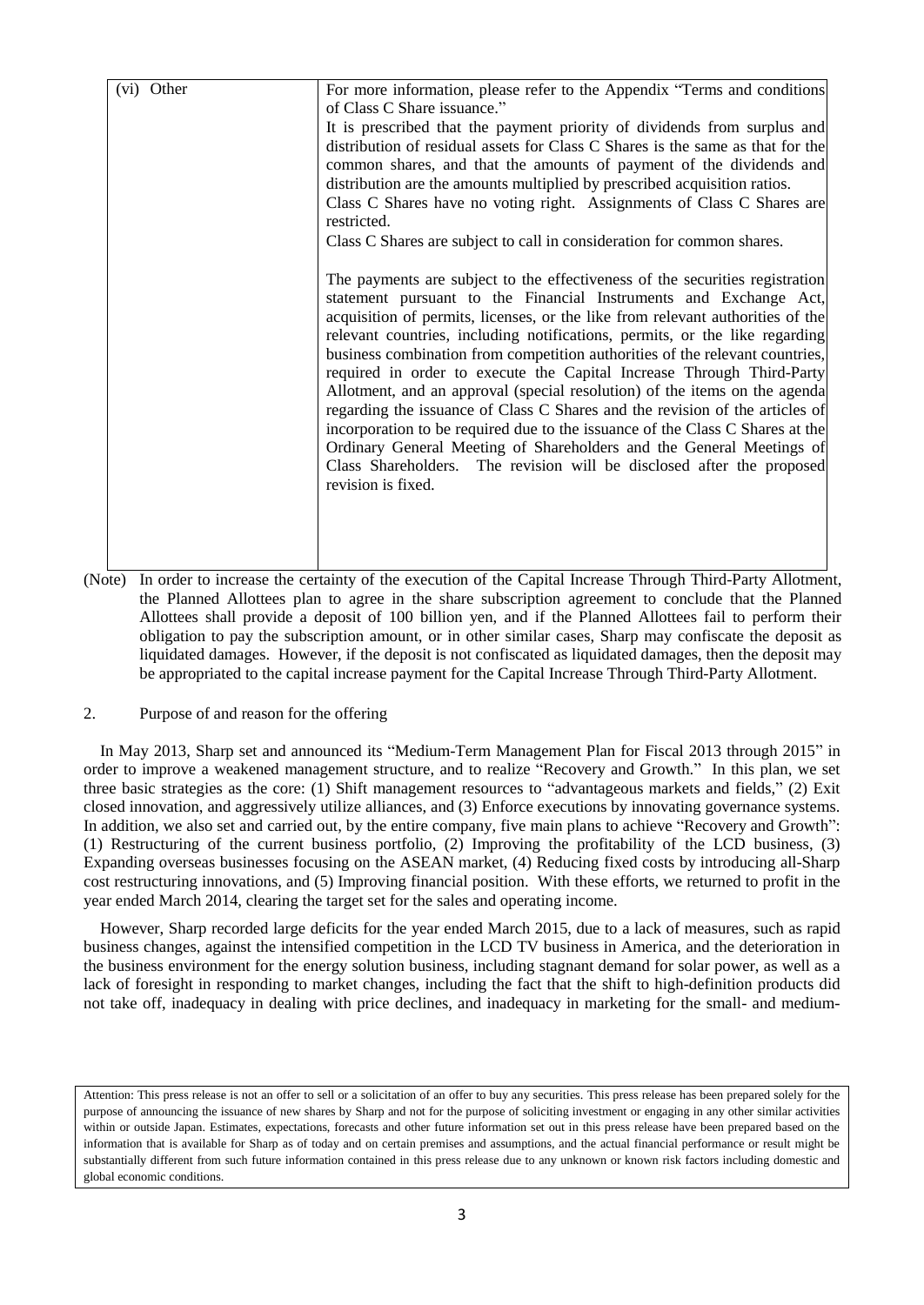size LCD market, as well as recording of the allowance for the price difference in long term contracts for polysilicon materials used in solar panels, whose prices are higher than the market price, and incorporating the difference from the market price of small- and medium-size LCDs as a write-down of the inventories to improve earnings structure.

Accordingly, Sharp announced the "Medium-Term Management Plan for Fiscal 2015 through 2017" on May 14, 2015, and expressed three key strategies, "Restructuring Business Portfolio," "Executing Reduction of Fixed Cost," and "Reorganizing Corporate System and Strengthening Corporate Governance" in order to construct a stable business foundation unshakeable by environmental changes in the future, and it steadily implemented them. However, regarding the consolidated results of the display device business for the year ending March, 2016, that was the first fiscal year of such medium-term management plan, the performance forecast for the net sales and operating income for the fiscal year was revised down on October 26, 2015 due to reasons, such as a decrease in the sales of liquid crystals for smartphones for the Chinese market, and the effect of decreased unit price as a result of intensified price competitions, far lower than those anticipated at the beginning of the year. Further, in the results for the third quarter of the fiscal year ending March, 2016, the accumulated amount of losses for the period from the first quarter to the third quarter in the quarter net profits that belong to the parent company shareholders of 108.3 billion yen was recorded. Consequently, as of the end of the third quarter of the fiscal year ending March 2016, the equity ratio, which shows financial soundness, declined to 8.6% from 12.3%, that is the equity ratio as of the end of June, 2015. In order to improve our equity ratio and restore our financial condition, not the bond issuance nor the fund borrowing, which means owing liabilities, but rather procuring funds of a capital nature by issuing shares or the like, is indispensable. In order to procure funds of a capital nature certainly and promptly, fund procurement not by the issuance of share options or the like, which would take some time until the exercise thereof, but by a new share issuance, and not by capital increase through public offering nor allotment to shareholders, in which uncertainties remain, but by third-party allotment, is appropriate. Accordingly, in addition to the consideration of structural reform, including spin-off of the display device business, Sharp recognized the improvement of the company-wide financial standing as its urgent business challenge, and it proceeded with consideration in order to realize structural reform, including alliances, toward its management reconstruction.

In that situation, since the last autumn, Sharp had discussions with several companies toward its management reconstruction. Of the companies, Sharp decided that proposals from Innovation Network Corporation of Japan ("INCJ") and those from a Taiwanese company, Hon Hai Precision Industry, one of the world's largest companies providing electronic device contracted manufacturing services, can be considered as contributive to the resolution of the management issues stated above. Thus, Sharp has discussed with the only two selected companies since the beginning of this year.

Sharp received a proposal from INCJ to the effect that, after the company split of our display business, they would inject capital of 300 billion yen into Sharp, and would integrate the display business into Japan Display Inc. On the other hand, from Hon Hai Precision Industry, Sharp received a proposal that they would invest in and provide funds to Sharp's business, which includes the display business, for the business expansion, and that their group companies would like to subscribe for Sharp's common shares for the purposes, such as to provide funds to contribute to strengthen Sharp's financial foundation.

Sharp sincerely considered both of the proposals, from the viewpoint of (i) whether they sufficiently grasped Sharp's "advantages," including the variety of product lines based on our "gene of creativity," which means creating new products that do not exist in the world, and the wide range of our technologies, and (ii) whether the necessary and sufficient financial and capital support and business alliance effect can be obtained, in order to realize Sharp's business policy, that is, to provide new products and services which realize the "new connections between people and house appliances" in developing fields, such as robotics and the Internet of Things (the "IoT") by integrating these technologies. Further, Sharp carefully conducted consideration so that Sharp could make the best decision for Sharp, as well as Sharp's stakeholders, by comprehensively evaluating both proposals, considering the viewpoints of what kind of effect the two proposals would have on Sharp's shareholders, employees, financial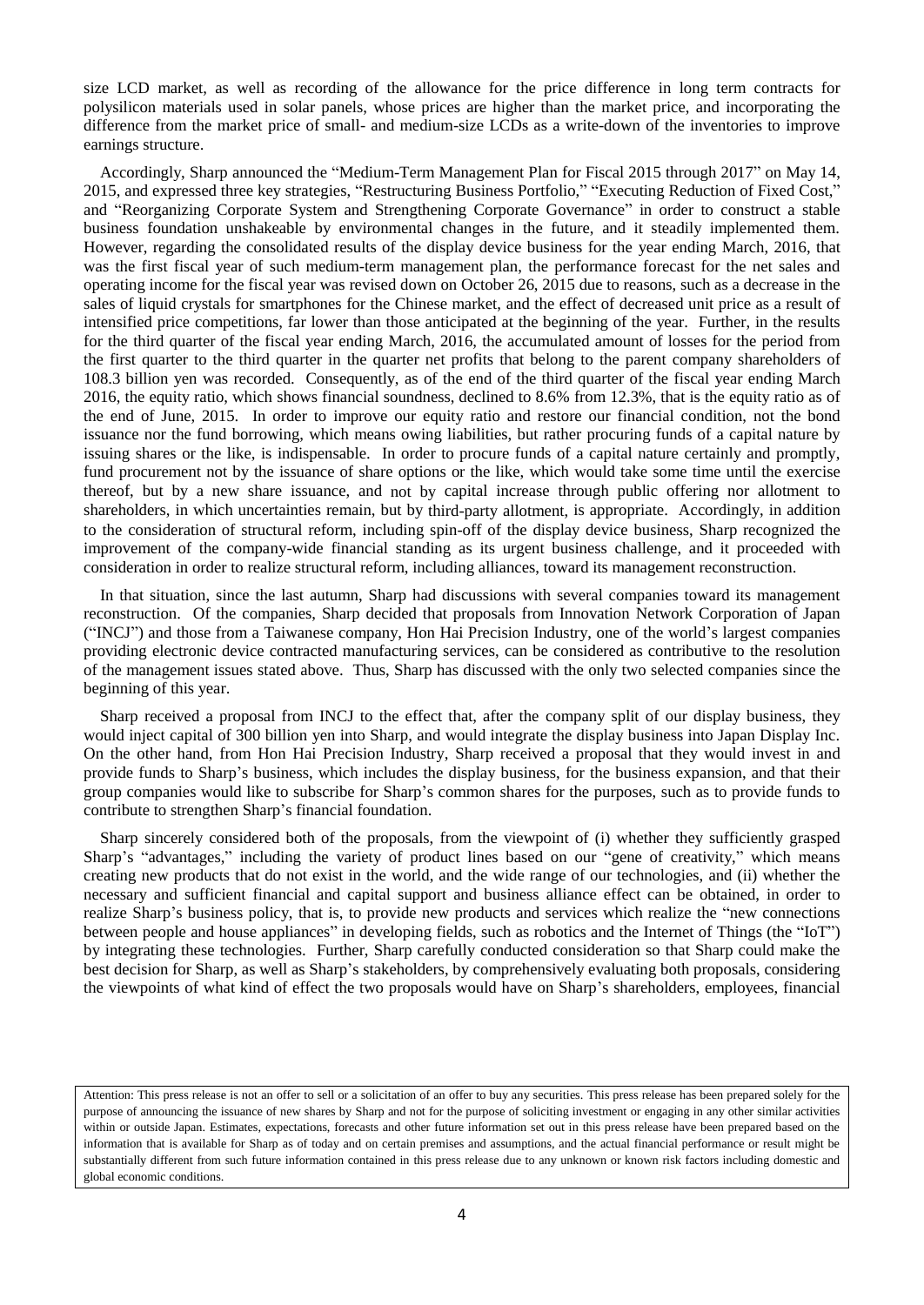institutions, and clients if the proposals were implemented, and whether both proposals could be considered to contribute to the benefit of our various type of stakeholders.

As a result of our consideration from the viewpoints stated above, we decided, as the board of directors of Sharp, that it would be best for all of Sharp's stakeholders to perform the Capital Increase Through Third-Party Allotment to the Planned Allottees, for the following reasons:

- (i) The total amount of contribution by the Planned Allottees will be 489 billion yen. We decided that, as stated in "3.(2) Intended use of funds procured" below, the contribution will strengthen the competitiveness of our display device business, and will enable us to provide sufficient funding and capital that can cover the necessary investments for our growth, so that Sharp's business activities can develop integrally, and will also significantly contribute to the improvement of Sharp's financial standings, including increasing its working capital;
- (ii) We considered that the Planned Allottees have a mutually-complementary relationship with Sharp in the LCD business. The competitiveness of Sharp's business is expected to be stronger through the collaboration in that business. Further, also in other business activities, the productivity and cost competitiveness of Sharp are expected to be improved by utilizing their manufacturing technique as the world's top-class EMS. In this way, the synergy effect in terms of the business is considered to be large;
- (iii) The Planned Allottees presented their sufficient understanding of the value of Sharp's brand, existing employees, and comprehensive product lines, and of the merits of preserving the ecosystem surrounding Sharp's business. Among other things, strong commitments, including the following, were obtained regarding the management of Sharp after the implementation of the Capital Increase Through Third-Party Allotment:
	- (i) Operational independence

maintaining and respecting the independence of Sharp's and its subsidiaries' management and operation;

(ii) Maintenance of unity

maintaining the unified operation of Sharp's and its subsidiaries' business activities, and providing sufficient support to the alliances with third parties that Sharp desires to make;

(iii) Maintenance of employment

committing themselves to the principle of retaining existing employees, and respecting Sharp's autonomous decisions regarding the optimization of the structure;

(iv) Importance of Sharp brand

continuously using the "Sharp" brand in such a manner as maintains and improves the value of the "Sharp" brand based on their mutual understanding regarding the efforts to improve the brand value, including liabilities for customer services and supplied products; and

(v) Maintenance of Sharp technology

maintaining Sharp's research and development and manufacturing functions in Japan, and mutually cooperating to prevent leakage of Sharp's core technology.

(iv) Sharp already had had business deals with the Planned Allottees through the ODM of such products as liquid crystal TV, mobile phone, and smart phones, for a long time. In addition, Sharp and Hon Hai Precision Industry have jointly operated Sakai Display Products Corporation, a large-size liquid crystal panel manufacturer, since August, 2012. Sakai Display Products Corporation achieved a surplus for three successive years from the term ending December, 2012 by such means as realizing a stable supply of liquid crystal panels manufactured by Sakai Display Products Corporation to the company's clients, which are liquid crystal TV-set manufacturers. In this way, a relationship of trust has been built between Sharp and Hon Hai

Attention: This press release is not an offer to sell or a solicitation of an offer to buy any securities. This press release has been prepared solely for the purpose of announcing the issuance of new shares by Sharp and not for the purpose of soliciting investment or engaging in any other similar activities within or outside Japan. Estimates, expectations, forecasts and other future information set out in this press release have been prepared based on the information that is available for Sharp as of today and on certain premises and assumptions, and the actual financial performance or result might be substantially different from such future information contained in this press release due to any unknown or known risk factors including domestic and global economic conditions.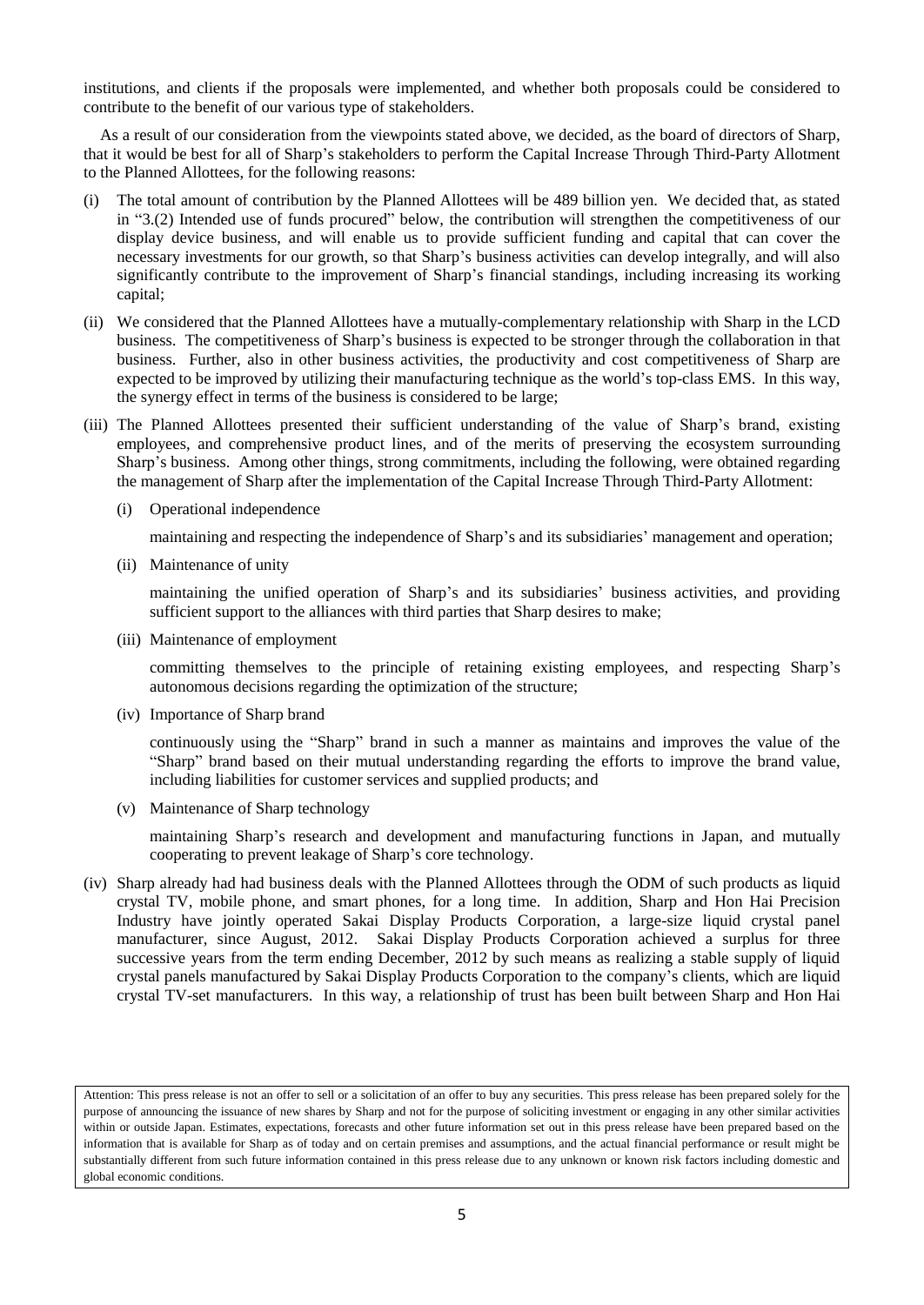Precision Industry as joint operation partners.

- (v) Hon Hai Precision Industry, one of the Planned Allottees, plans to purchase half of the Class A Shares held by Mizuho Bank, Ltd. and The Bank of Tokyo-Mitsubishi UFJ, Ltd. (the "Financial Institutions") for the total amount of 100 billion yen. Furthermore, although the issued price per share and other terms and conditions of the Capital Increase Through Third-Party Allotment are terms and conditions favorable to the Planned Allottees in particular, by taking into account the effect of establishing a business foundation or improving its corporate value by implementing the Capital Increase Through Third-Party Allotment, such terms and conditions were considered to fully take account of the interest of the existing shareholders.
- (vi) In order to increase the certainty of the execution of the Capital Increase Through Third-Party Allotment, the Planned Allottees plan to agree in the share subscription agreement to conclude that the Planned Allottees shall provide a deposit of 100 billion yen, and if the Planned Allottees fail to perform their obligation to pay the subscription amount, or in other similar cases, Sharp may confiscate the deposit as liquidated damages.

Regarding (iii) above, the following obligations of the Planned Allottees are planned to be provided:

- to respect and maintain, to the fullest extent permissible under the applicable laws and regulations and stock exchange regulations, Sharp's operational independence (including the handling of its brand, technologies, customers, suppliers, employees, and other matters relating to the operation of Sharp's and its subsidiaries' business) in accordance with the provisions of the share subscription agreement (the outlines thereof are listed below);
- ・ for the above purpose, to continue the good faith discussion with Sharp with respect to the concrete governing structure, procedures, and policies employed by Sharp and its subsidiaries;
- during the two-year period following the conclusion of the share subscription agreement, not to transfer any of Sharp's shares to any third party without prior written consent from Sharp (when transferring the Class C Shares to any subsidiary or affiliate, Sharp shall not unreasonably reject or withhold its approval on such transfer);
- not to additionally acquire Sharp's shares, which may lead to the delisting of Sharp's shares or to the movement of Sharp's shares from the 1st section of the Tokyo Stock Exchange, and not to cause the Planned Allottees' group companies and joint holders to additionally acquire Sharp's shares;
- ・ to maintain the unity of Sharp's and its subsidiaries' business and refrain from exercising its voting rights or its influence in any form to have Sharp or its subsidiaries dispose of its business (Sharp will use its best efforts to improve the profitability of Sharp's Energy Solution business, including but not limited to seeking strategic partnerships or joint ventures with appropriate third parties, and the Planned Allottees shall respect such efforts and cooperate thereto);
- in the case where Sharp desires a business or capital alliance with third parties, to provide Sharp with necessary and adequate supports;
- except for the regular retirements and periodic rotations and pay raises, to commit to the principle of retaining existing employees, and maintaining employment conditions of Sharp and its subsidiaries and to implement plans to retain existing employees by way of, including, giving Sharp's management team full autonomy to optimize Sharp's employment needs and organizational structure;
- ・ to fully recognize the importance of the "Sharp" brand as a management resource, in order for Sharp to succeed in its future business, as well as Sharp's long-term efforts that have been made to maintain and enhance such brand (including the customer service and steady product assurance) and based on such

Attention: This press release is not an offer to sell or a solicitation of an offer to buy any securities. This press release has been prepared solely for the purpose of announcing the issuance of new shares by Sharp and not for the purpose of soliciting investment or engaging in any other similar activities within or outside Japan. Estimates, expectations, forecasts and other future information set out in this press release have been prepared based on the information that is available for Sharp as of today and on certain premises and assumptions, and the actual financial performance or result might be substantially different from such future information contained in this press release due to any unknown or known risk factors including domestic and global economic conditions.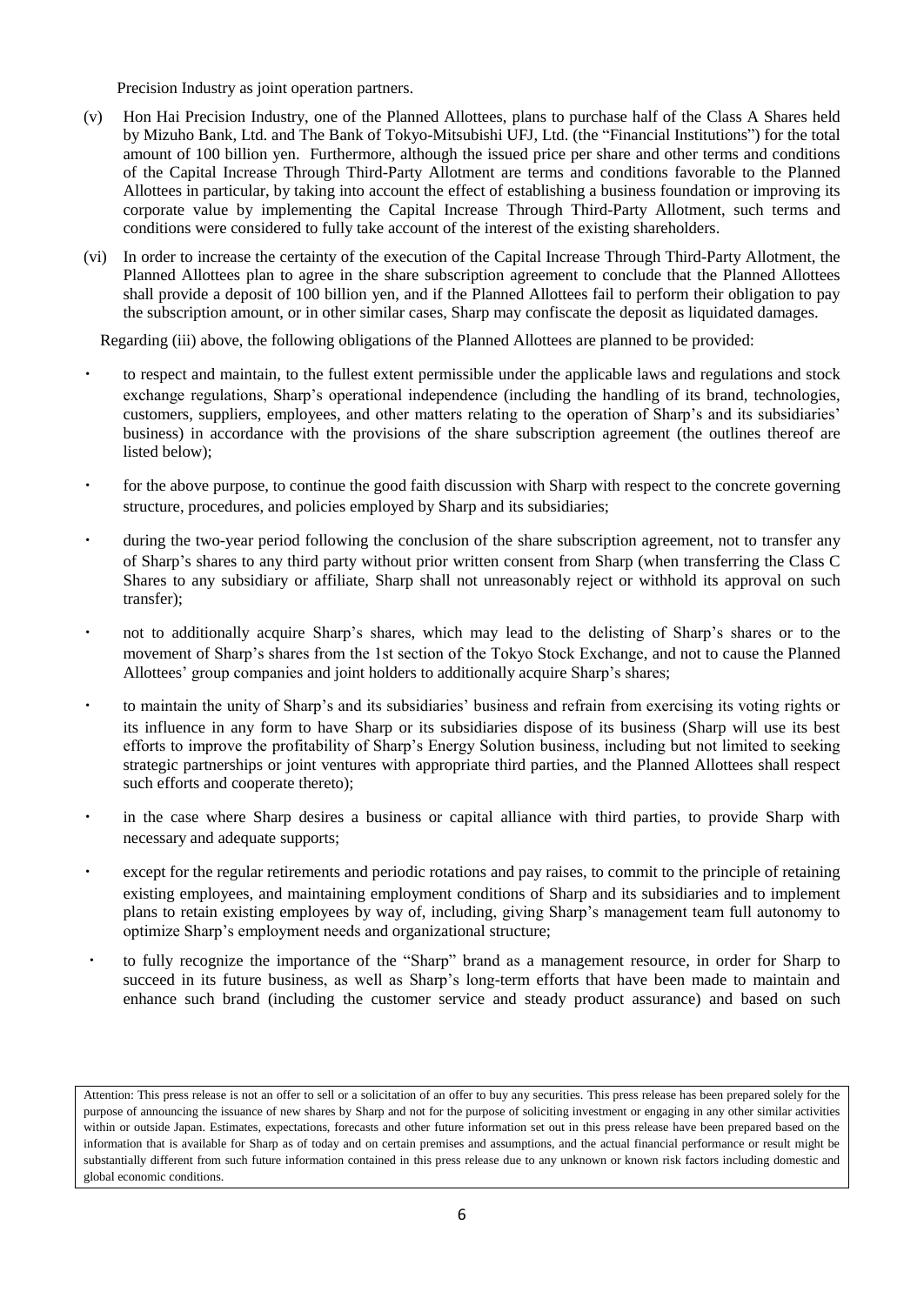recognition, to maintain and utilize the "Sharp" brand in the manner that maintains or further enhances the value of the "Sharp" brand; and

to cooperate with Sharp in maintaining Sharp's technology (including the functions of Sharp's R&D facilities and factories in Japan) within Sharp and its group companies and in Japan, and shall procure a method which effectively prevents the leakage of such technology from Sharp and its subsidiaries and to outside of Japan.

Furthermore, Hon Hai Precision Industry plans to covenant, under the share subscription agreement which is planned to be concluded, and on condition that there is consent of the Financial Institutions and that it will not violate any laws or regulations, or the like, to purchase half of the outstanding Class A Shares held respectively by the Financial Institutions, for the total amount of 100 billion yen, immediately after the payment of the Capital Increase Through Third-Party Allotment; not to exercise the put option of the Class A Shares the consideration for which is cash; and, to the extent possible maintaining Sharp's listing, to exercise the put option the consideration for which is common shares, on or after July 2019; as well as, on the condition that there is consent of Japan Industrial Solutions Fund I and that it will not violate any laws or regulations, or the like, to purchase the total number of the Class B Shares held by Japan Industrial Solutions Fund I at the price agreed by both parties, immediately after the payment of the Capital Increase Through Third-Party Allotment.

Sharp considers that the Capital Increase Through Third-Party Allotment would lead to the improvement of its financial condition, such that its equity ratio is expected to improve. This will enable Sharp to allot the funds to the growth investment, which had to be suppressed due to the present financial condition, and to prepare to surely implement the structural reform that is under consideration, and thus, a sure management foundation for achieving the performance goal for the last fiscal year of the Medium-Term Management Plan for Fiscal 2015 through 2017 will be developed. For more information regarding the usage of the funds, please refer to "3.(2) Intended use of funds procured" below.

Of the Planned Allottees, Foxconn FE is a wholly-owned company of Hon Hai Precision Industry, Foxconn Technology is a wholly-owned company of Q-Run Holdings Limited in which Hon Hai Precision Industry indirectly holds 29.59% of the equity interests, and SIO is a company substantially controlled by Mr. Terry Gou, the Chairman of Hon Hai Precision Industry. However, Foxconn Technology and SIO are not subsidiaries or the like of Hon Hai Precision Industry, and Hon Hai Precision Industry does not fall under the definition of a Special Subscriber.

Regarding Sharp's directors, Sharp plans to agree, in the share subscription agreement planned to be concluded, in the case where the directors have been nominated by the Planned Allottees, in writing, by April 15, 2016, to use its best efforts to obtain approval and a resolution of the general meeting of shareholders and of the general meetings of class shareholders necessary for electing, pursuant to said nomination by the Planned Allottees, 9 directors out of 13 directors, or directors exceeding two-thirds of the total number of directors, so that such nomination becomes effective immediately after the Capital Increase Through Third-Party Allotment.

The number of shares to be allotted to the Planned Allottees by the Capital Increase Through Third-Party Allotment is 3,290,571,868 shares (breakdown: common shares: 3,281,950,697 shares; Class C Shares: 8,621,171 shares). The number of voting rights to be allotted to the Planned Allottees by the Capital Increase Through Third-Party Allotment is 3,281,950. The ratio, as against the total number of issued shares of Sharp as of September 30, 2015, that is 1,701,439,887 shares, will be 193.40% (the ratio against the total number of the voting rights, that is 1,685,204, will be 194.75%).

The Class C Shares contain a call option the consideration for which is common shares which may be exercised on or after July 1, 2017, and when such call option has been exercised, notwithstanding the stock price as of the time of acquisition, 862,117,100 common shares will be delivered, and their number of voting rights will be 862,117 voting rights. On the assumption that such call option was exercised as of now, the number of common shares calculated by adding up the number of common shares delivered by such call option and the number of common shares issued by the Capital Increase Through Third-Party Allotment will be 4,144,067,797 shares; the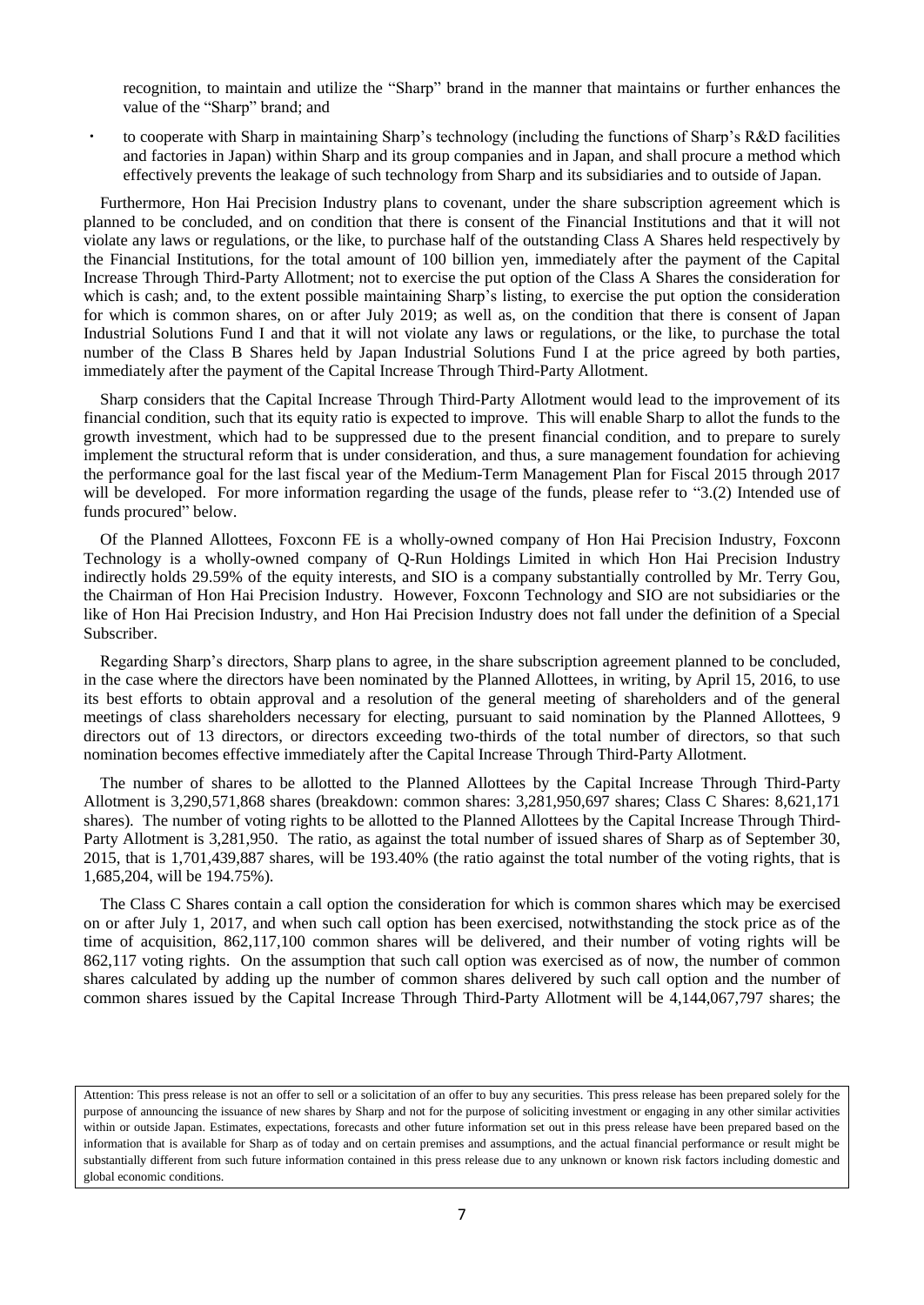number of voting rights will be 4,144,067 voting rights; the ratio, as against the total number of Sharp's issued shares as of September 30, 2015, that is 1,701,439,887 shares, will be 243.56% (the ratio against the total number of voting rights, that is 1,685,204 voting rights, will be 245.91%); and by the Capital Increase Through Third-Party Allotment, a large dilution will occur.

In addition to the point that, for the improvement of our equity ratio and in order to restore our financial condition, not the bond issuance nor the fund borrowing, which means owing liabilities, but procuring funds of a capital nature by issuing shares or the like, is indispensable, and in order to procure funds of a capital nature certainly and promptly, fund procurement by means of new share issuance and not by means of the issuance of share options or the like, which would take some time until the exercise thereof, and by means of third-party allotment and not capital increase through public offering nor allotment to shareholders, in which uncertainties remain, is appropriate, also in view of the special characteristics of this matter, that is a management reconstruction accompanied by a business restructuring, we consider that a Capital Increase Through Third-Party Allotment is the very method that conforms to such special characteristics. We also believe that the Capital Increase Through Third-Party Allotment can contribute to the improvement of Sharp's future profitability, because, by allotting the funds procured through the Capital Increase Through Third-Party Allotment to the usages stated in "3.(2) Intended use of funds procured" below, favorable outcomes are expected to occur, such that the profit rate will improve through such means as expanding future sales and strengthening cost competitiveness, and that our financial and business foundation will be enhanced, which can endure rapid economic changes and other similar structural changes. Furthermore, as mentioned above, by establishing a strong business tie with the Hon Hai Precision Industry group, one of the Planned Allottees, and by making our business foundation more stable, we consider that the Capital Increase Through Third-Party Allotment can eventually contribute to the enhancement of Sharp's corporate value and shareholder value. Therefore, the Capital Increase Through Third-Party Allotment can also bring sufficient profits to the existing shareholders. Thus, we decided to procure funds by the Capital Increase Through Third-Party Allotment.

- 3. Amounts, use, and timing of use as intended of funds procured
	- (1) Amounts of funds procured

|                                  | Common shares       | Class C Shares      |
|----------------------------------|---------------------|---------------------|
| (i) Total amount to be paid in   | 387,270,182,246 yen | 101,729,817,800 yen |
| (ii) Estimated issuance expenses | 4,723,761,146 yen   |                     |
| (iii) Estimated retained balance | 382,546,421,100 yen | 101,729,817,800 yen |

(Note) 1 "Estimated issuance expenses" do not include consumption tax and the like.

2 The breakdown of "Estimated issuance expenses" is registration costs (about 1,713 million yen), lawyers' and financial advisers' fees (about 2,651 million yen), and others (about 360 million yen). The estimated issuance expenses are a total of various expenses regarding common shares and Class C Shares.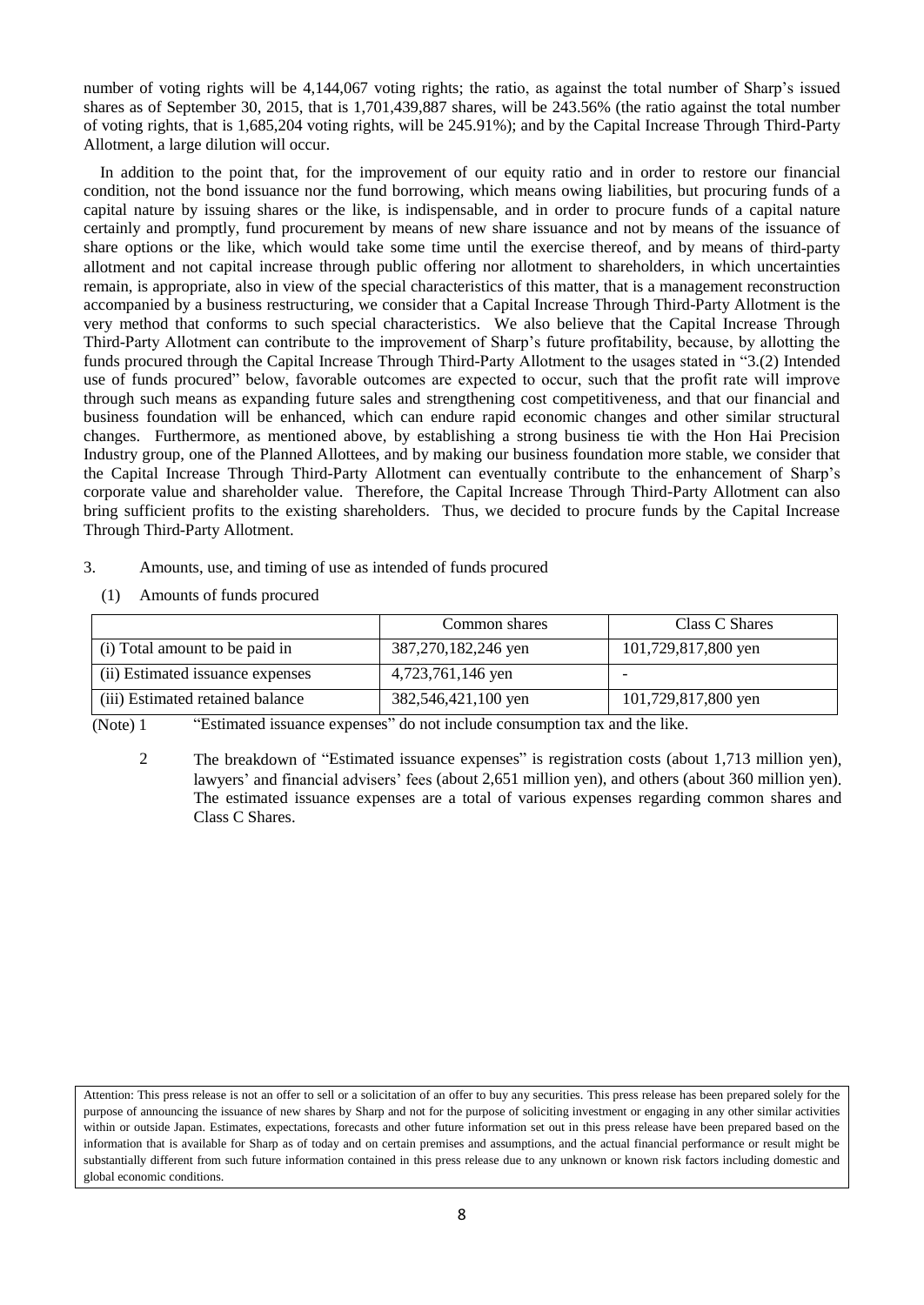# (2) Intended use of funds procured

The intended use of the above estimated retained balance of 484,276,238,900 yen (breakdown: 382,546,421,100 yen for common shares and 101,729,817,800 yen for Class C Shares) is planned as follows.

Until the funds are applied to the following use, they are planned to be kept as a bank deposit and the like.

|       | <b>Intended Use of Proceeds</b>                                                                                                                                                                                                                                                                     | Amount (JPY<br>million) | Timing of use as<br>intended    |
|-------|-----------------------------------------------------------------------------------------------------------------------------------------------------------------------------------------------------------------------------------------------------------------------------------------------------|-------------------------|---------------------------------|
| (i)   | Upgrading technology and commencement of mass<br>production for the commercialization of OLED<br>business                                                                                                                                                                                           | 200,000                 | July 2016 through<br>June 2019  |
| (ii)  | Investment in regard to Display Devices Company for<br>higher definition, improvement of yield rate, R&D of<br>next-era technology, increase in production volume,<br>and rationalization targeted mainly at medium-sized<br>products                                                               | 100,000                 | July 2016 through<br>March 2019 |
| (iii) | Investment in regard to Consumer Electronics<br>Company for R&D, dies, and molds to realize a<br>transformation of business model for IoT business<br>expansion, for R&D, dies, and molds to expand the<br>business in emerging countries, for increase in<br>production volume and rationalization | 45,000                  | July 2016 through<br>March 2019 |
| (iv)  | Investment in regard to Energy Solutions Company for<br>R&D and expansion of sales distribution to realize a<br>transformation from existing business to solution<br>business                                                                                                                       | 10,000                  | July 2016 through<br>March 2019 |
| (v)   | Investment in regard to Electronic Components and<br>Devices Company used for R&D, expansion of sales<br>distribution, increase in production volume, and<br>rationalization targeted for growing businesses<br>including automotive, industrials, and IoT                                          | 12,000                  | July 2016 through<br>March 2019 |
| (vi)  | Investment in regard to Business Solutions Company<br>used for expansion of sales distribution of existing<br>MFP business, R&D for growing business such as<br>robotics or solution business, increase in production<br>volume, and rationalization                                                | 50,000                  | July 2016 through<br>March 2019 |
| (vii) | Advertising investment and other related expenses for<br>brand value enhancement for targeted areas such as<br>Japan, Asia, and China, and investment and other<br>related expenses for element technology development<br>and fundamental R&D for new business                                      | 37,276                  | July 2016 through<br>March 2019 |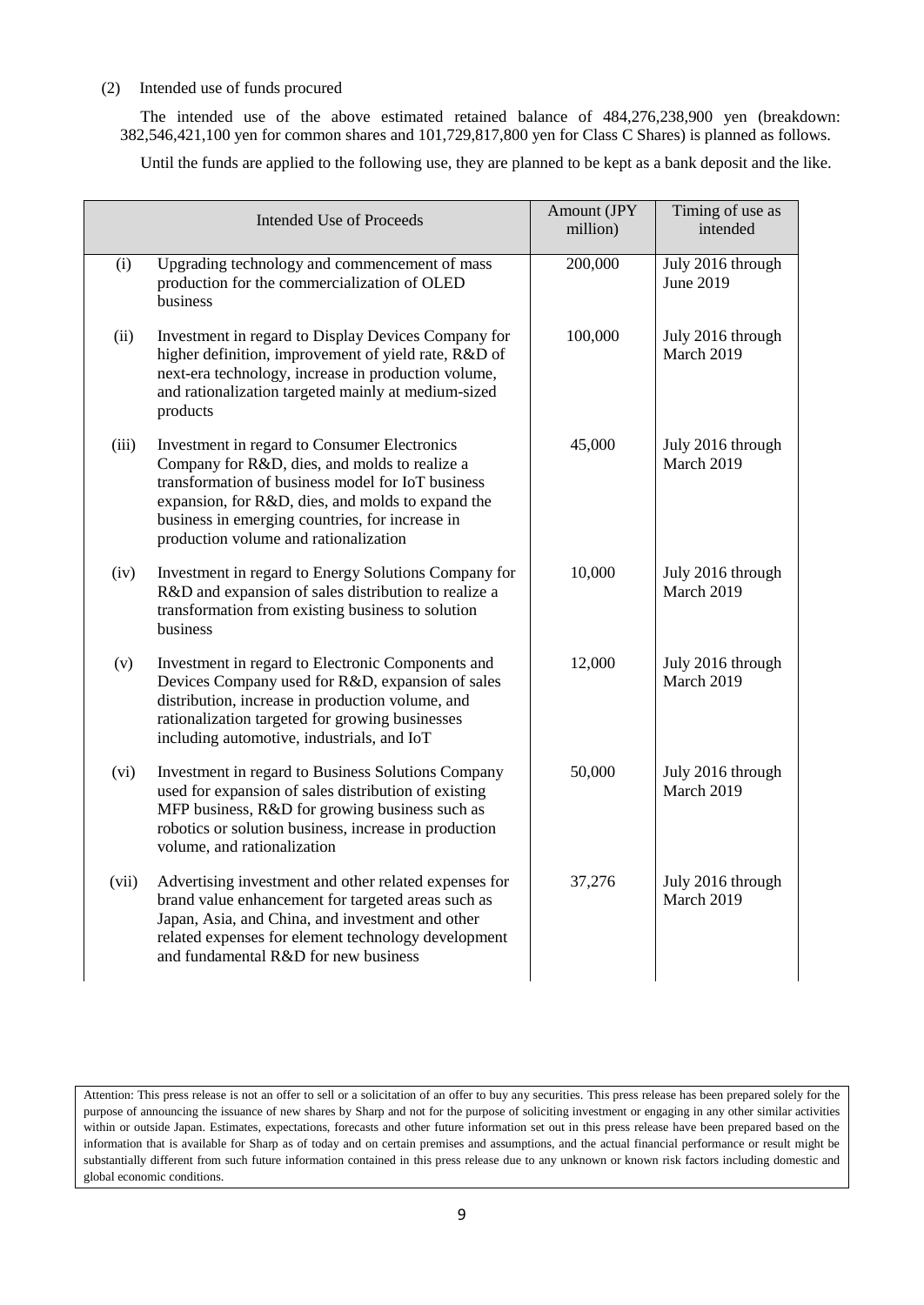|        | Intended Use of Proceeds      | Amount (JPY)<br>million) | Timing of use as<br>intended            |
|--------|-------------------------------|--------------------------|-----------------------------------------|
| (viii) | Redemption of corporate bonds | 30,000                   | September 2016<br>through March<br>2019 |

As written in "2. Purpose of and reason for the offering" above, we were compelled to reduce the growth investment. Through this third-party allotment, we intend to use the proceeds for capital expenditure to grow each business segment, operating expenses for brand value enhancement and new business development, and redemption of corporate bonds.

The items listed from (i) to (vi) above are capital expenditures to grow each business segment for 417,000 million yen. The item listed in (vii) above is operating expense for brand value enhancement and new business development for 37,276 million yen. The item listed in (viii) above is the redemption of corporate bonds for 30,000 million yen.

Details of use of proceeds are stated as follows.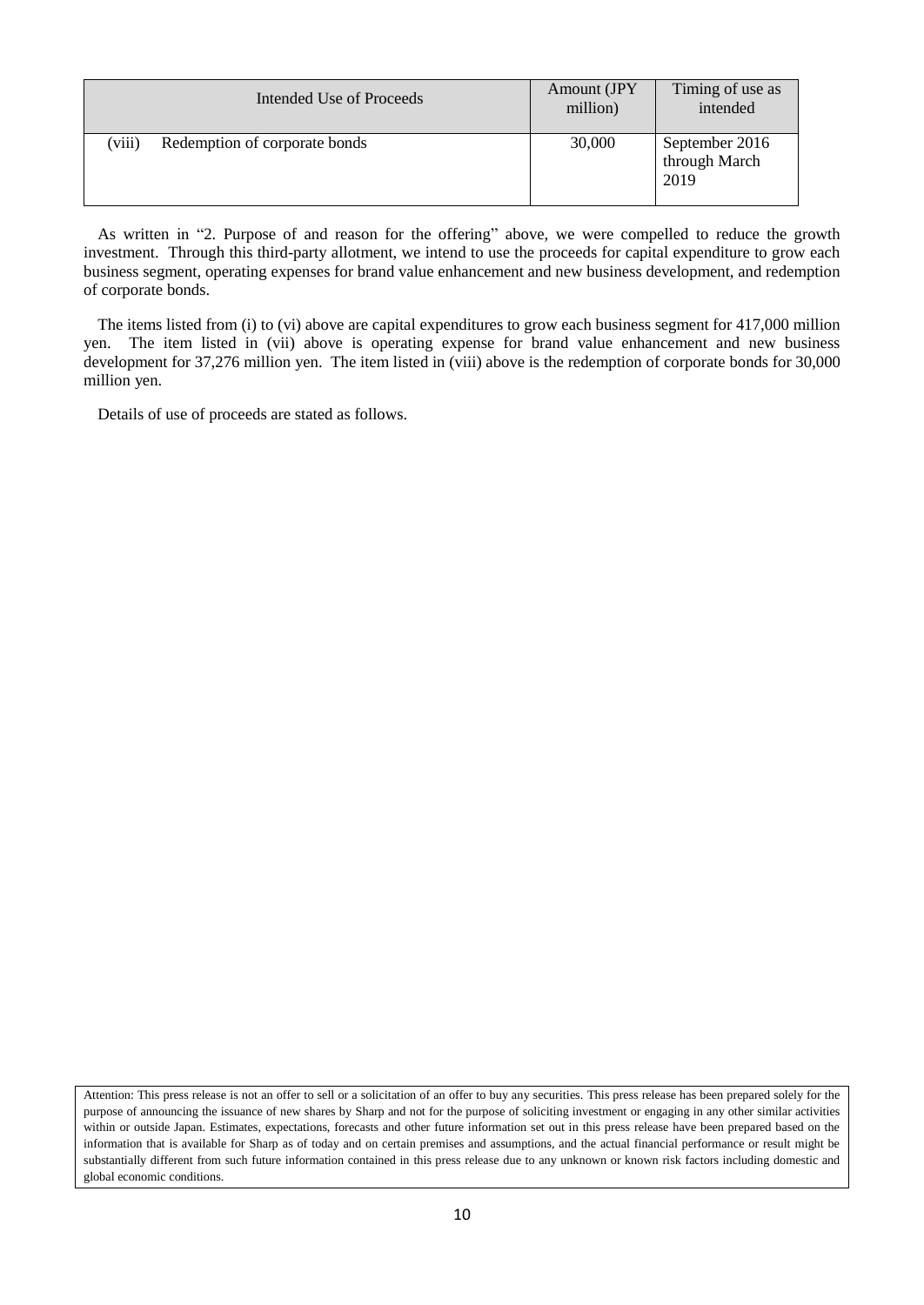- A. Capital expenditure to grow each of Sharp's business segments
- a. Display Devices Company (Display Devices business)

With OLED (Organic Light-Emitting Diode), it is possible to make displays that are thinner, brighter, and offer better color performances compared to backlit liquid crystal displays (LCD); therefore, following LCDs, expansion of OLED display demand is expected for end-markets such as smartphones, automotive displays, and advanced displays for flat-screen TVs. Our competitors have already initiated a mass production of OLED display products for mobile phones, and the market share of OLED display within display products is expected to expand through substituting LCD products. In particular, OLED display market size is expected to become  $$43.9$  billion<sup>1</sup> by 2020 (CAGR from 2014 is 16%).

1 MarketsANDMarkets report "OLED Market by Display Application (Type - AMOLED & PMOLED, Panel-Size - Small, Medium & Large, Product - Smartphones & Others, Geography), Lighting Application (Type - Traditional & Flexible, End-User, Geography), & Geography - Global Forecast to 2020" (April 2015)

In the meanwhile, major smartphone manufacturers have a plan to introduce products using OLED displays, instead of LCDs, which are currently mainly used, by 2018, and we expect that the trend will transform existing display markets. We have developed the original technology called "IGZO," which is already utilized in LCD products, and LTPS (Low Temperature Poly Silicon) technology, which is useful for high-definition displays. In the small-sized display market for mobile phones, we plan to utilize both IGZO technology and LTPS technology to overcome difficulties that existing OLED display products are facing, which are to produce products with low power consumption with low cost. In the medium/large-sized display market, we expect that the OLED display market will expand further, because OLED displays with IGZO technology consume less power and perform better compared with LCDs with amorphous silicon. Through fully utilizing the LCD technology which we have cultivated for a long time, we aim to become one of the major global OLED display suppliers.

The OLED display market is expected to have rapid expansion, and it will coexist for a long time going forward with LCD products, where we have a competitive advantage. In the future, we expect flexible OLED display products with rounding and folding capability (as if it were paper) will be popular for high-end smartphones and tablets, while LCDs are going to be continuously used in low- to middle-end mobile phone markets.

Through utilizing the investments for "Upgrading technology and commencement of mass production for the commercialization of OLED business," as mentioned in (i) above, we will conduct R&D and obtain mass production facilities required for the launch of trial production lines of organic EL displays before mid-2017. In doing so, we aim to establish mass production capabilities and plan to initiate mass production at the beginning of 2018. Although the investment amounts and production capabilities will depend on the plans to be made, they are expected to be as follows, in detail.

We plan to establish R&D lines, pilot lines, and mass production lines in the Kameyama plant to realize the mass production of OLED display products. In these lines, we aim to produce not only existing OLED display products, which are already under mass production by our competitors, but also flexible OLED display products. The investment amount for each type of line is 28 billion yen, 48 billion yen, and 124 billion yen, respectively. We plan to invest 5 billion yen in 2016, 75 billion yen in 2017, 100 billion yen in 2018, and 20 billion yen in 2019. Through utilizing the investments mentioned above, we plan to target monthly production equivalent to approximately 10 million units of 5.5" inch panels (68.5 millimeters x 121.5 millimeters) by 2019. As a result, we intend to annually produce OLED displays for smartphones in volume equivalent to approximately 90 million units of 5.5" inch panels and target 260 billion yen of annual production from OLED display products.

The R&D lines will be established in the aim of examining and improving the production methods and equipment of products which are still in their development phase. By providing feedback as necessary while R&D for

Attention: This press release is not an offer to sell or a solicitation of an offer to buy any securities. This press release has been prepared solely for the purpose of announcing the issuance of new shares by Sharp and not for the purpose of soliciting investment or engaging in any other similar activities within or outside Japan. Estimates, expectations, forecasts and other future information set out in this press release have been prepared based on the information that is available for Sharp as of today and on certain premises and assumptions, and the actual financial performance or result might be substantially different from such future information contained in this press release due to any unknown or known risk factors including domestic and global economic conditions.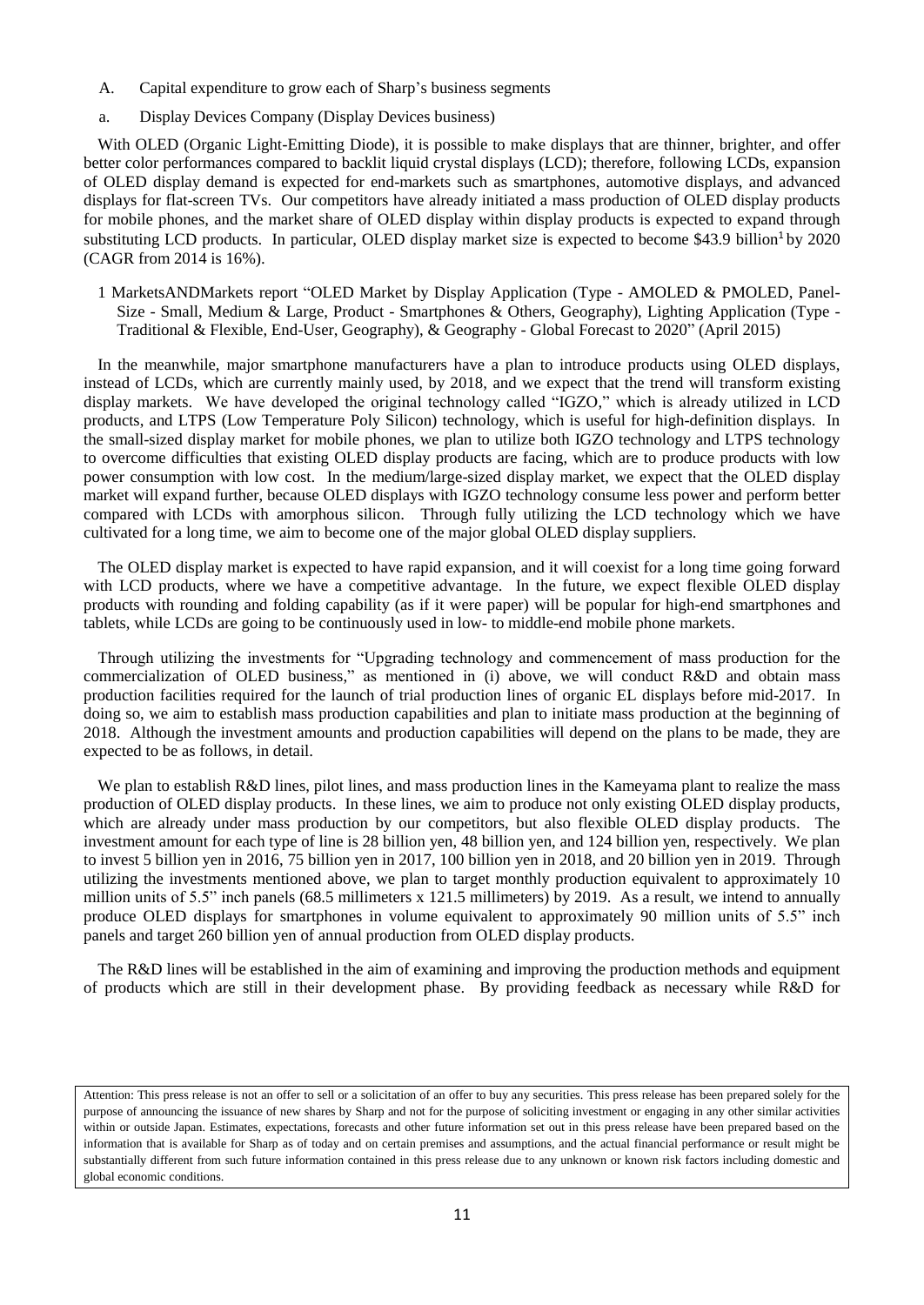production methods is still conducted, we plan to develop better products and appropriate production methods. In the R&D lines, by utilizing the 4.5th generation glass substrate (730 millimeters x 920 millimeters) produced by FMM (Fine Metal Mask: Metal mask which aligns organic thin film into a single pattern as thin film through evaporation) and FHM (Fine Hybrid Mask: Mask made from the blended material of metal and plastic film which aligns organic thin film into a single pattern as thin film through evaporation) vapor deposition technology, we plan to target monthly production equivalent to approximately 0.65 million units of 5.5" inch panels. In particular, we are going to spend 20 billion yen on production equipment such as polyimide substrate production equipment, mask vapor deposition equipment, organic thin film vapor deposition equipment, and capsulation equipment, as well as inspection and cleaning equipment for each process, and 8 billion yen on the introduction of clean rooms where production equipment is placed, targeting to establish the R&D lines by the first half of 2017, and to initiate actual production by the second half of 2017.

The pilot lines will be established in the aim of accumulation of production know-how for full-scale mass production and development of production technology such as yield ratio improvement. The pilot lines will also conduct small-scale production and actual shipments to our customer. In the pilot lines, by utilizing the sixthgeneration glass substrate (1,500 millimeters x 1,850 millimeters, half size used) produced with FMM and FHM vapor deposition technology, we plan to target monthly production equivalent to approximately 2.3 million units of 5.5" inch panels. In particular, we are going to spend 36 billion yen on production equipment such as polyimide substrate production equipment, mask vapor deposition equipment, organic thin film vapor deposition equipment, and capsulation equipment, as well as inspection and cleaning equipment for each process, and 12 billion yen on the introduction of clean rooms where production equipment is placed, targeting to establish the pilot lines by the second half of 2017, and to initiate full-fledged production by the first half of 2018.

The mass production lines will be established in the aim of mass production for upcoming full-scale demand surge, together with the pilot lines. In particular, we will establish three lines which are identical to the pilot lines. By applying accumulated production know-how and technology of yield ratio improvements developed in the pilot lines, we target to realize high production efficiency from the initiation phase of production. In the mass production lines, similar to the pilot lines, by utilizing the sixth-generation glass substrate (half size used) produced with FMM and FHM vapor deposition technology, we plan to target monthly production equivalent to approximately 6.9 million units of 5.5" inch panels. In particular, we are going to spend 106 billion yen on production equipment such as polyimide substrate production equipment, mask vapor deposition equipment, organic thin film vapor deposition equipment, and capsulation equipment, as well as inspection and cleaning equipment for each process, and 18 billion yen on the introduction of clean rooms where production equipment is placed, targeting to establish the mass production lines by the second half of 2018, and to initiate actual mass production by the first half of 2019.

In addition, in the LCD business, in the face of worsening demand supply balance and a sales price drop in the smartphone liquid crystal panel market, we are currently shifting our production to medium-sized liquid crystal products for categories such as PCs and tablets, and we plan to stabilize earnings from the LCD business and enhance cost competitiveness.

With regard to (ii) above "Investment in regard to Display Devices Company for higher definition, improvement of yield rate, R&D of next generation technology, increase in production volume, and rationalization targeted mainly at medium-sized products," investments in R&D and CAPEX for the development and increase in production volume of high-definition products and investments in R&D and CAPEX to improve yield rate (decrease in the rate of defected goods) will be the main focus of these medium-sized liquid crystal products.

Specifically, we plan to invest in enhancing color filter process equipment and remodeling other process equipment for increasing the production capacity of medium-sized high-definition liquid crystal products at the Kameyama plant, remodeling sputtering equipment for the introduction of the new process at the Mie plant, and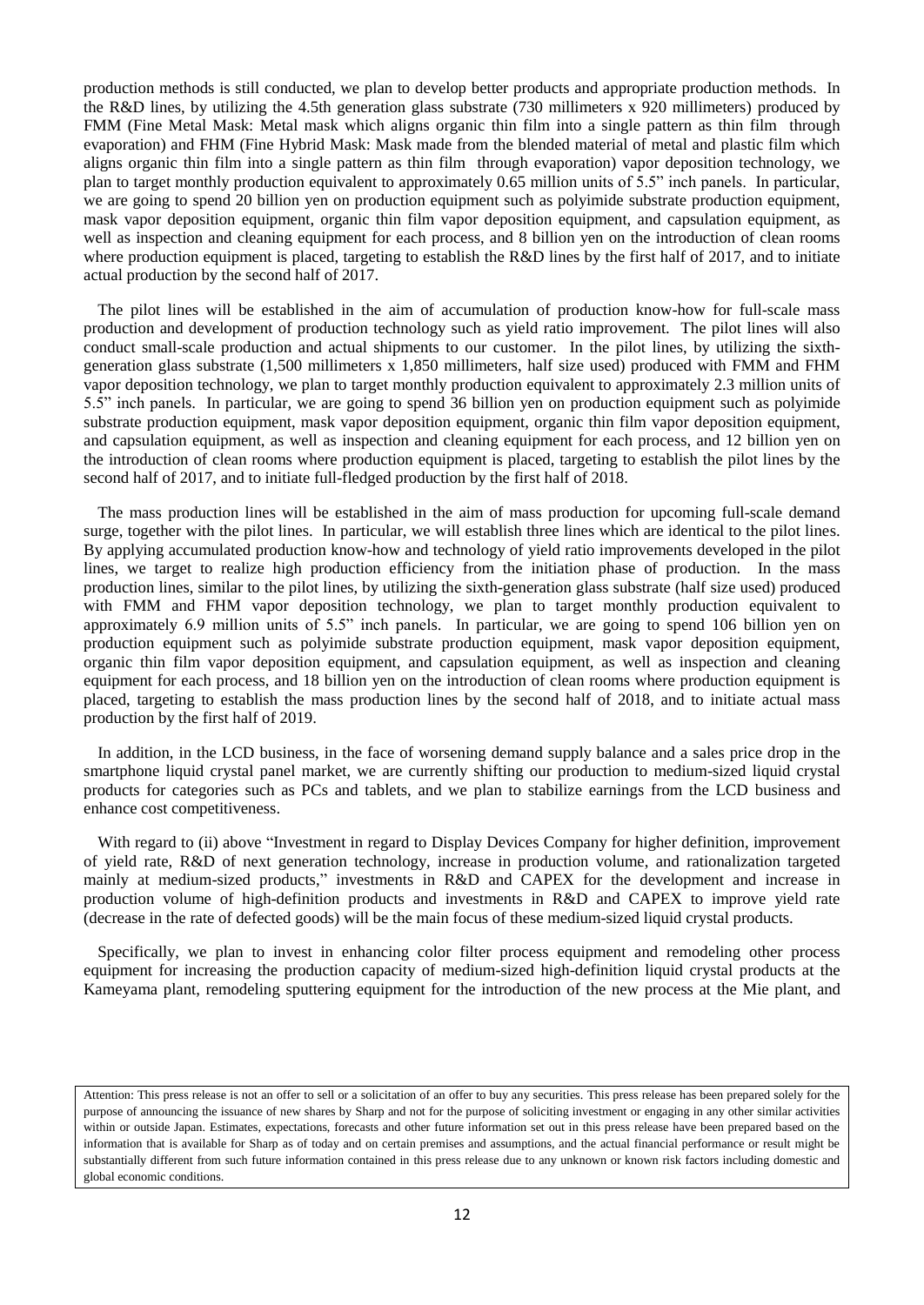enhancing the efficiency of post-process at the plant in China, for which the allotment of 50 billion yen in total is planned. We also have a plan to aggressively invest in the technology development for creating the high valueadded application such as FFD (Free Formed Display) which realizes flexible designing in accordance with display area, the introduction of implementation equipment at the late process stage for the mass production, and photo masks mainly for high-definition models for 50 billion yen in total, including other investments in rationalization and renewal.

The abovementioned growth investments needed to be curved due to our current financial situation; we expect to make these investments without delay upon implementation of the Capital Increase Through Third-Party Allotment. Through these investments, we intend to strengthen product quality and cost competitiveness, and realize a shift to a business portfolio with higher earnings.

### b. Consumer Electronics Company (Consumer Electronics business)

With regard to Consumer Electronics Company, we plan to integrate Digital Information business, which mainly consists of LCD TVs, Communication business, which mainly consists of mobile phones including smartphones, and Health and Environmental business, which mainly consists of products with our own Plasmacluster Ion technology, in order to develop new products and business by utilizing the wide range of our technology. In particular, as a genuine IoT (Internet of Things) era is approaching, the market of IoT products is expected to grow, as it is anticipated that many things will be connected to the Internet and used, offering increased convenience. We target providing, not only hardware, but also cloud services, together, in order to realize "new connections between people and home appliances" with higher added value and convenience.

With regards to (iii) above, we plan to use "Investment in regard of Consumer Electronics Company for R&D, dies, and molds to realize a transformation of business model for IoT business expansion, for R&D, dies, and molds to expand the business in emerging countries, for increase in production volume and rationalization" for investment in the development and making of dies and molds, required for the R&D and production of these IoT products, and investment to enlarge the product line-up for the expansion of the business mainly in emerging countries.

Specifically, in order to change the business to be profitable and stable as a core business of Sharp in the long run, we plan to invest in R&D and dies and molds for new products of communication robots with "AIoT" function, which integrates Artificial Intelligence (AI) and Internet of Things (IoT), liquid crystal TVs, kitchen appliances, and others for 10 billion yen, dies, and molds for the expansion of the localized product line-up of white goods and other products in emerging countries for 10 billion yen, and rationalizing and renewing existing equipment in factories in Japan, China, and other Asian countries to ensure a stable and profitable structure for 25 billion yen.

The abovementioned growth and rationalization investments needed to be curved due to our current financial situation; we expect to make these investments without delay upon implementation of the Capital Increase Through Third-Party Allotment.

# c. Energy Solutions Company (Energy Solutions business)

With regard to Energy Solutions Company, we are currently accelerating efforts for "a shift to a business model that focuses on solutions that match local demand." In Japan, as we are facing a change in the environment, where industrial solar power generation is in a downturn, we are currently undertaking the transformation from solar power panel business to solution business, in order to solve problems surrounding energy usage, by using our technologies. Specifically, in Japan, we plan to propose solutions based on solar energy and storage battery technology, by using products such as HEMS (Home Energy Management System, which is a system enhancing efficiency in power production and consumption at home) and energy-saving home appliances and EcoCute, etc. linked to a cloud network, and plan to aggressively develop EPC (Engineering Procurement and Construction, which is the business receiving orders for design, procurement, and construction of solar power plants altogether),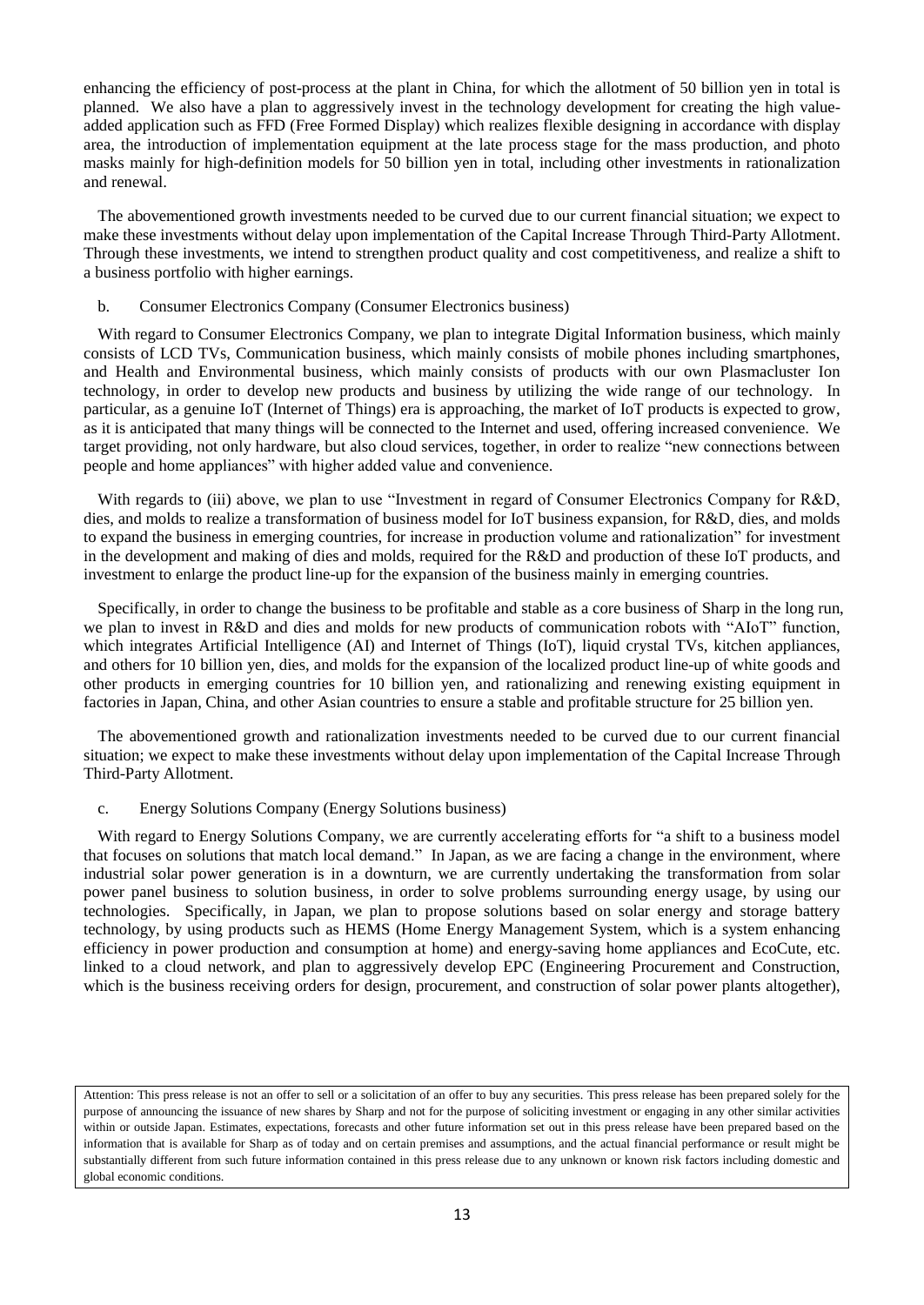and IPP (Independent Power Producer) projects targeted mainly in Fukushima restoration areas. In global markets, we propose energy solutions matched to each country and area. In Asia, we are strengthening the "PV-Diesel Hybrid system," which reduces diesel fuel consumption by integrating a diesel power generator and a solar power system. In the U.S., we are proposing a "Peak Cut System" to utilize battery and power control algorithms, and in Europe, we are strengthening the expansion of a "PV-Thermal system," which enhances the power generation efficiency by utilizing accumulated thermal energy in the back of a solar module with the solar power system.

With regard to (iv) above, we plan to use "Investment in regard to Energy Solutions Company for R&D and expansion of sales distribution to realize a transformation from existing business to solution business" to invest in R&D and marketing activities to strengthen solution business, as previously stated.

Specifically, we plan to invest in IPP projects in Fukushima restoration areas and the like for 5 billion yen, and software for HEMS development to strengthen energy solution business for houses, for 5 billion yen. Through these investments, we will make a change from the existing business focused on PV module sales, to a new business model with energy solution business at the core.

The abovementioned growth investments needed to be curved due to our current financial situation; we expect to make these investments without delay upon implementation of the Capital Increase Through Third-Party Allotment.

d. Electronic Components and Devices Company (Electronic Components and Devices business)

Electronic Components and Devices Company is currently transitioning from its former business model of manufacturing device modules to one which provides solutions based on the production technological knowledge gained from the former business model. For example, having at core our customizing capability, and our original sensing technology cultivated through our experiences in the smartphone camera device business, we are targeting expanding our solutions business, which utilizes our products and technologies to solve challenges in high valueadded and growing markets, such as automotive, industrials, and IoT markets.

"Investment in regard to Electronic Components and Devices Company used for R&D, expansion of sales distribution, increase in production volume, and rationalization targeted for growing businesses including automotive, industrials, and IoT," mentioned in (v) above, will be used as R&D investments, investments to increase sales distribution, and investments to rationalize production facility in order to strengthen this solution business.

Specifically, we plan to invest 7 billion yen towards R&D and dies and molds in order to develop new products in new business fields, such as camera modules for smartphone and automotive use, 3 billion yen towards investment in development and dies and molds and expenditure for the introduction of mass production facilities for a group of device products with original specific features such as night-vision color cameras (infrared monitoring cameras that can film in color in dark environments), and 2 billion yen towards investment in rationalizing and renewing existing facilities to improve productivity at the Fukuyama and Indonesia plants.

The abovementioned growth and rationalization investments needed to be curved due to our current financial situation; we expect to make these investments without delay upon implementation of the Capital Increase Through Third-Party Allotment.

e. Business Solutions Company (Business Solutions business)

With regard to Business Solutions Company, we are currently strengthening the solution business with MFP (digital multi-functional printer) products and display products as a core for global expansion of the solution business through utilizing our existing products and customer base, as well as effective expansion in investment. Also, as the MFP business is expected to face a maturing market due to a change in business environment, with a shift to paper-less, we are facing a challenge in developing new business where markets are expected to expand,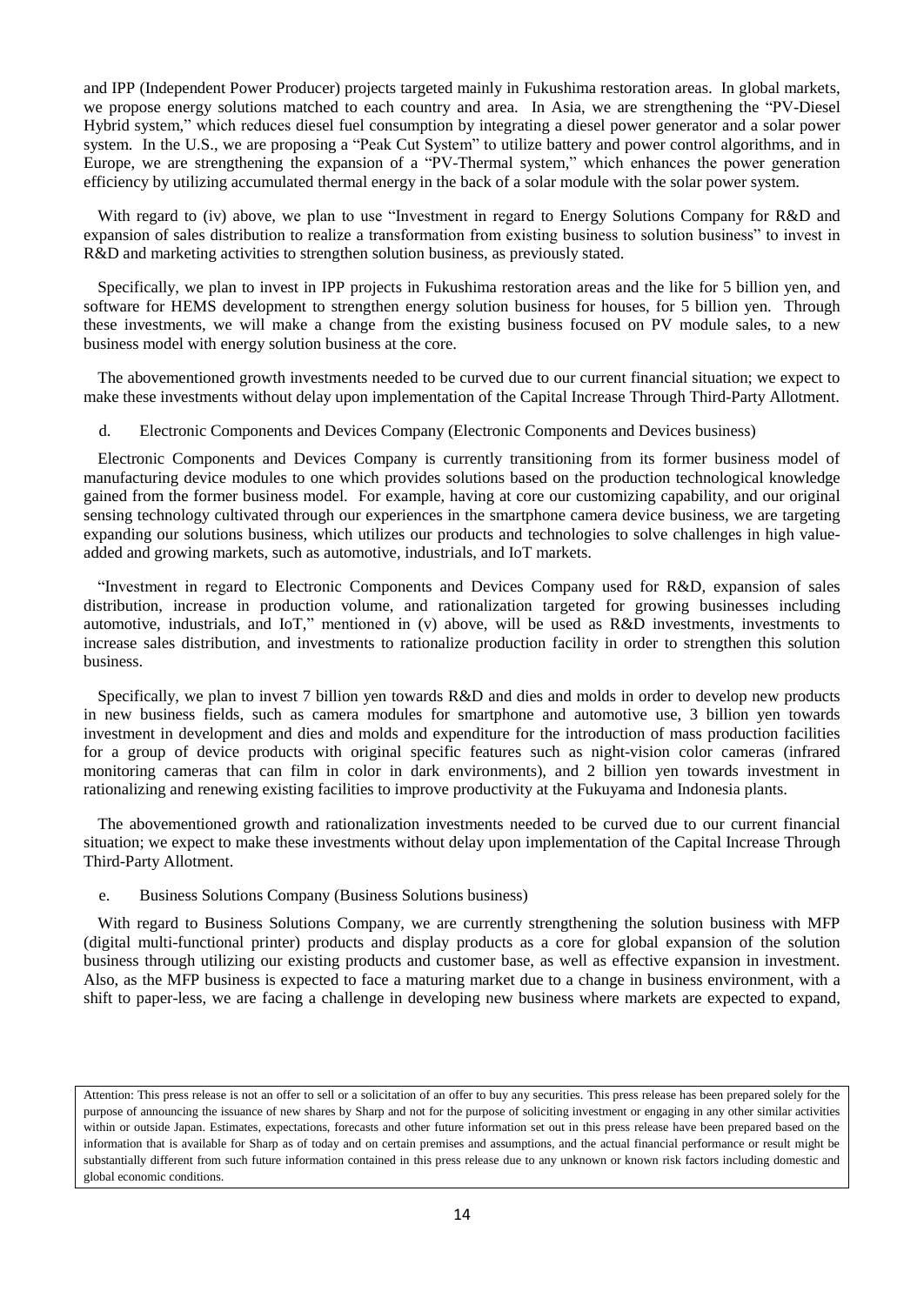such as robotic business, etc.

With regard to (vi) "Investment in regard to Business Solutions Company used for expansion of sales distribution of existing MFP business, R&D for growing business such as robotics or solution business, increase in production volume, and rationalization" above, we plan to invest in R&D and capital expenditure rationalizing manufacturing equipment, in order to solve business challenges which we are facing, as previously stated.

Specifically, 25 billion yen is planned to be spent on investments in expanding MFP sales distribution, in order to expand and stabilize the revenue base in North America and Europe, 10 billion yen is planned to be spent on investments in software and dies and molds to develop new products for the solution business which focuses on robotics and digital signage displays, and 15 billion yen is planned to be spent on investments in rationalizing and renewing facilities for the automation of and reduction in labor force at production lines, to improve productivity in existing plants in both Japan and China.

The abovementioned growth investments needed to be curved due to our current financial situation; we expect to make these investments without delay upon implementation of the Capital Increase Through Third-Party Allotment.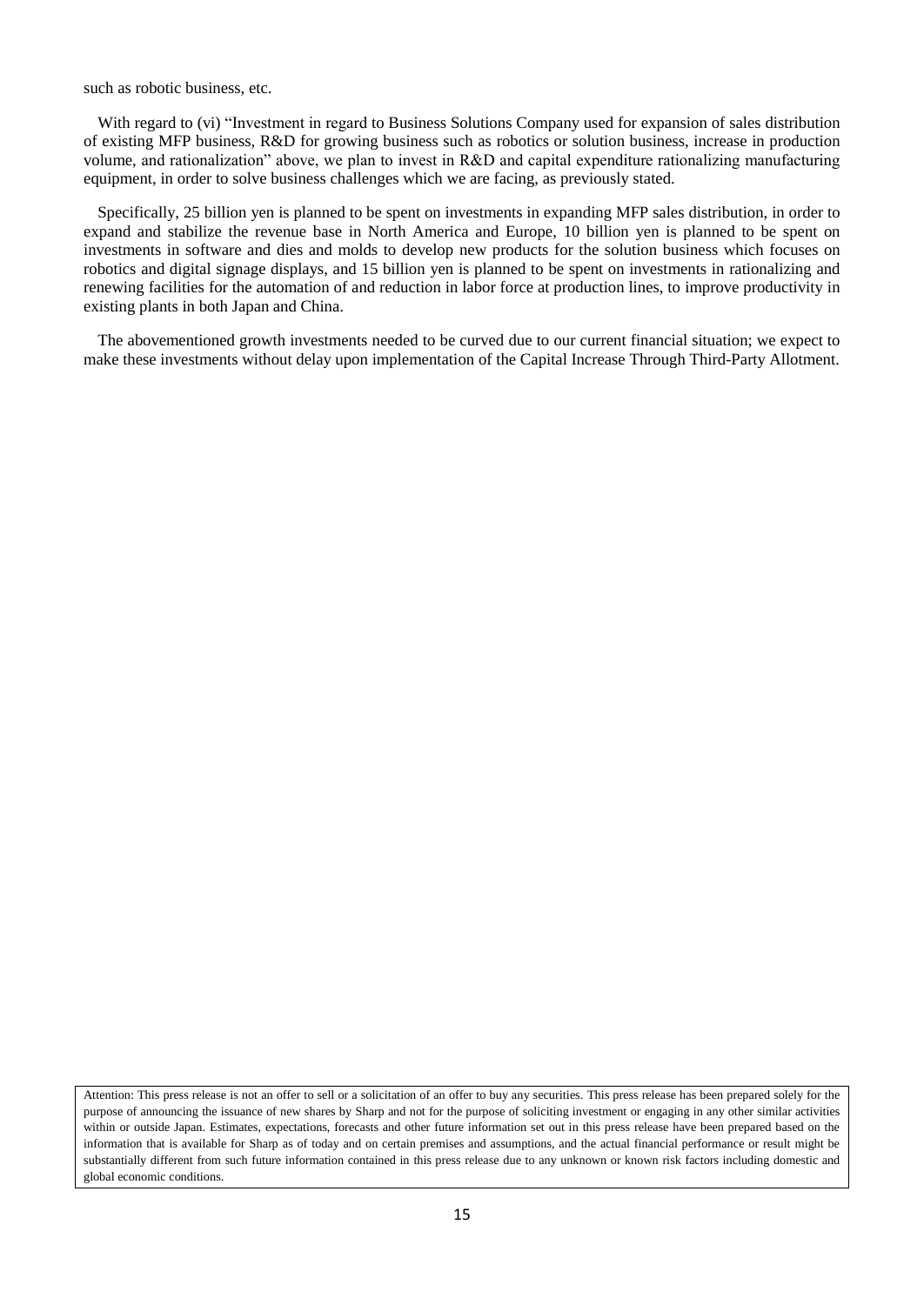B. Advertising investment and other related expenses for brand value enhancement for targeted areas such as Japan, Asia, and China, and investment and other related expenses for element technology development and fundamental R&D for new business

As stated in the Medium-Term Management Plan announced in May 2015, we target to make our company "necessary for society" over the next 10 years and even 100 years, and have proposed our future direction to be "a company that consistently offers new value while standing side-by-side with people," endeavoring to produce creative products and services.

Going forward, we plan the brand value enhancement of Sharp in target areas such as Japan, Asia, and China, through the appeal of new products created by the above initiatives and advertising efforts. In achieving this goal, it is critical to not only remain focused on our existing business, but also focus on fundamental R&D, in order to continuously develop new products and services.

(vii) above will be used as advertisement expenses and R&D expenses in advancing (i) to (vi) above.

Specifically, 25 billion yen is planned to be spent on advertising expenses, to further enhance brand value both domestically and globally, through the use of various media outlets, and 12 billion yen is planned to be spent on research material expenses at facilities functioning as the central research institution to create new business in the future, and on business outsourcing expenses to outsource research and examination to obtain more professional perspectives. (vii) above accompanies (i) to (vi) above, and these investments will be made by March 2019 depending on the advancements of (i) to (vi) above.

C. Redemption of corporate bonds

Sharp has issued corporate bonds and will redeem these corporate bonds using the funds of (viii) above. Please refer to the below table for the issue date, remaining value, coupon rate, and maturity date of our corporate bonds to be redeemed.

We were considering allotting cash and deposits and future free cash flows for the redemption of these bonds. However, by allotting the funds from the Capital Increase Through Third-Party Allotment instead, we would be able to have enough liquidity on hand, thereby improving our financial standing.

|                          |                       |                                  |                       | (As of September 30, 2015) |
|--------------------------|-----------------------|----------------------------------|-----------------------|----------------------------|
|                          | <b>Issue Date</b>     | Remaining value<br>(JPY million) | Coupon<br>rate $(\%)$ | Maturity date              |
| $23rd$ unsecured<br>bond | March 19, 2009        | 10,000                           | 2.068                 | March 19, 2019             |
| $25th$ unsecured<br>bond | September 16,<br>2009 | 20,000                           | 1.141                 | September 16,<br>2016      |

# 4. Practical approach to the reasonableness of spending funds

For the reasonableness of spending funds, please see "2. Purpose of and reason for the offering" above.

Attention: This press release is not an offer to sell or a solicitation of an offer to buy any securities. This press release has been prepared solely for the purpose of announcing the issuance of new shares by Sharp and not for the purpose of soliciting investment or engaging in any other similar activities within or outside Japan. Estimates, expectations, forecasts and other future information set out in this press release have been prepared based on the information that is available for Sharp as of today and on certain premises and assumptions, and the actual financial performance or result might be substantially different from such future information contained in this press release due to any unknown or known risk factors including domestic and global economic conditions.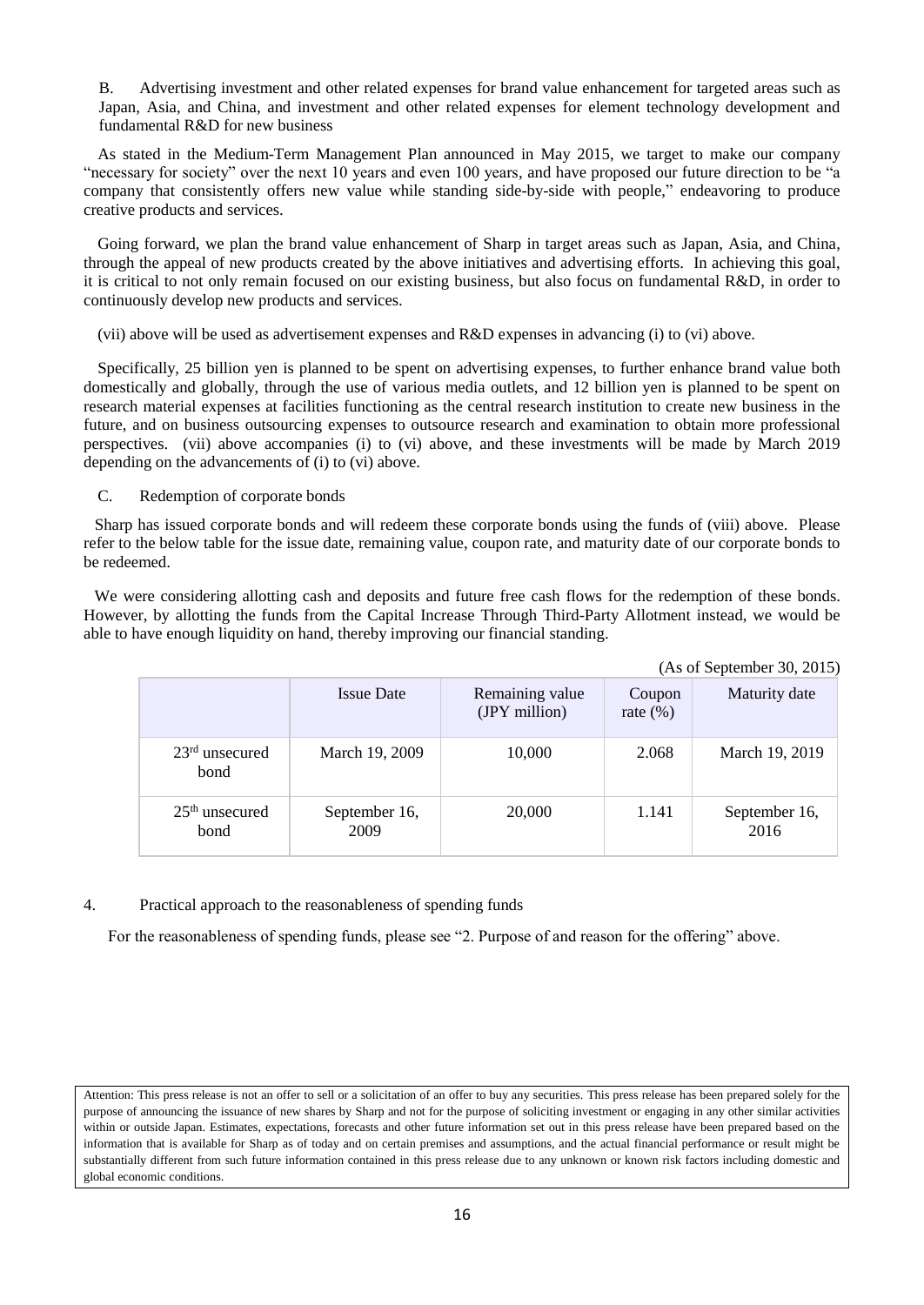- 5. Reasonableness of issuing condition, etc.
	- (1) Calculation ground for amount to be paid in, and its specific contents
		- (i) Common shares

Hon Hai Precision Industry, among the Planned Allottees, finally proposed an amount to be paid in of 118 yen per share to Sharp, while Sharp carried out numerous discussions, at the Board Meeting, on the implementation of the Capital Increase Through Third-Party Allotment at the said amount to be paid in. After the comprehensive consideration of factors, including: (i) the investigation of comparative advantages with capital proposals from other candidates, (ii) the need to assuredly and rapidly secure sufficient growth capital for significant future business development, and (iii) the point that implementing the Capital Increase Through Third-Party Allotment with the Planned Allottees would, from a medium- to long-term perspective, be expected to contribute to an increase in corporate and shareholder value; and furthermore, having determined that, even though Sharp fully understands that there is a high possibility that the interests of existing shareholders would be damaged by conducting a favorable issuance in which the issued prices are discounted from the market stock prices at a certain rate, the realization of increase in its corporate value by establishing a business foundation by the proceeds through the Capital Increase Through Third-Party Allotment and by improving its cash flow would lead to the furthering of the interests of existing shareholders, as well as from the point that the amount to be paid in stated above cannot completely be said that it does not reflect Sharp's fair price, taking into account the closing price of the shares of Sharp on or before January 15, 2016, the date on which the speculation that Hon Hai Precision Industry was to re-propose the purchase at the purchase price of approximately 700 billion yen was reported, as stated below, and from the point that a certain obligation of the Planned Allottees is provided for, as stated in "2. Purpose of and reason for the offering" above, Sharp determined that there is reasonableness in the implementation of the Capital Increase Through Third-Party Allotment at the amount to be paid in stated above and determined the amount to be paid in to be 118 yen per share.

The said amount to be paid in of 118 yen represents a 32.2% discount against the closing price of the shares of Sharp on February 24, 2016 (174 yen), the business day immediately preceding the day of the Board Meeting where the resolution was adopted with respect to the Capital Increase Through Third-Party Allotment; a 23.1% discount against the average closing price (153.50 yen) during the one-month period prior to the immediately preceding business day; a 12.1% discount against the average closing price (134.28 yen) for the three-month period prior to the immediately preceding business day; and a 15.8% discount against the average closing price (140.09 yen) for the six-month period prior to the immediately preceding business day. However, the amount to be paid in of 118 yen represents, when taking January 15, 2016, the date on which the speculation that Hon Hai Precision Industry was to re-propose the purchase at the purchase price of approximately 700 billion yen was reported, as a base, a 8.3% premium against the closing price of the shares of Sharp on January 14, 2016 (109 yen), the business day immediately preceding such base date; a 0.1% premium against the average closing price (117.89 yen) during the one-month period prior to the immediately preceding business day; a 7.3% discount against the average closing price (127.30 yen) for the three-month period prior to the immediately preceding business day.

Furthermore, because the said amount to be paid in is deemed to be an issuance at a particularly favorable price provided for in the Japan Securities Dealers Association's "Guidelines Concerning the Handling of Capital Increase by Third Party Allotment", Sharp decided the allotment of the common shares in relation to the Capital Increase Through Third-Party Allotment at an amount to be paid in of 118 yen per share, on condition that approval by a special resolution at the Ordinary General Meeting of Shareholders be obtained from each shareholder.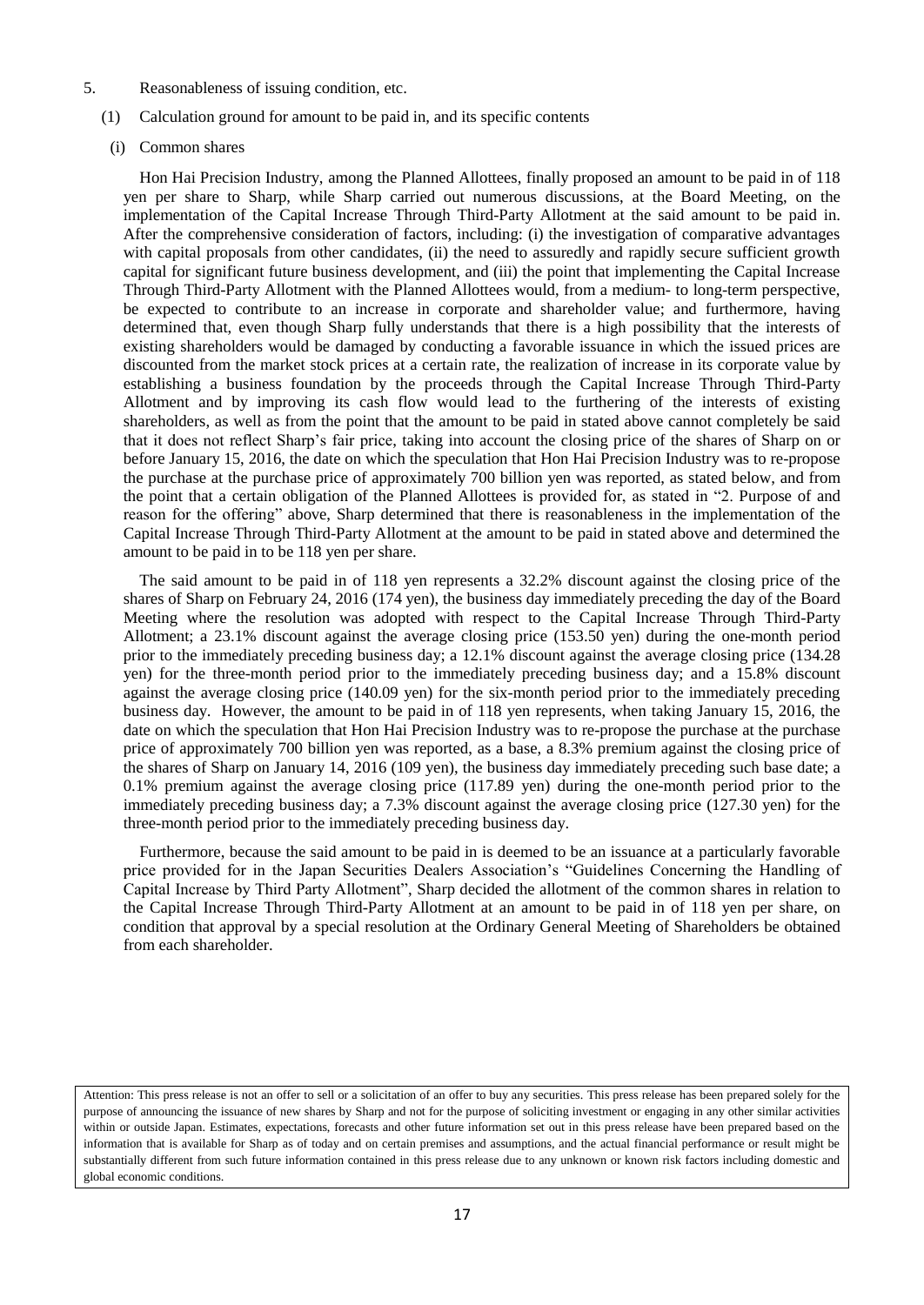#### (ii) Class C Shares

Sharp, after considering certain assumptions that affect the value of the Class C Shares, and comprehensively taking into account Sharp's business environment, financial condition, and the like, with reference as well to the value analysis results set out below, and as a result of numerous best-efforts negotiations with the Planned Allottees for the purpose of funds procurement, decided the amount to be paid in to be 11,800 yen per share. Although the said amount to be paid in falls below the calculation result set forth in the Calculation Report defined below, by comprehensively considering the point that the funds necessary for increasing its capital and stabilizing its financial standing are expected to be secured by the Capital Increase Through Third-Party Allotment through issuance of Class C Shares, Sharp's business environment and financial condition, Sharp's stock price level, the size of funds needed, the status of discussions with the Planned Allottees on the economic conditions pertaining to the features of Class C Shares, and the like, Sharp considers that the said amount of Class C Shares to be paid in is reasonable.

In determining the issuing conditions of the Class C Shares, Sharp requested that PLUTUS CONSULTING Co., Ltd. (address: 3-2-5 Kasumigaseki, Chiyoda-ku, Tokyo; representative: Noguchi Mahito, President and CEO) ("PLUTUS"), which is a third party evaluation organ independent of Sharp, analyze the value of the Class C Shares to ensure fairness, and obtained a calculation report for the Class C Shares (the "Calculation Report") from PLUTUS. Under certain assumptions (the dilution of the stock value after the issuance of the common shares and Class C Shares, or the like), PLUTUS executed a value analysis of the Class C Shares.

The value analysis results of the Class C Shares in the Calculation Report

Per share: 12,272 yen to 13,423 yen

In analyzing the value, upon taking into account the terms and conditions, such as the final dividend, distribution of residual assets, call options the consideration for which is common shares and making a comparison with the common shares, PLUTUS calculates the logical price of the common shares by adopting, as a market stock price, (i) the closing price of the shares of Sharp on February 24, 2016 (174 yen), the business day immediately preceding the day of the Board Meeting where the resolution was adopted with respect to the Capital Increase Through Third-Party Allotment, (ii) the average closing price (153.50 yen) during the one-month period prior to the immediately preceding business day, (iii) the average closing price (134.28 yen) for the three-month period prior to the immediately preceding business day, and (iv) the average closing price (140.09 yen) for the six-month period prior to the immediately preceding business day, and calculates the value per Class C Share.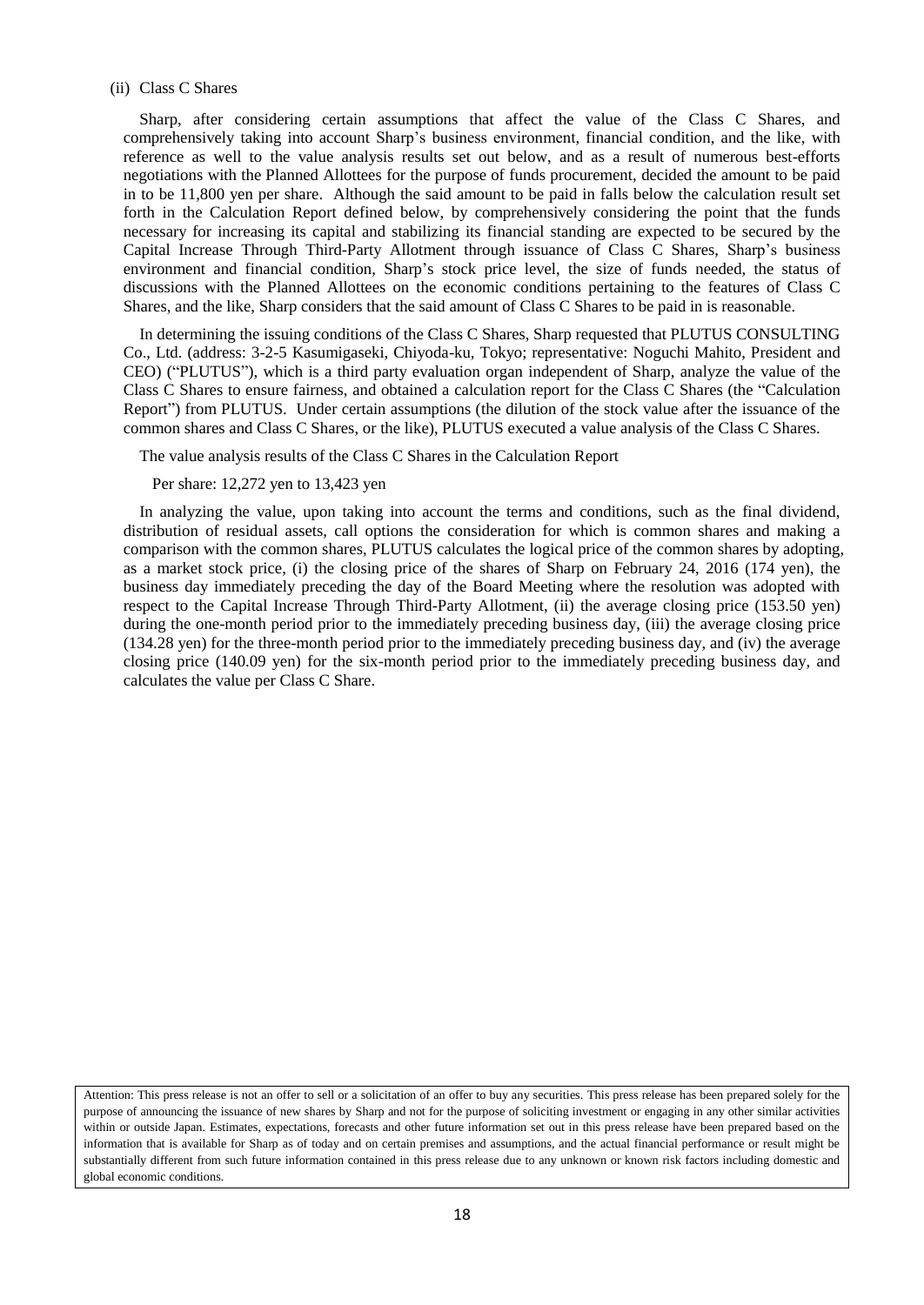(Reference information) Outline of the Class C Shares

- <Conversion rate of Class C Shares>
	- One Class C Share for 100 common shares
- <Dividends>
	- Dividend amount…Amount obtained by multiplying the year-end dividend per common share by the conversion rate of Class C Shares
	- Priority…Equal to shareholders holding common shares (common shareholders)
	- Accumulation clause…Non-accumulation
	- Participation clause…Nonparticipation
	- Interim dividends…Amount obtained by multiplying the interim dividend per common share by the conversion rate of Class C Shares

<Distribution of residual assets>

- Distribution amount…Amount obtained by multiplying the residual assets per common share by the conversion rate of Class C Shares
- Priority…Equal to common shareholders
- Participation clause…Nonparticipation

Although calculating the fair prices for the Class Shares with no objective market prices is very difficult and complex, and although there are various ways of thinking with regard to the value evaluation of Class Shares, regarding the Class C Shares, even though the distribution of their dividends and residual assets are to increase in accordance with the conversion rate, from the view that they are types which are non-cumulative and nonparticipating, it could be said that the value of one Class C Share and the value of 100 common shares are of a similar level. However, because the amount of the Class C Shares to be paid in is a 10% or more discount against the upper limit of the stock value of the value analysis by PLUTUS, it may be considered to be a price favorable to those subscribing the shares in particular, under the Companies Act. Therefore, also regarding the Class C Shares, Sharp decided to issue the Class C Shares in relation to the Capital Increase Through Third-Party Allotment at an amount to be paid in of 11,800 yen per share, on condition that approval by a special resolution at the Ordinary General Meeting of Shareholders be obtained from each shareholder based on Article 199, Paragraph 2 of the Companies Act.

(2) Grounds on which Sharp determined that the volume of shares to be issued and the size of dilution of shares are reasonable

The number of shares which will be allotted to the Planned Allottees through the Capital Increase Through Third-Party Allotment is 3,290,571,868 shares (breakdown: 3,281,950,697 common shares; 8,621,171 Class C Shares), and the number of voting rights which will be allotted to the Planned Allottees through the Capital Increase Through Third-Party Allotment is 3,281,950 voting rights, and the ratio, as against the total number of Sharp's issued shares as of September 30, 2015, that is 1,701,439,887 shares, will be 193.40% (the ratio against the total number of voting rights, that is 1,685,204 voting rights, will be 194.75%). The Class C Shares contain a call option the consideration for which is common shares which may be exercised on or after July 1, 2017, and when such call option has been exercised, notwithstanding the stock price as of the time of acquisition, 862,117,100 common shares will be delivered, and their number of voting rights will be 862,117 voting rights. On the assumption that such call option was exercised as of now, the number of common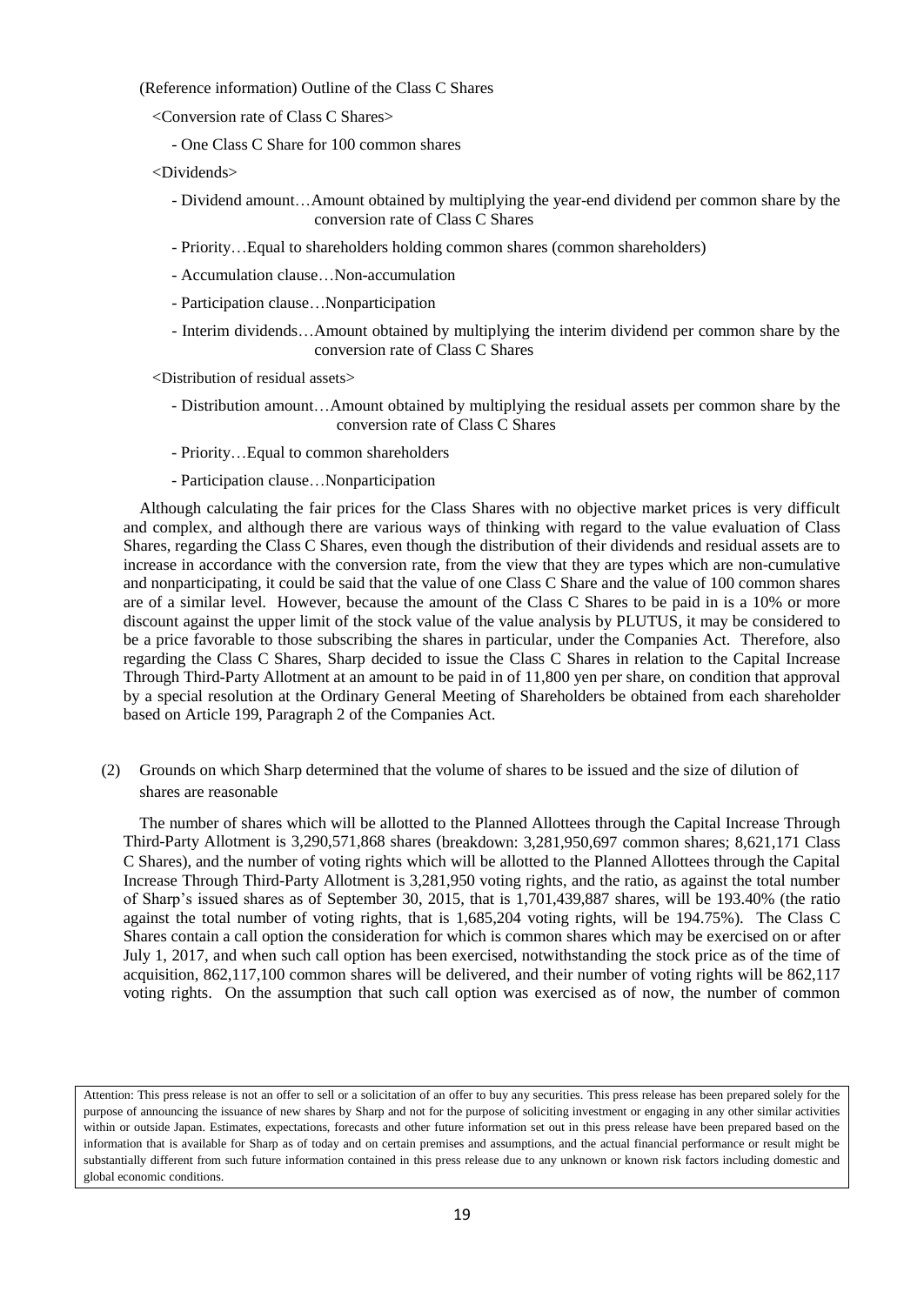shares calculated by adding up the number of common shares to be delivered by such call option and the number of common shares issued by the Capital Increase Through Third-Party Allotment will be 4,144,067,797 shares; the number of voting rights will be 4,144,067 voting rights; the ratio, as against the total number of Sharp's issued shares as of September 30, 2015, that is 1,701,439,887 shares, will be 243.56% (the ratio against the total number of voting rights, that is 1,685,204 voting rights, will be 245.91%); and by the Capital Increase Through Third-Party Allotment, a large dilution will occur.

However, by allotting the funds procured to the usages stated in "3.(2) Intended use of funds procured" and "4. Practical approach to the reasonableness of spending funds" above, the Capital Increase Through Third-Party Allotment can contribute to the increase in profitability and competitiveness of the Sharp group companies in the medium- and long-term. Furthermore, such proceeds are also expected to contribute to the enhancement of Sharp group companies' corporate value and shareholders profit in the medium- to long-term, and thus, Sharp considers that the Capital Increase Through Third-Party Allotment can contribute to the improvement of Sharp's future profitability. Moreover, as stated above, Sharp considers that, by establishing a strong business tie with the Hon Hai Precision Industry group, one of the Planned Allottees, and making our business foundation more stable, the Capital Increase Through Third-Party Allotment can eventually contribute to the enhancement of Sharp's corporate value and shareholder value. Thus, Sharp concluded that the volume of shares to be issued, and the size of dilution of shares by the Capital Increase Through Third-Party Allotment, are reasonable.

- 6. Reasons for selecting the planned allottees, etc.
	- (1) Outline of the planned allottees

| (i)     | Name                                | Hon Hai Precision Industry Co., Ltd.                                                                                                                                                                                                                                                                                        |
|---------|-------------------------------------|-----------------------------------------------------------------------------------------------------------------------------------------------------------------------------------------------------------------------------------------------------------------------------------------------------------------------------|
| (ii)    | Location                            | 66 Chung-Shan Road, Tu-Cheng Industrial Area, New Taipei City,<br>Taiwan, R.O.C.                                                                                                                                                                                                                                            |
| (iii)   | Name and Title of<br>Representative | Terry Gou, Chairman                                                                                                                                                                                                                                                                                                         |
| (iv)    | Purpose of Business                 | Production, sales, and repairs of connectors, cases, thermal modules,<br>communication devices, optical devices, and power supplies, and<br>assembles of IT-related devices, communication devices, automotive<br>parts, precision devices, and automotive and various consumer devices,<br>among other business activities |
| (v)     |                                     | 156,382,882,280 TWD (as of December 30, 2015)                                                                                                                                                                                                                                                                               |
|         | Capital                             | (When 1 TWD is converted with the closing price of $\text{\textsterling}3.66$ , as of<br>December 30, 2015, the amount will be 572,361 million yen.)                                                                                                                                                                        |
| (vi)    | Date of Establishment               | February 20, 1974                                                                                                                                                                                                                                                                                                           |
| (vii)   | Number of Issued<br><b>Shares</b>   | 15,638,288,228 shares (as of December 31, 2015)                                                                                                                                                                                                                                                                             |
| (viii)  | <b>Fiscal Year End</b>              | December                                                                                                                                                                                                                                                                                                                    |
| (ix)    | Number of<br>Employees              | 7,550 (as of December 31, 2015)                                                                                                                                                                                                                                                                                             |
| (x)     | <b>Main Customers</b>               | Apple, Dell, HP                                                                                                                                                                                                                                                                                                             |
| $(x_i)$ | <b>Main Banks</b>                   | Citibank Taiwan Limited                                                                                                                                                                                                                                                                                                     |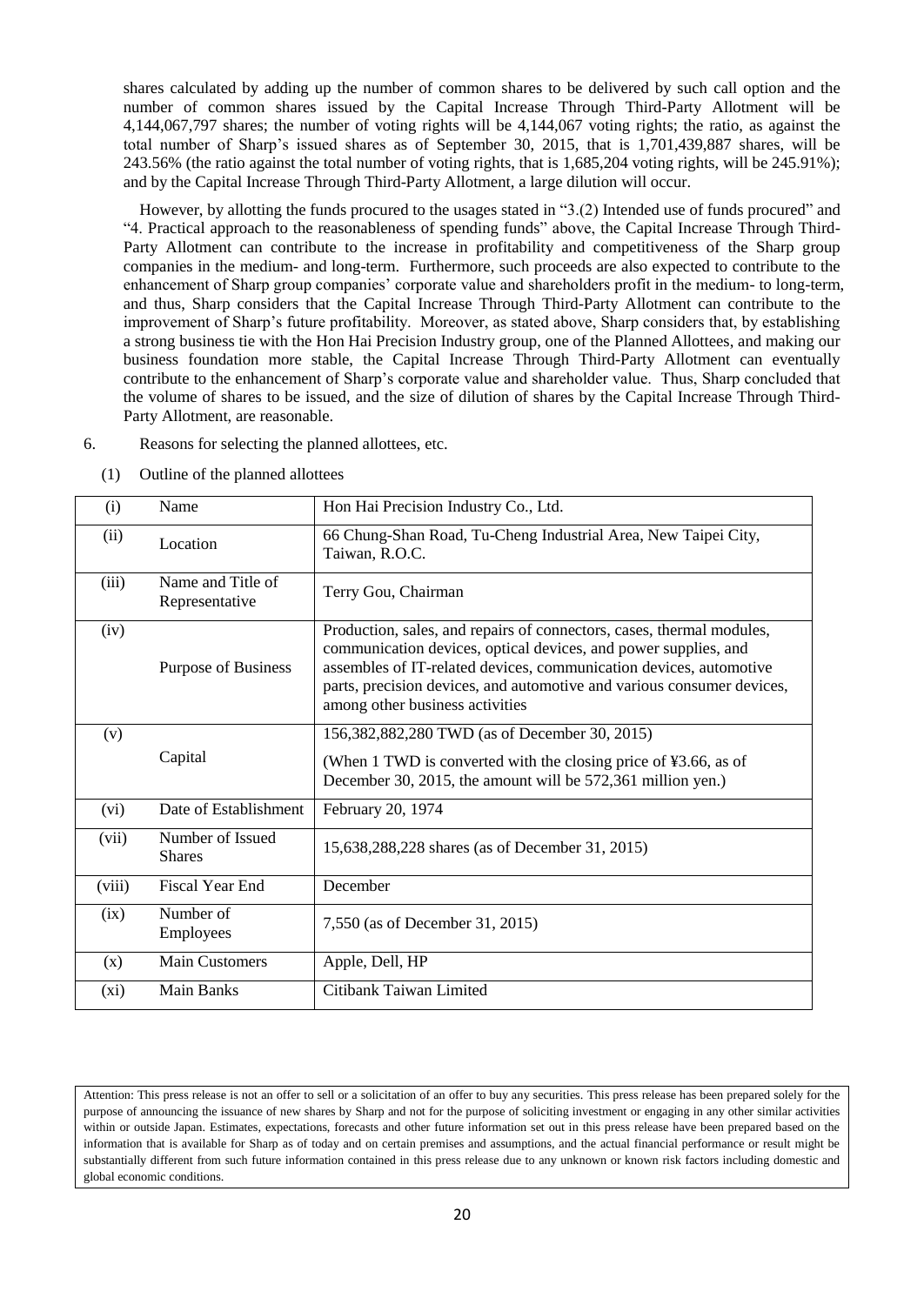|                                        |                                                             | Standard Chartered Bank (Taiwan) Ltd.                                          |                                                                                                                                                                                                                                                                                                                                                                               |               |
|----------------------------------------|-------------------------------------------------------------|--------------------------------------------------------------------------------|-------------------------------------------------------------------------------------------------------------------------------------------------------------------------------------------------------------------------------------------------------------------------------------------------------------------------------------------------------------------------------|---------------|
| (xii)                                  | Major Shareholder<br>and Ratio of<br>Shareholding           | Terry Gou 12.62%                                                               |                                                                                                                                                                                                                                                                                                                                                                               |               |
| (xiii)                                 | Relationships<br>between the Parties                        |                                                                                |                                                                                                                                                                                                                                                                                                                                                                               |               |
|                                        | Capital Relationship                                        |                                                                                | Sharp and the relevant company have no significant capital relationship.<br>In addition, no related parties or affiliates of Sharp or those of the<br>relevant company have any significant capital relationship.                                                                                                                                                             |               |
|                                        | Personnel<br>Relationship                                   |                                                                                | Sharp and the relevant company have no significant personnel<br>relationship. In addition, no related parties or affiliates of Sharp or those<br>of the relevant company have any significant personnel relationship.                                                                                                                                                         |               |
|                                        | Transaction<br>Relationship                                 | licenses for liquid crystal display equipment.                                 | Sharp and the relevant company have transaction relationships regarding<br>the manufacturing contracts of Sharp's products such as liquid crystal<br>TVs, supply of Sharp's devices to the relevant company, and the like.<br>With Innolux Corporation, a group company of the relevant company,<br>Sharp has transaction relationships regarding the authorization of patent |               |
|                                        | Status as a Related<br>Party                                | any related parties of Sharp.                                                  | The relevant company does not belong to Sharp's related parties. In<br>addition, no related parties or affiliates of the relevant company belong to                                                                                                                                                                                                                           |               |
| (xiv)                                  |                                                             | Results of Operations and Financial Conditions for Previous Three Fiscal Years |                                                                                                                                                                                                                                                                                                                                                                               |               |
|                                        | <b>Fiscal Year Ended</b>                                    | December 2012                                                                  | December 2013                                                                                                                                                                                                                                                                                                                                                                 | December 2014 |
|                                        | <b>Consolidated Net Assets</b>                              | 2,029,123                                                                      | 2,828,795                                                                                                                                                                                                                                                                                                                                                                     | 3,741,772     |
|                                        | <b>Consolidated Total Assets</b>                            | 6,109,710                                                                      | 8,116,739                                                                                                                                                                                                                                                                                                                                                                     | 9,358,316     |
| Share $(\frac{1}{2})$                  | Consolidated Net Assets per                                 | 172.22                                                                         | 215.03                                                                                                                                                                                                                                                                                                                                                                        | 249.96        |
| Sale                                   | <b>Consolidated Proceeds of</b>                             | 11,638,078                                                                     | 13,872,635                                                                                                                                                                                                                                                                                                                                                                    | 16,010,055    |
| Income                                 | <b>Consolidated Operating</b>                               | 321,537                                                                        | 383,694                                                                                                                                                                                                                                                                                                                                                                       | 544,127       |
| <b>Consolidated Ordinary</b><br>Income |                                                             | 273,167                                                                        | 376,784                                                                                                                                                                                                                                                                                                                                                                       | 503,431       |
| Parent                                 | <b>Consolidated Net Income</b><br>Attributable to Owners of | 273,167                                                                        | 376,784                                                                                                                                                                                                                                                                                                                                                                       | 503,431       |
|                                        | Consolidated Net Income per<br>Share of Common Stock (¥)    | 23.18                                                                          | 28.64                                                                                                                                                                                                                                                                                                                                                                         | 33.63         |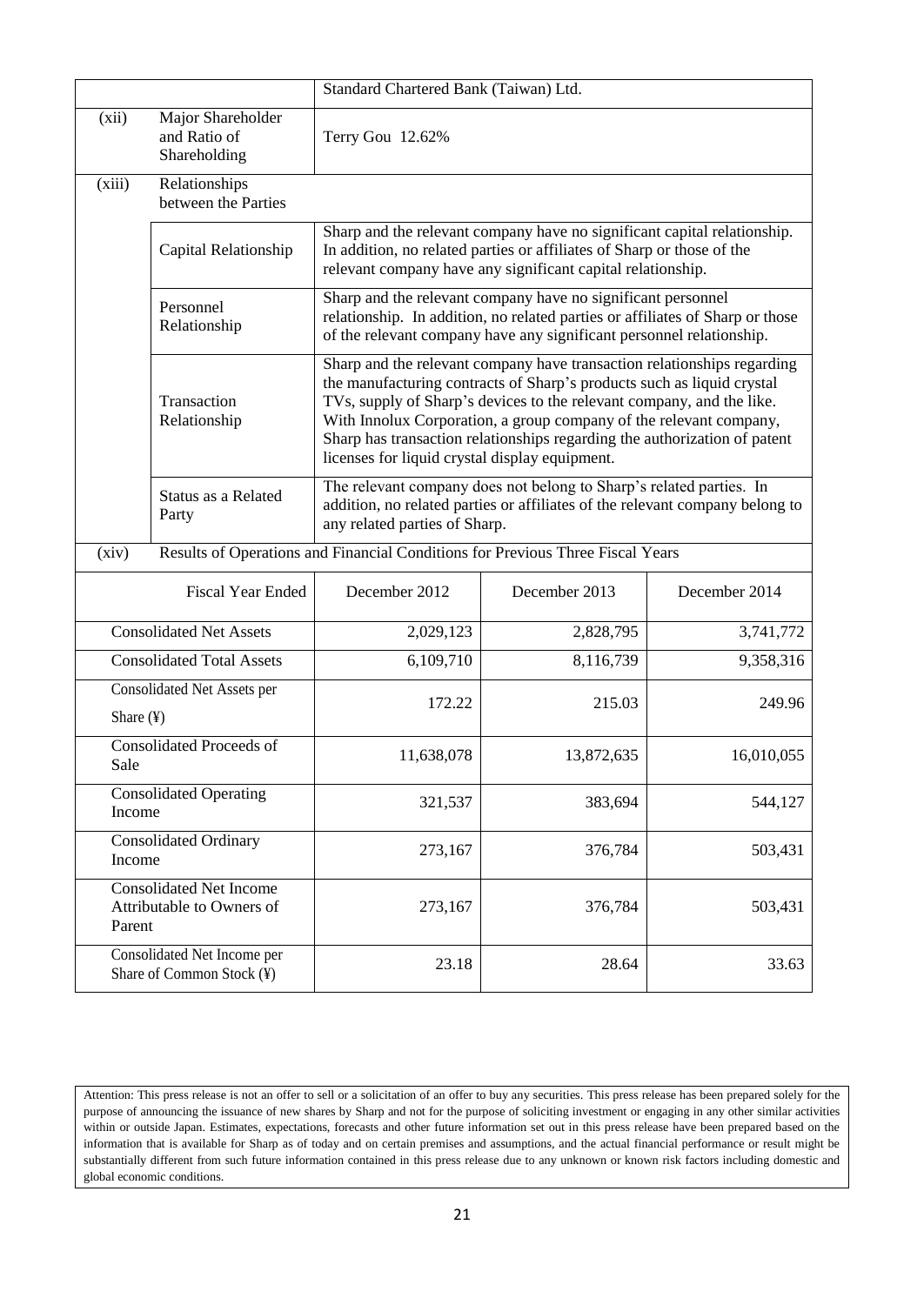(Expressed in millions of Japanese Yen unless otherwise specified)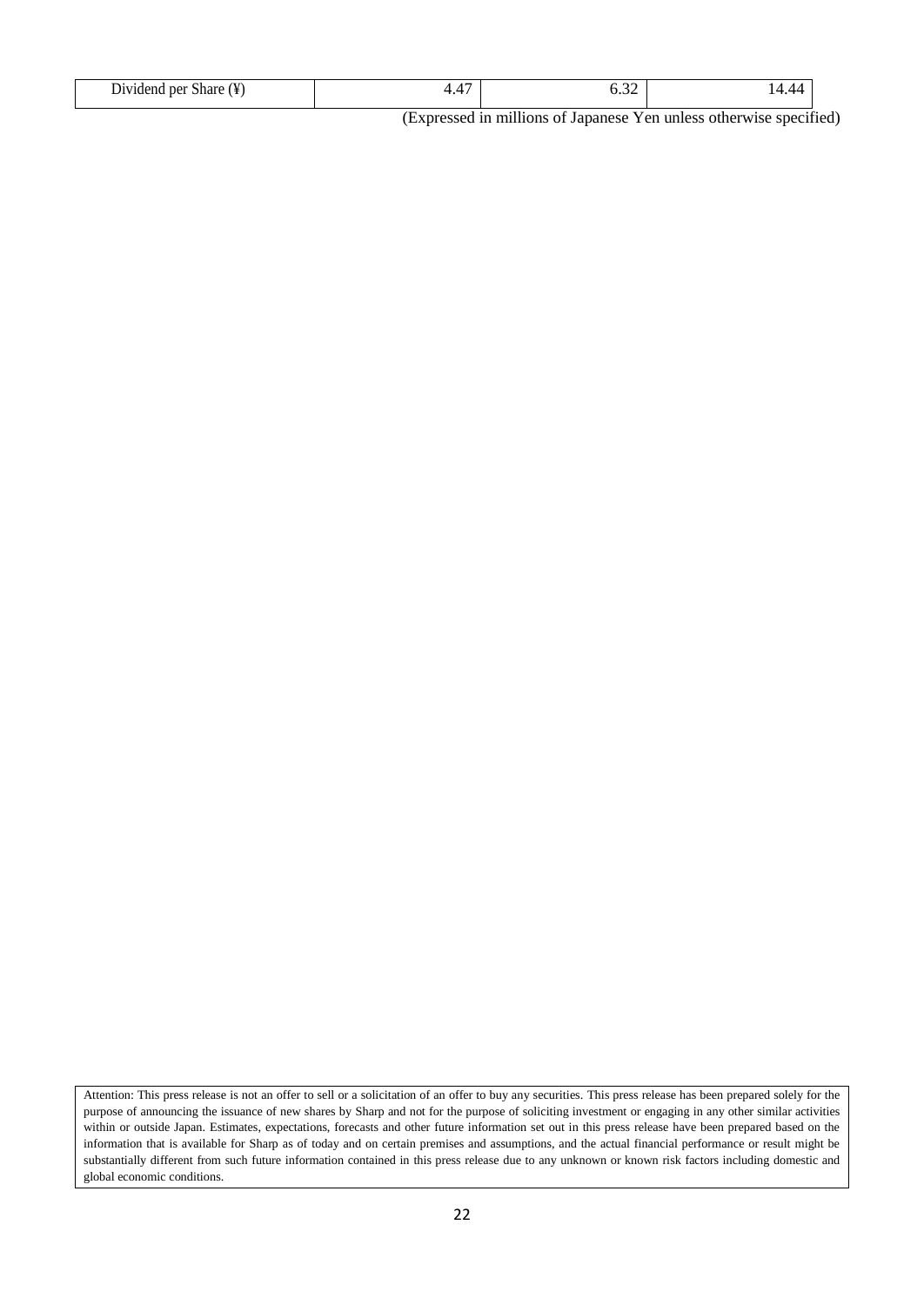| (i)    | Name                                              | Foxconn (Far East) Limited                                                                                                                                                                                                |
|--------|---------------------------------------------------|---------------------------------------------------------------------------------------------------------------------------------------------------------------------------------------------------------------------------|
| (ii)   | Location                                          | Floor 4, Willow House, Cricket Square, P. O. Box 2804, Grand Cayman<br>KY1-1112, Cayman Islands                                                                                                                           |
| (iii)  | Name and Title of                                 | Yu Huang, Chiu-Lian (GCFO)                                                                                                                                                                                                |
|        | Representatives                                   | Lee Jin-Ming (CBO)                                                                                                                                                                                                        |
| (iv)   | Purpose of Business                               | Holding company                                                                                                                                                                                                           |
| (v)    |                                                   | 4,935,062,715 USD (as of September 30, 2015)                                                                                                                                                                              |
|        | Capital                                           | (When 1 USD is converted with the closing price of ¥119.97, as of<br>September 30, 2015, the amount will be 592,059 million yen.)                                                                                         |
| (vi)   | Date of Establishment                             | January 25, 1996                                                                                                                                                                                                          |
| (vii)  | Number of Issued<br><b>Shares</b>                 | 4,935,062,715 shares                                                                                                                                                                                                      |
| (viii) | Fiscal Year End                                   | December                                                                                                                                                                                                                  |
| (ix)   | Number of<br>Employees                            | 0 (as of December 31, 2015)                                                                                                                                                                                               |
| (x)    | <b>Main Customers</b>                             | N/A                                                                                                                                                                                                                       |
| (xi)   |                                                   | The Bank of Tokyo-Mitsubishi UFJ, Ltd.                                                                                                                                                                                    |
|        | Main Banks                                        | ING Bank N.V. OBU                                                                                                                                                                                                         |
|        |                                                   | <b>BNP</b> Paribas                                                                                                                                                                                                        |
| (xii)  | Major Shareholder<br>and Ratio of<br>Shareholding | Hon Hai Precision Industry Co., Ltd. 100.00%                                                                                                                                                                              |
| (xiii) | Relationships<br>between the Parties              |                                                                                                                                                                                                                           |
|        | Capital Relationship                              | Sharp and the relevant company have no significant capital relationship.<br>In addition, no related parties or affiliates of Sharp or those of the<br>relevant company have any significant capital relationship.         |
|        | Personnel<br>Relationship                         | Sharp and the relevant company have no significant personnel<br>relationship. In addition, no related parties or affiliates of Sharp or those<br>of the relevant company have any significant personnel relationship.     |
|        | Transaction<br>Relationship                       | Sharp and the relevant company have no significant transaction<br>relationship. In addition, no related parties or affiliates of Sharp or those<br>of the relevant company have any significant transaction relationship. |
|        | Status as a Related<br>Party                      | The relevant company does not belong to Sharp's related parties. In<br>addition, no related parties or affiliates of the relevant company belong to<br>any related parties of Sharp.                                      |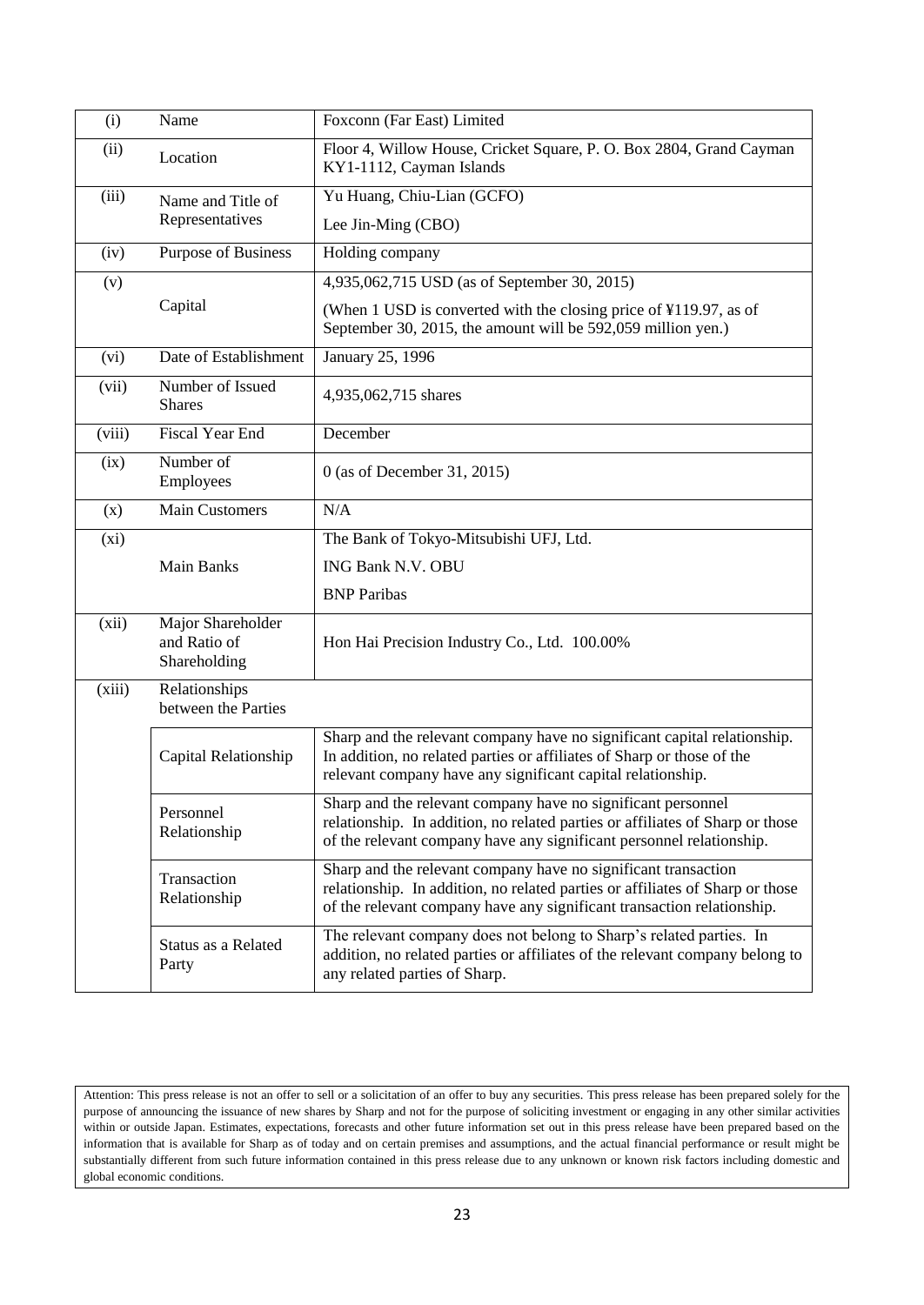| Results of Operations and Financial Conditions for Previous Three Fiscal Years<br>(xiv) |               |               |               |
|-----------------------------------------------------------------------------------------|---------------|---------------|---------------|
| <b>Fiscal Year Ended</b>                                                                | December 2012 | December 2013 | December 2014 |
| <b>Consolidated Net Assets</b>                                                          | 1,596,515     | 2,263,466     | 2,959,365     |
| <b>Consolidated Total Assets</b>                                                        | 1,653,047     | 2,348,673     | 3,116,312     |
| Consolidated Net Assets per<br>Share $(\frac{1}{2})$                                    | 471.93        | 557.07        | 668.39        |
| <b>Consolidated Proceeds of</b><br>Sale                                                 |               |               |               |
| <b>Consolidated Operating</b><br>Income                                                 | $-2,232$      | $-3,065$      | $-3,609$      |
| <b>Consolidated Ordinary</b><br>Income                                                  | 158,842       | 209,534       | 306,906       |
| <b>Consolidated Net Income</b><br>Attributable to Owners of<br>Parent                   | 161,969       | 209,534       | 306,906       |
| Consolidated Net Income per<br>Share of Common Stock (¥)                                | 47.88         | 51.57         | 69.32         |
| Dividend per Share (¥)                                                                  |               |               |               |

(Expressed in millions of Japanese Yen unless otherwise specified)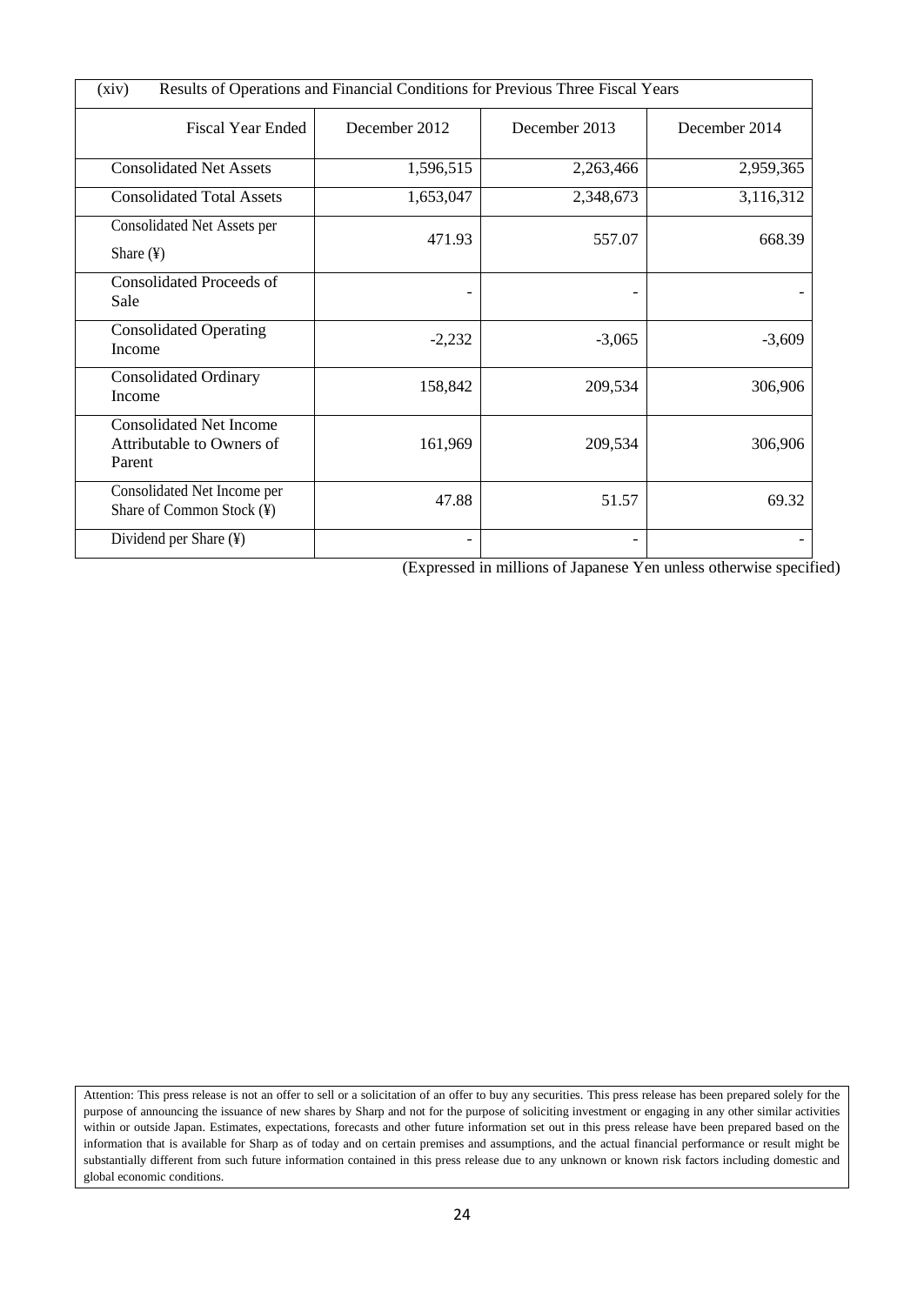| (i)    | Name                                              | Foxconn Technology Pte. Ltd.                                                                                                                                                                                              |
|--------|---------------------------------------------------|---------------------------------------------------------------------------------------------------------------------------------------------------------------------------------------------------------------------------|
| (ii)   | Location                                          | 79 Anson Road # 07-03 Singapore (079906)                                                                                                                                                                                  |
| (iii)  |                                                   | Chang, Chun-Jung (Director)                                                                                                                                                                                               |
|        | Name and Title of<br>Representatives              | Lee, Han-Ming (Director)                                                                                                                                                                                                  |
|        |                                                   | Lee, Huey Fong (Director)                                                                                                                                                                                                 |
| (iv)   | Purpose of Business                               | Sales of magnesium alloy parts and thermal modules                                                                                                                                                                        |
| (v)    |                                                   | 130,000,000 USD (as of December 30, 2015)                                                                                                                                                                                 |
|        | Capital                                           | (When 1 USD is converted with the closing price of $\text{\textsterling}120.54$ , as of<br>December 30, 2015, the amount will be 15,670 million yen.)                                                                     |
| (vi)   | Date of Establishment                             | April 18, 2005                                                                                                                                                                                                            |
| (vii)  | Number of Issued<br><b>Shares</b>                 | 130,000,000 shares                                                                                                                                                                                                        |
| (viii) | <b>Fiscal Year End</b>                            | December                                                                                                                                                                                                                  |
| (ix)   | Number of<br>Employees                            | 13 (as of December 31, 2015)                                                                                                                                                                                              |
| (x)    | <b>Main Customers</b>                             | DELL, Compal Electronics, INC., TESLA MOTORS, INC., Flextronics<br>International Ltd.                                                                                                                                     |
| (xi)   |                                                   | Mizuho Bank, Ltd.                                                                                                                                                                                                         |
|        | Main Banks                                        | Citibank Taiwan Limited                                                                                                                                                                                                   |
|        |                                                   | Bank of America, N.A.                                                                                                                                                                                                     |
| (xii)  | Major Shareholder<br>and Ratio of<br>Shareholding | Q-Run Holdings Limited 100.00%                                                                                                                                                                                            |
| (xiii) | Relationships<br>between the Parties              |                                                                                                                                                                                                                           |
|        | Capital Relationship                              | Sharp and the relevant company have no significant capital relationship.<br>In addition, no related parties or affiliates of Sharp or those of the<br>relevant company have any significant capital relationship.         |
|        | Personnel<br>Relationship                         | Sharp and the relevant company have no significant personnel<br>relationship. In addition, no related parties or affiliates of Sharp or those<br>of the relevant company have any significant personnel relationship.     |
|        | Transaction<br>Relationship                       | Sharp and the relevant company have no significant transaction<br>relationship. In addition, no related parties or affiliates of Sharp or those<br>of the relevant company have any significant transaction relationship. |
|        | Status as a Related<br>Party                      | The relevant company does not belong to Sharp's related parties. In<br>addition, no related parties or affiliates of the relevant company belong to                                                                       |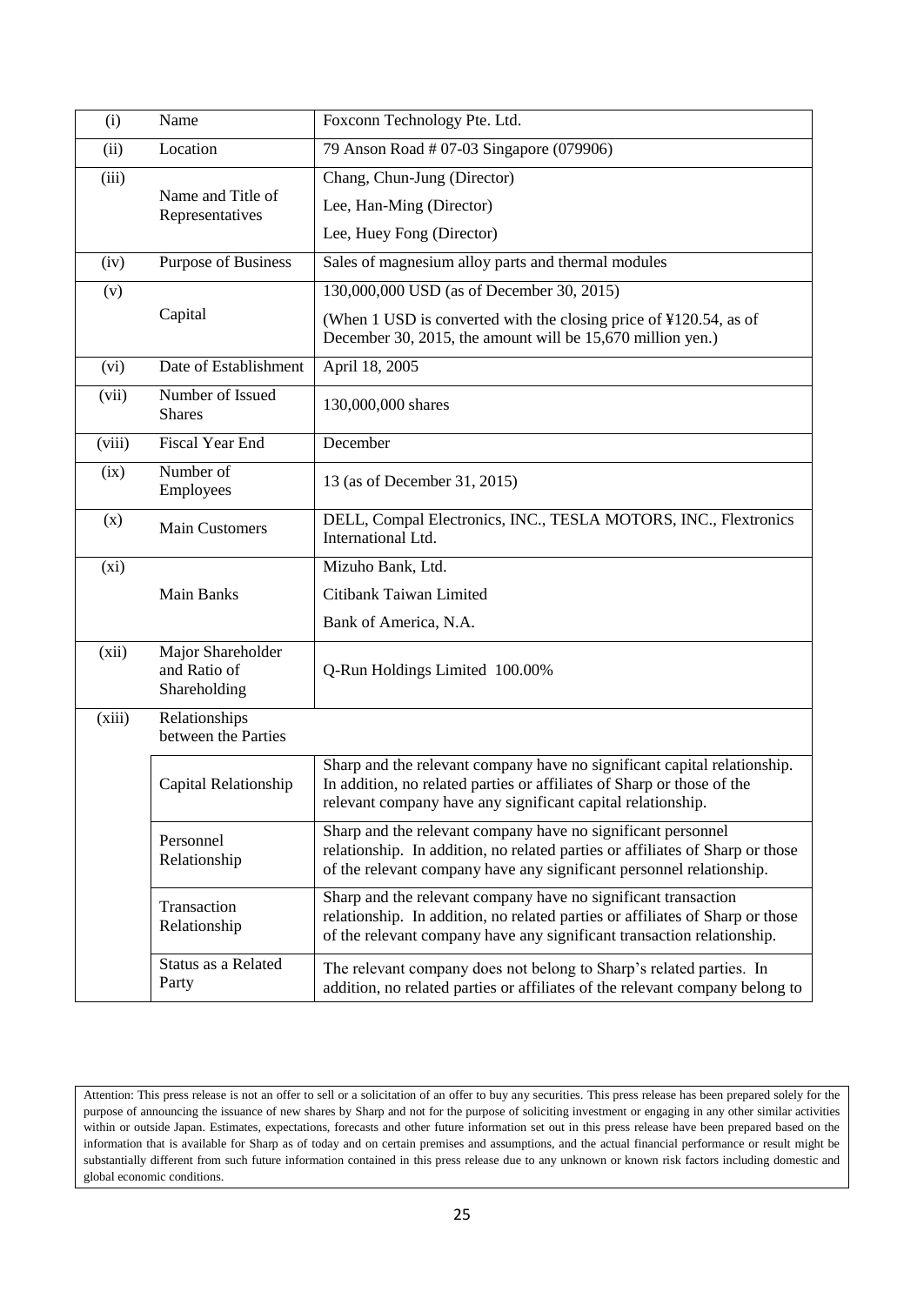|                                                                                         | any related parties of Sharp. |               |               |
|-----------------------------------------------------------------------------------------|-------------------------------|---------------|---------------|
| Results of Operations and Financial Conditions for Previous Three Fiscal Years<br>(xiv) |                               |               |               |
| <b>Fiscal Year Ended</b>                                                                | December 2012                 | December 2013 | December 2014 |
| <b>Consolidated Net Assets</b>                                                          | 29,516                        | 55,399        | 78,189        |
| <b>Consolidated Total Assets</b>                                                        | 59,905                        | 86,310        | 135,454       |
| Consolidated Net Assets per<br>Share $(\frac{1}{2})$                                    | 227.04                        | 426.15        | 601.45        |
| <b>Consolidated Proceeds of</b><br>Sale                                                 | 67,872                        | 71,574        | 70,855        |
| <b>Consolidated Operating</b><br>Income                                                 | 13,901                        | 18,703        | 12,548        |
| <b>Consolidated Ordinary</b><br><b>Income</b>                                           | 14,554                        | 20,112        | 14,849        |
| <b>Consolidated Net Income</b><br>Attributable to Owners of<br>Parent                   | 14,554                        | 20,113        | 14,837        |
| Consolidated Net Income per<br>Share of Common Stock (¥)                                | 111.95                        | 154.71        | 114.13        |
| Dividend per Share (¥)                                                                  | 171.43                        |               |               |

(Expressed in millions of Japanese Yen unless otherwise specified)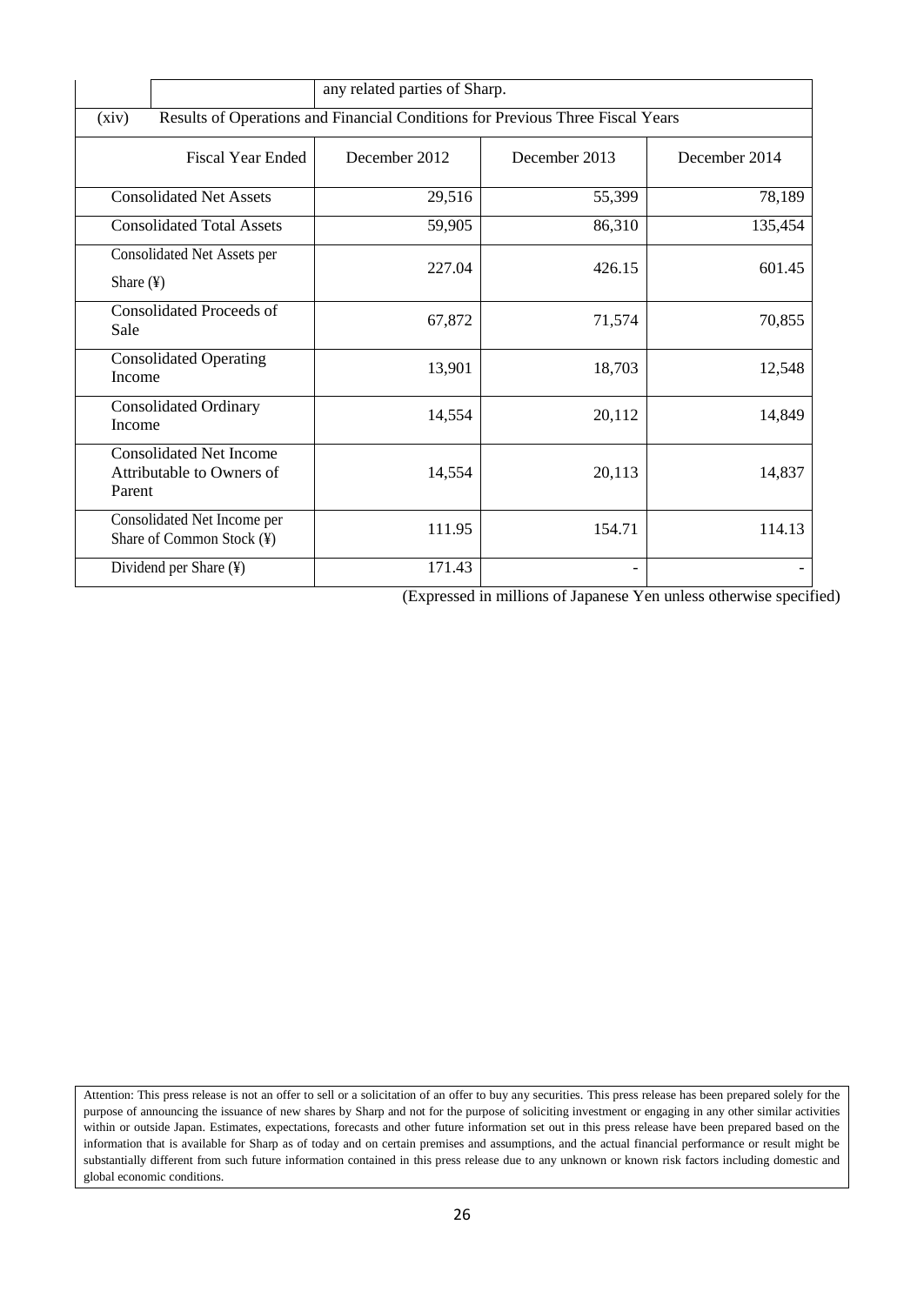| (i)    | Name                                 | SIO International Holdings Limited                                                                                                                                                                                           |  |  |
|--------|--------------------------------------|------------------------------------------------------------------------------------------------------------------------------------------------------------------------------------------------------------------------------|--|--|
|        |                                      |                                                                                                                                                                                                                              |  |  |
| (ii)   | Location                             | Floor 4, Willow House, Cricket Square, P. O. Box 2804, Grand Cayman                                                                                                                                                          |  |  |
|        |                                      | KY1-1112, Cayman Islands                                                                                                                                                                                                     |  |  |
| (iii)  | Name and Title of<br>Representative  | C.C. Lin (Director)                                                                                                                                                                                                          |  |  |
| (iv)   | Purpose of Business                  | <b>Holding Company</b>                                                                                                                                                                                                       |  |  |
| (v)    | Capital                              | 66 billion JPY                                                                                                                                                                                                               |  |  |
| (vi)   | Date of Establishment                | May 7, 2012                                                                                                                                                                                                                  |  |  |
| (vii)  | Number of Issued<br><b>Shares</b>    | 660,000,000 shares                                                                                                                                                                                                           |  |  |
| (viii) | <b>Fiscal Year End</b>               | December                                                                                                                                                                                                                     |  |  |
| (ix)   | Number of<br>Employees               | 0 (as of December 31, 2015)                                                                                                                                                                                                  |  |  |
| (x)    | <b>Main Customers</b>                | N/A                                                                                                                                                                                                                          |  |  |
| (xi)   | Main Bank                            | Citibank Taiwan Limited                                                                                                                                                                                                      |  |  |
| (xii)  |                                      | Ri Quan Investment Co., Ltd.<br>14.66%                                                                                                                                                                                       |  |  |
|        |                                      | Hong Han Investment Co., Ltd.<br>14.54%                                                                                                                                                                                      |  |  |
|        |                                      | Lian Ju Investment Co., Ltd.<br>14.52%                                                                                                                                                                                       |  |  |
|        |                                      | Yung Li Investment Co., Ltd.<br>12.73%                                                                                                                                                                                       |  |  |
|        | Major Shareholders                   | Yi Ji Investment Co., Ltd.<br>11.06%                                                                                                                                                                                         |  |  |
|        | and Ratio of                         | Hong Wei Investment Co., Ltd.<br>6.67%                                                                                                                                                                                       |  |  |
|        | Shareholding                         |                                                                                                                                                                                                                              |  |  |
|        |                                      |                                                                                                                                                                                                                              |  |  |
|        |                                      | (Mr. Terry Gou directly or indirectly holds 74.18% of SIO International<br>Holdings Limited's shares. The remaining shares of 25.82% are held by<br>those other than Hon Hai Precision Industry Co., Ltd. or Mr. Terry Gou.) |  |  |
| (xiii) | Relationships<br>between the Parties |                                                                                                                                                                                                                              |  |  |
|        | Capital Relationship                 | Sharp and the relevant company have no significant capital relationship.<br>In addition, no related parties or affiliates of Sharp or those of the<br>relevant company have any significant capital relationship.            |  |  |
|        |                                      | (The relevant company holds 37.61% of shares of Sakai Display Products<br>Corporation, Sharp's equity method affiliate.)                                                                                                     |  |  |
|        | Personnel<br>Relationship            | Sharp and the relevant company have no significant personnel<br>relationship. In addition, no related parties or affiliates of Sharp or those                                                                                |  |  |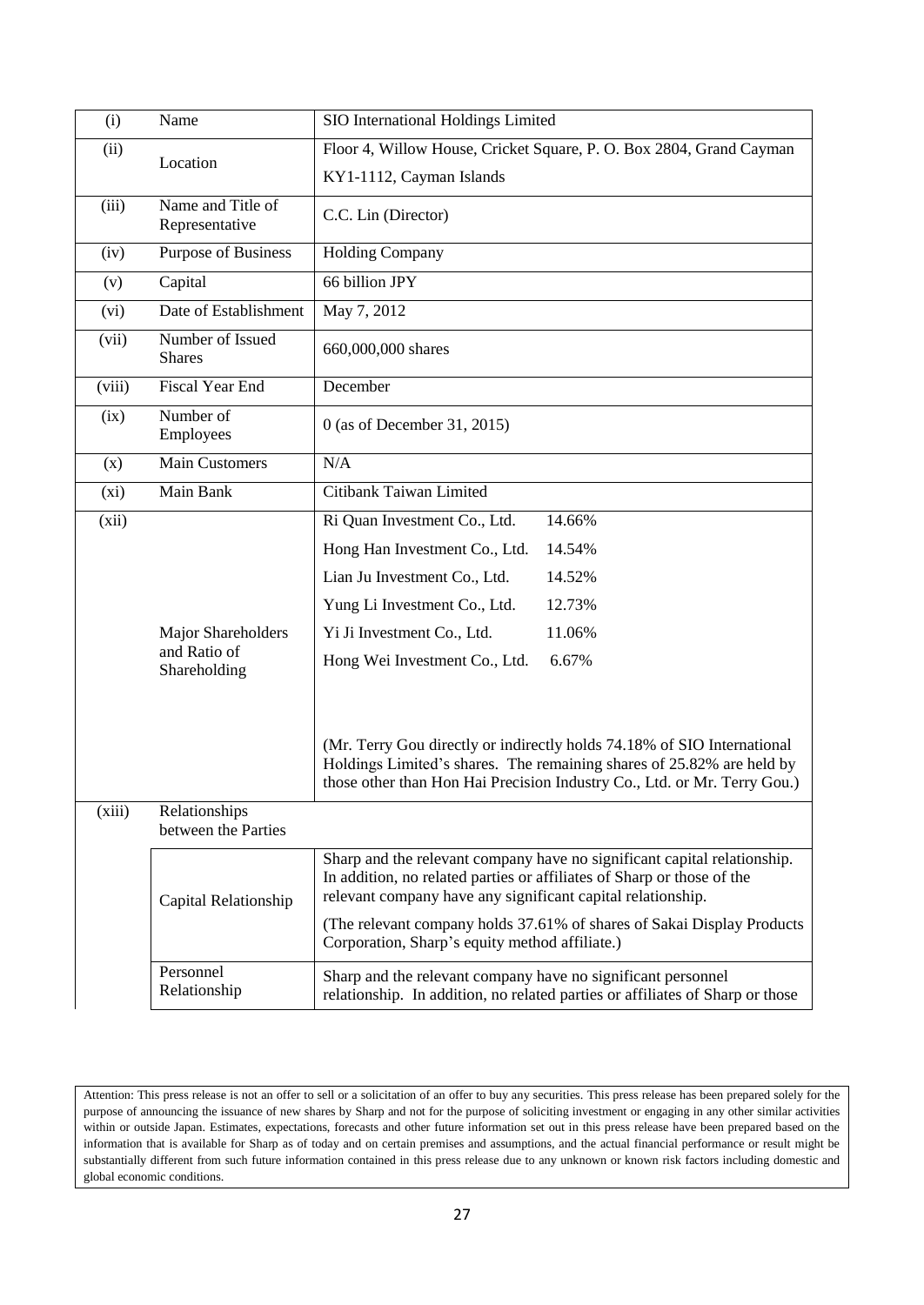|                                        |                                                                                          | of the relevant company have any significant personnel relationship.                                                                                                                 |                                                                                                                                                                                                                           |        |  |
|----------------------------------------|------------------------------------------------------------------------------------------|--------------------------------------------------------------------------------------------------------------------------------------------------------------------------------------|---------------------------------------------------------------------------------------------------------------------------------------------------------------------------------------------------------------------------|--------|--|
|                                        |                                                                                          | (The relevant company's affiliate has seconded an officer (Toshiaki<br>Takayama) to Sakai Display Products Corporation, Sharp's equity<br>method affiliate.)                         |                                                                                                                                                                                                                           |        |  |
|                                        | Transaction<br>Relationship                                                              |                                                                                                                                                                                      | Sharp and the relevant company have no significant transaction<br>relationship. In addition, no related parties or affiliates of Sharp or those<br>of the relevant company have any significant transaction relationship. |        |  |
|                                        | Status as a Related<br>Party                                                             | The relevant company does not belong to Sharp's related parties. In<br>addition, no related parties or affiliates of the relevant company belong to<br>any related parties of Sharp. |                                                                                                                                                                                                                           |        |  |
|                                        |                                                                                          | (Sharp and the relevant company each hold 37.61% of shares of Sakai<br>Display Products Corporation, Sharp's equity method affiliate.)                                               |                                                                                                                                                                                                                           |        |  |
| (xiv)                                  |                                                                                          | Results of Operations and Financial Conditions for Previous Three Fiscal Years                                                                                                       |                                                                                                                                                                                                                           |        |  |
|                                        | <b>Fiscal Year Ended</b><br>December 2012<br>December 2013<br>December 2014              |                                                                                                                                                                                      |                                                                                                                                                                                                                           |        |  |
|                                        | <b>Consolidated Net Assets</b><br>64,854<br>67,463                                       |                                                                                                                                                                                      | 71,019                                                                                                                                                                                                                    |        |  |
|                                        | <b>Consolidated Total Assets</b><br>93,198<br>92,659                                     |                                                                                                                                                                                      | 71,451                                                                                                                                                                                                                    |        |  |
|                                        | Consolidated Net Assets per                                                              | 98.26                                                                                                                                                                                | 102.22                                                                                                                                                                                                                    | 107.60 |  |
| Share (¥)                              |                                                                                          |                                                                                                                                                                                      |                                                                                                                                                                                                                           |        |  |
| Sale                                   | <b>Consolidated Proceeds of</b><br>28,962<br>109,889                                     |                                                                                                                                                                                      | 4,753                                                                                                                                                                                                                     |        |  |
|                                        | <b>Consolidated Operating</b><br>$-363$<br>649<br>Income                                 |                                                                                                                                                                                      | 114                                                                                                                                                                                                                       |        |  |
| <b>Consolidated Ordinary</b><br>Income |                                                                                          | $-363$                                                                                                                                                                               | 649                                                                                                                                                                                                                       | 114    |  |
|                                        | <b>Consolidated Net Income</b><br>$-756$<br>3,074<br>Attributable to Owners of<br>Parent |                                                                                                                                                                                      | 3,135                                                                                                                                                                                                                     |        |  |
|                                        | Consolidated Net Income per<br>Share of Common Stock (¥)                                 | $-0.87$                                                                                                                                                                              | 4.22                                                                                                                                                                                                                      | 3.62   |  |
|                                        | Dividend per Share (¥)                                                                   |                                                                                                                                                                                      |                                                                                                                                                                                                                           |        |  |

(Expressed in millions of Japanese Yen unless otherwise specified)

(Note) 1 The results above of Hon Hai Precision Industry among the Planned Allottees are calculated with the exchange rates as follows: for fiscal year 2012, the closing price of 2.98 yen equivalent to 1 TWD as of December 28, 2012; for fiscal year 2013, the closing price of 3.51 yen as of December 30, 2013, and for fiscal year 2014, the closing price of 3.80 yen as of December 30, 2014.

2 The results above of Foxconn FE, Foxconn Technology, and SIO among the Planned Allottees are calculated with the exchange rates as follows: for fiscal year 2012, the closing price of 86.58 yen equivalent to 1 USD as of December 28, 2012; for fiscal year 2013, the closing price of 105.40 yen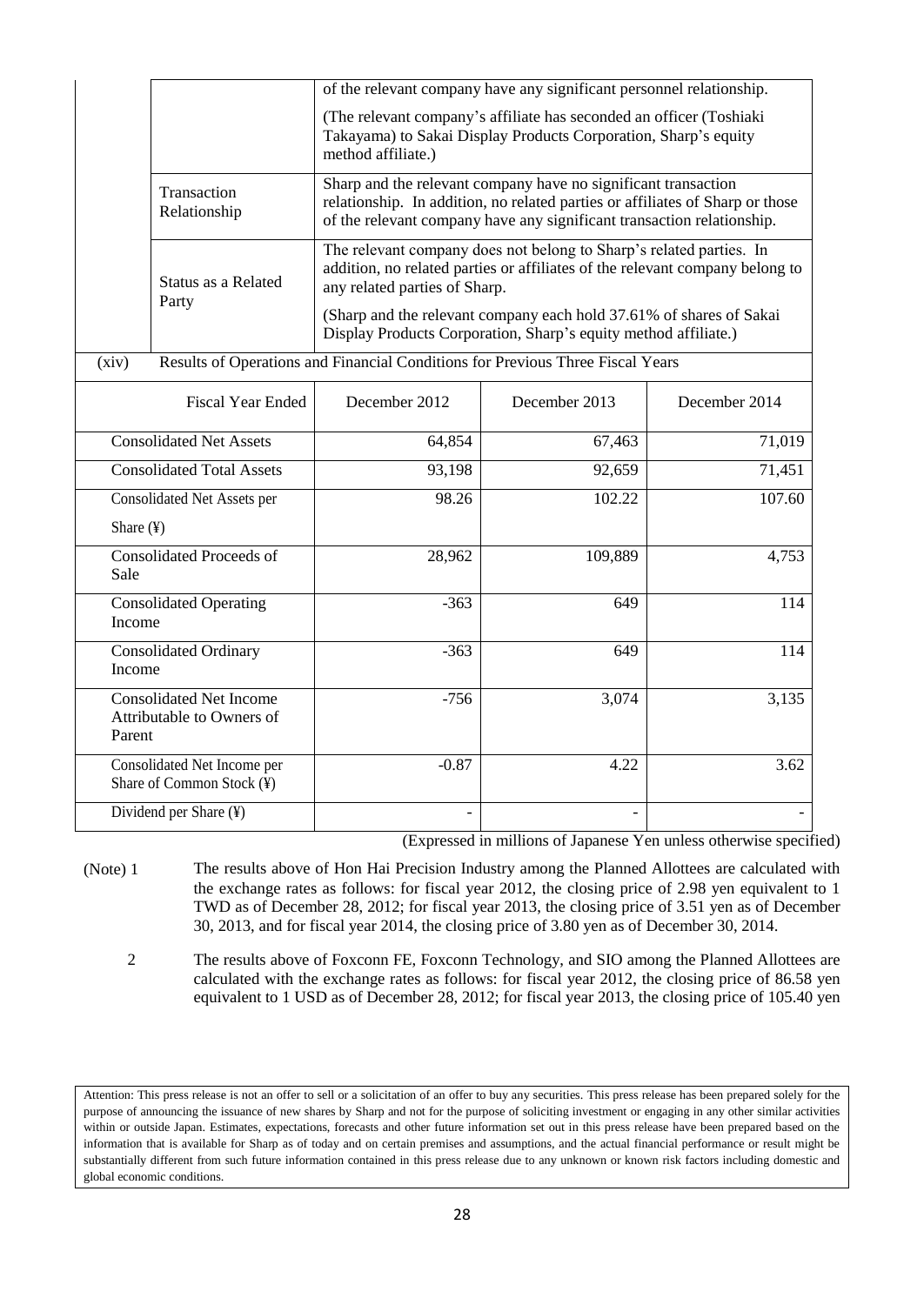as of December 30, 2013, and for fiscal year 2014, the closing price of 120.53 yen as of December 30, 2014.

- 3 Among the Planned Allottees, Hon Hai Precision Industry is a company listed on the Taiwan Stock Exchange, and Foxconn FE is its wholly-owned subsidiary. Foxconn Technology is a whollyowned subsidiary (second-tier subsidiary) of FOXCONN TECHNOLOGY Co., Ltd., which is a company listed on the Taiwan Stock Exchange, and SIO is a company practically controlled by Mr. Terry Gou, Hon Hai Precision Industry's chairman. Sharp has heard from the Planned Allottees, FOXCONN TECHNOLOGY Co., Ltd., and Mr. Terry Gou, that the Planned Allottees, their officers, or subsidiaries have no ties with any antisocial forces and the like. In addition, since through transactions with the Hon Hai Precision Industry group, Sharp already recognizes that the group does not have such relationships, and based on other situations, Sharp has determined that the Planned Allottees, their officers, or subsidiaries have no ties with any antisocial forces and the like and has submitted the certificate of confirmation to that effect to the Tokyo Stock Exchange, Inc.
- (2) Reasons for selecting the planned allottees

With respect to the reasons for selecting the planned allottees, please refer to the above "2. Purpose of and reason for the offering."

(3) Planned allottees' policy for holding shares

The Planned Allottees have confirmed that they plan to hold Sharp's common shares and Class C Shares to be allotted for the long-term as stable shareholders to aim for Sharp's management stability through capital enhancement and improvement of corporate value by the provision of growth funds. Sharp plans to agree under the share subscription agreement planned to be concluded with the Planned Allottees that if the Planned Allottees assign Sharp's shares held by them to any third party within two years from the conclusion date of such share subscription agreement, the Planned Allottees will obtain Sharp's prior written consent.

Sharp will obtain a written confirmation from each of the Planned Allottees which states that, if all or part of Sharp's common shares and Class C Shares are assigned by the Planned Allottee within two years from the payment date for the Capital Increase Through Third-Party Allotment, (i) a report on such assignment shall be made to Sharp, and (ii) the Planned Allottee shall agree that the substance of the relevant report shall be reported by Sharp to the Tokyo Stock Exchange, Inc., and that the substance of the relevant report shall be made available to the general public.

(4) Contents confirmed with regard to funds required for the payment by the planned allottee

Regarding Hon Hai Precision Industry, which is listed on the Taiwan Stock Exchange, among the Planned Allottees, Sharp has confirmed its latest disclosed financial statements. Regarding each of the Planned Allottees, Sharp has received their respective certificate of bank deposit balance and confirmed that they have the funding capacity necessary for the payment.

- 7. Major shareholders and their shareholding ratios after the offering
	- (1) Common shares

| Before the offering (as of September 30, 2015) | After the offering                              |        |
|------------------------------------------------|-------------------------------------------------|--------|
| Nippon Life Insurance Company                  | 2.78%   Hon Hai Precision Industry Co.,<br>Ltd. | 26.09% |
| Meiji Yasuda Life Insurance Company            | 2.69%   Foxconn (Far East) Limited              | 18.37% |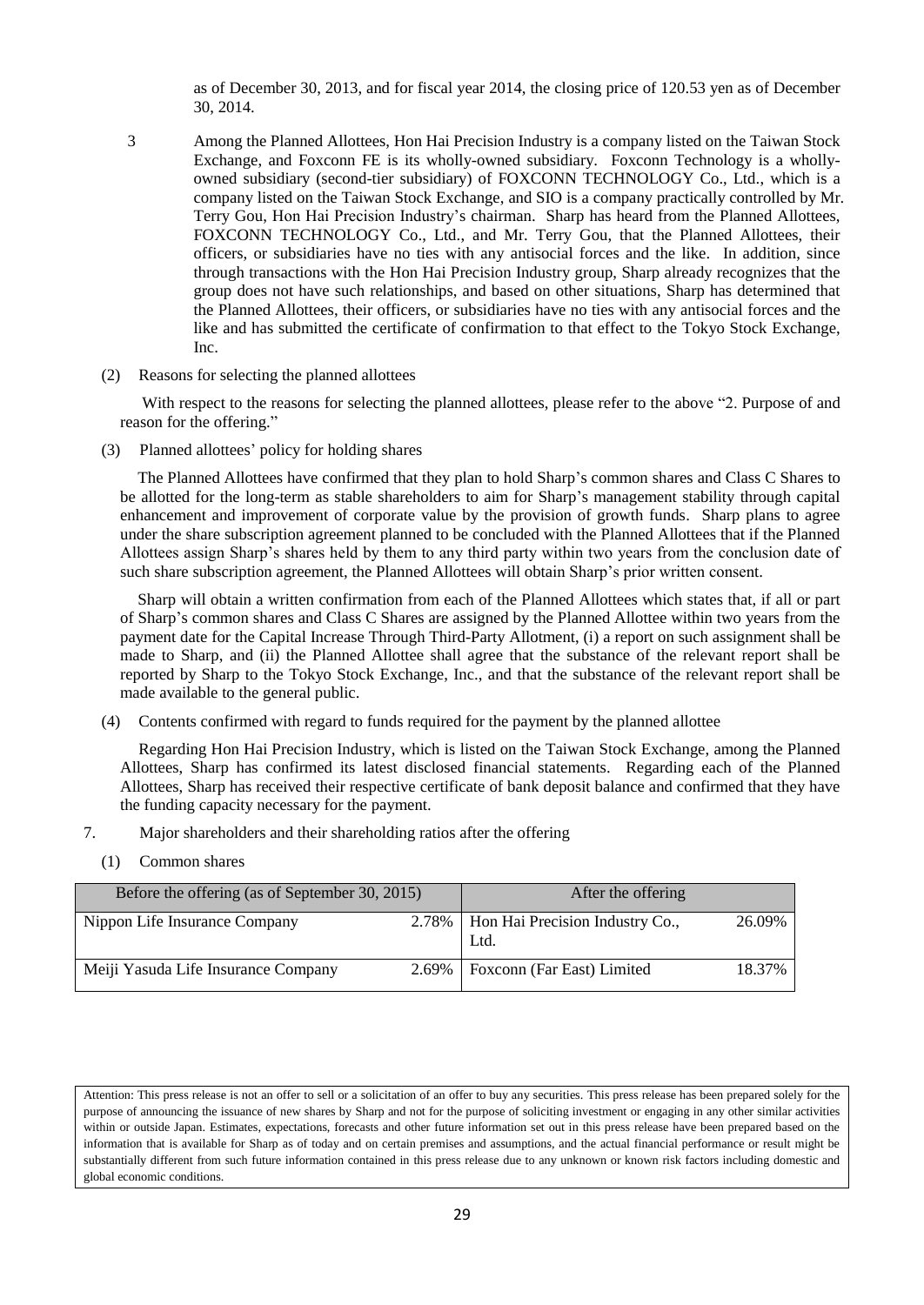| <b>QUALCOMM INCORPORATED</b>                         | 2.47% | Foxconn Technology Pte. Ltd.              | 12.97% |
|------------------------------------------------------|-------|-------------------------------------------|--------|
| Mizuho Bank, Ltd.                                    | 2.46% | SIO International Holdings<br>Limited     | 8.43%  |
| The Bank of Tokyo-Mitsubishi UFJ,<br>Ltd.            | 2.45% | Nippon Life Insurance<br>Company          | 0.95%  |
| <b>Makita Corporation</b>                            | 2.11% | Meiji Yasuda Life Insurance<br>Company    | 0.92%  |
| Samsung Electronics Japan Co., Ltd.                  | 2.10% | <b>QUALCOMM</b><br><b>INCORPORATED</b>    | 0.84%  |
| <b>Sharp Employees' Stockholding</b><br>Association  | 1.70% | Mizuho Bank, Ltd.                         | 0.84%  |
| Japan Trustee Services Bank, Ltd.<br>(Trust Account) | 1.60% | The Bank of Tokyo-Mitsubishi<br>UFJ, Ltd. | 0.84%  |
| Mitsui Sumitomo Insurance Company,<br>Limited        | 1.45% | <b>Makita Corporation</b>                 | 0.72%  |

(Note) Shareholding ratios after the offering are based on the list of common shareholders as of September 30 2015, and reflect the change by the Capital Increase Through Third-Party Allotment.

### (2) Class A Shares

| Before the offering (as of September 30, 2015) |        | After the offering    |
|------------------------------------------------|--------|-----------------------|
| Mizuho Bank, Ltd.                              | 50.00% |                       |
| The Bank of Tokyo-Mitsubishi UFJ,<br>Ltd.      | 50.00% | The same as the left. |

\* Hon Hai Precision Industry plans to covenant, under the share subscription agreement which is planned to be concluded, and on condition that there is consent of the Financial Institutions and that it will not violate any laws or regulations, or the like, to purchase half of the outstanding Class A Shares held respectively by the Financial Institutions, at the total price of 100 billion yen, immediately after the payment of the Capital Increase Through Third-Party Allotment; not to exercise the put option of the Class A Shares the consideration for which is cash; and, to the extent possible maintaining Sharp's listing, to exercise the put option the consideration for which is common shares, on or after July 2019.

# (3) Class B Shares

| Before the offering (as of September 30, 2015) |         | After the offering                                                                                      |
|------------------------------------------------|---------|---------------------------------------------------------------------------------------------------------|
| Japan Industrial Solutions Fund I              | 100.00% | The same as the left.                                                                                   |
|                                                |         |                                                                                                         |
|                                                |         | Uga Ugi Dagaigiga Industry plane to government, under the chara subserintian government vihigh is plant |

\* Hon Hai Precision Industry plans to covenant, under the share subscription agreement which is planned to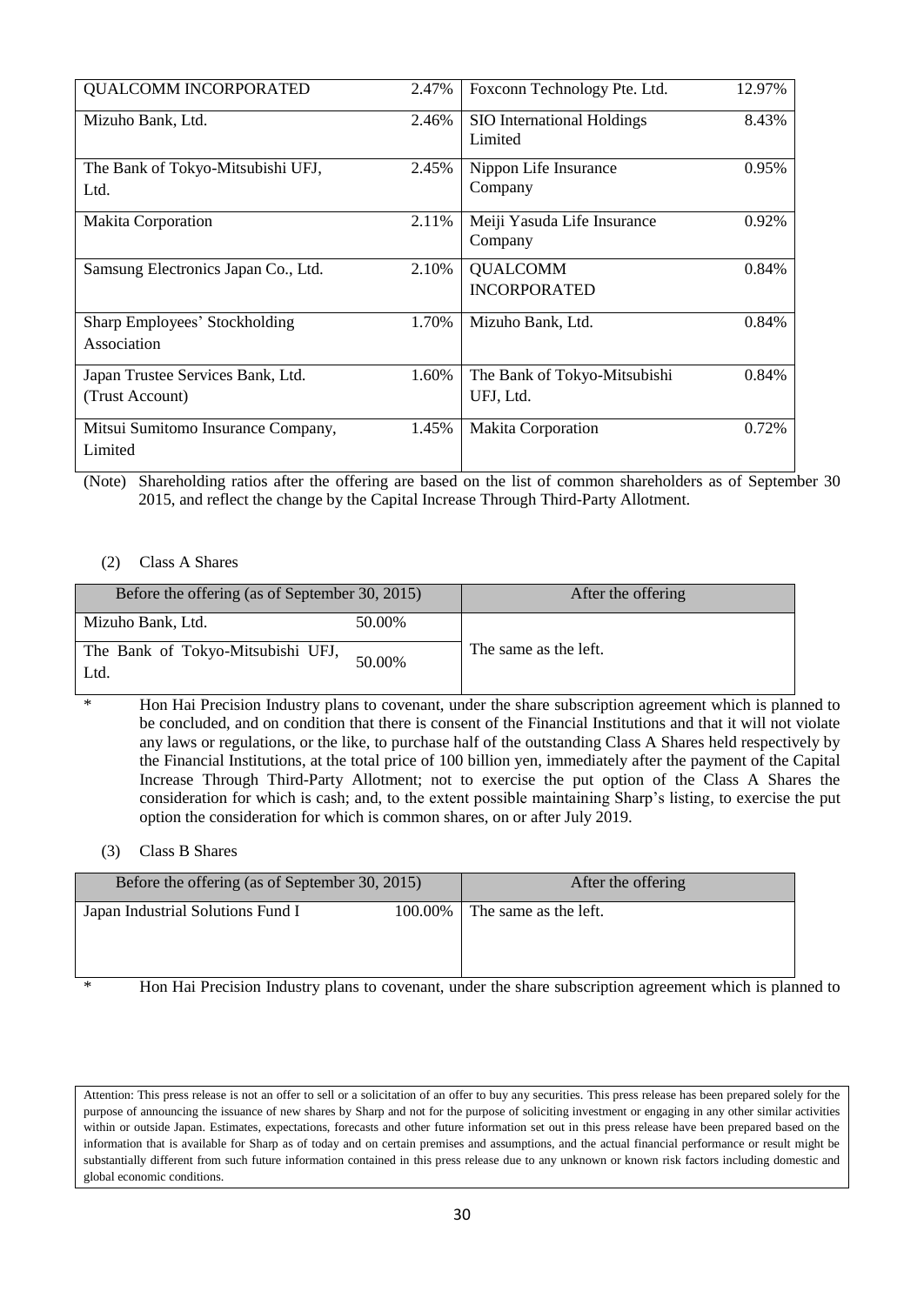be concluded, and on the condition that there is consent of Japan Industrial Solutions Fund I and that it will not violate any laws or regulations, or the like, to purchase all outstanding Class B Shares held by Japan Industrial Solutions Fund I at the total price agreed between Hon Hai Precision Industry and Japan Industrial Solutions Fund I, immediately after the payment of the Capital Increase Through Third-Party Allotment.

### (4) Class C Shares

| Before the offering (as of September 30, 2015) | After the offering                      |         |
|------------------------------------------------|-----------------------------------------|---------|
| Not applicable                                 | Hon Hai Precision Industry Co.,<br>Ltd. | 100.00% |

### 8. Future outlook

The impacts of the Capital Increase Through Third-Party Allotment on the consolidated earnings for the fiscal year ending March 2016 and the consolidated earnings for the fiscal year ending March 2017 are under examination at this time, and Sharp will announce them as soon as they are finalized..

# 9. Matters regarding the procedures of ethical actions of a corporate

As the issuance of new shares associated with the Capital Increase Through Third-Party Allotment will result in the dilution standing at 25% or more, and as Hon Hai Precision Industry will become the controlling shareholder of Sharp through the Capital Increase Through Third-Party Allotment, Sharp will implement procedures to confirm the intent of each shareholder concerning the Capital Increase Through Third-Party Allotment, in compliance with Item 2, Article 432 in the securities listing regulations provided by the Tokyo Stock Exchange, Inc. Furthermore, because the issuance of common shares of the Capital Increase Through Third-Party Allotment would be deemed to be a favorable issuance since their issued prices are discounted from their market stock prices at a certain rate, and because the issuance of Class C Shares may also be considered to be a favorable issuance since their issued prices are 10% or more discount against the upper limit of the stock price of the value analysis by PLUTUS, specifically, Sharp plans to confirm the intent of each shareholder by obtaining an approval for the Capital Increase Through Third-Party Allotment by a special resolution upon explanation to each shareholder of the necessity and the appropriateness of the Capital Increase Through Third-Party Allotment, at the Ordinary General Meeting of Shareholders and at the General Meeting of Class Shareholders.

- 10. Business results for and status of equity finance executed in previous three fiscal years
	- (1) Business results for previous three years (consolidated)

|                                           | Ended March, 2013       | Ended March, 2014       | Ended March, 2015       |
|-------------------------------------------|-------------------------|-------------------------|-------------------------|
| Sales                                     | $2,478,586$ million yen | $2,927,186$ million yen | $2,786,256$ million yen |
| Operating income or<br>operating loss (-) | $-146,266$ million yen  | 108,560 million yen     | $-48,065$ million yen   |
| Ordinary income or<br>ordinary loss (-)   | $-206,488$ million yen  | 53,277 million yen      | $-96,526$ million yen   |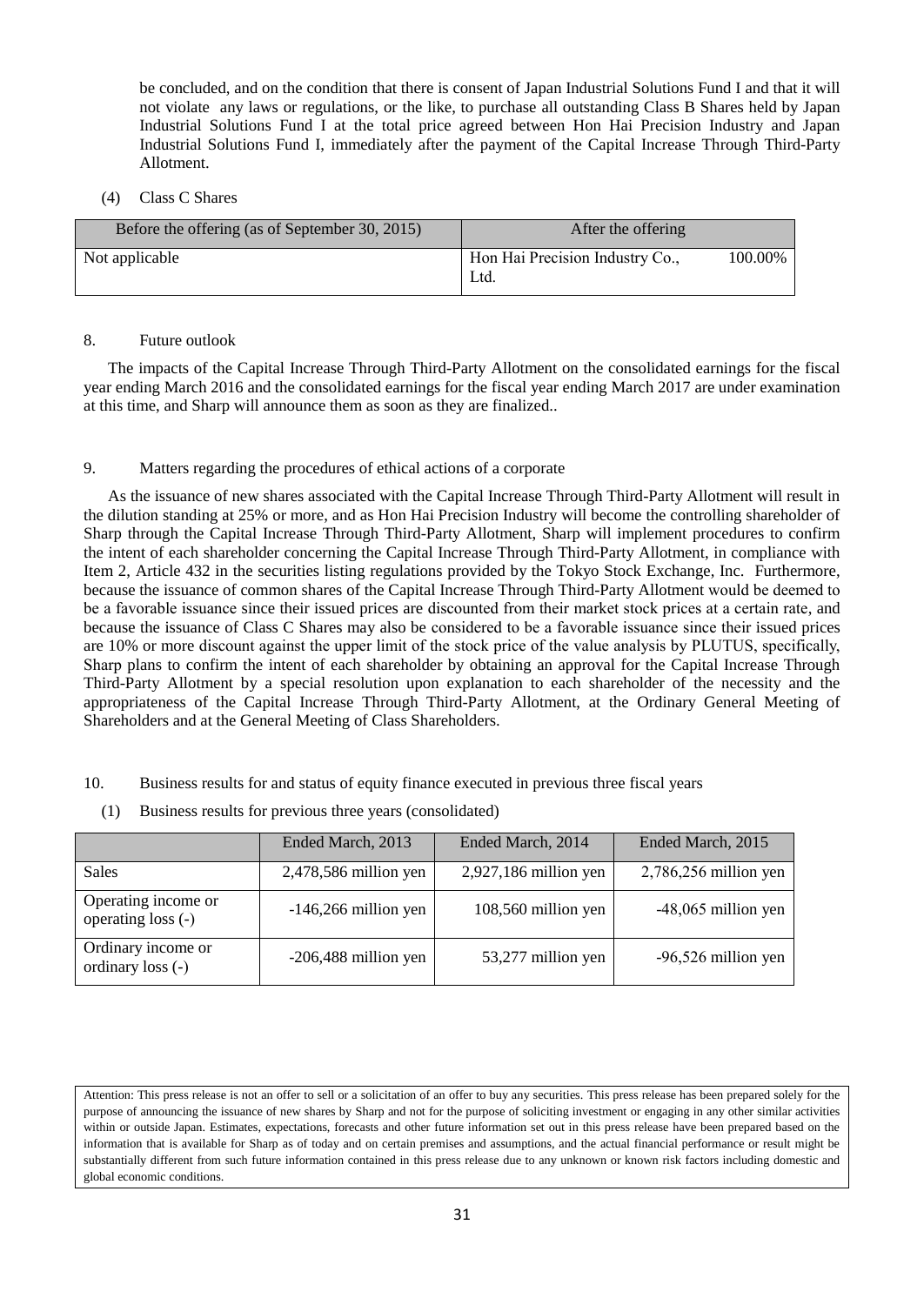| Net income or net loss (-)                | $-545,347$ million yen | 11,559 million yen | $-222,347$ million yen |
|-------------------------------------------|------------------------|--------------------|------------------------|
| Net income or net loss<br>per share $(-)$ | $-489.83$ yen          | 8.09 yen           | $-131.51$ yen          |
| Dividend per share                        | — yen                  | — yen              | — yen                  |
| Net assets per share                      | 106.90 yen             | 115.43 yen         | 17.84 yen              |

# (2) Current number of issued shares and number of dilutive shares (as of September 30, 2015)

|                                                                               | Number of shares                   | Ratio to number of issued<br>shares |
|-------------------------------------------------------------------------------|------------------------------------|-------------------------------------|
|                                                                               | Common shares 1,701,214,887 shares | 100%                                |
| Number of issued shares                                                       | Class A Shares 200,000 shares      | (Note $1$ ) —                       |
|                                                                               | Class B Shares 25,000 shares       | $(Note 1)$ —                        |
| Number of dilutive shares at<br>current conversion price (exercise)<br>price) | (Note 2) 3,202,407,104 shares      | (Note 2) 188.2%                     |
| Number of dilutive shares at<br>minimum conversion price.<br>(exercise price) | (Note 2) 3,202,407,104 shares      | (Note 2) 188.2%                     |
| Number of dilutive shares at<br>maximum conversion price<br>(exercise price)  | (Note 2) 3,202,407,104 shares      | (Note 2) 188.2%                     |

(Note 1) Class A Shares and Class B Shares do not have voting rights; therefore, their ratios to number of issued common shares are not indicated.

(Note 2) Because the exercise of the put option of the Class A Shares is on or after July 1, 2019, and the calculation of the number of common shares to be delivered by such exercise depends on the future figures, in calculating the ratio to the above number of shares and to the number of issued shares, upon assuming that such put option has been exercised as of now, the acquisition price necessary for the calculation thereof is calculated using the average value of the VWAP in ordinary trading of Sharp's common shares publicly announced on the Tokyo Stock Exchange in 30 consecutive trading days prior to September 15, 2015.

# (3) Recent stock prices

(i) Stock prices for recent three years

|         | Ended March, 2013 | Ended March, 2014 | Ended March, 2015 |
|---------|-------------------|-------------------|-------------------|
| Opening | $606$ yen         | $271$ yen         | $314$ yen         |
| High    | $607$ yen         | $633$ yen         | $341$ yen         |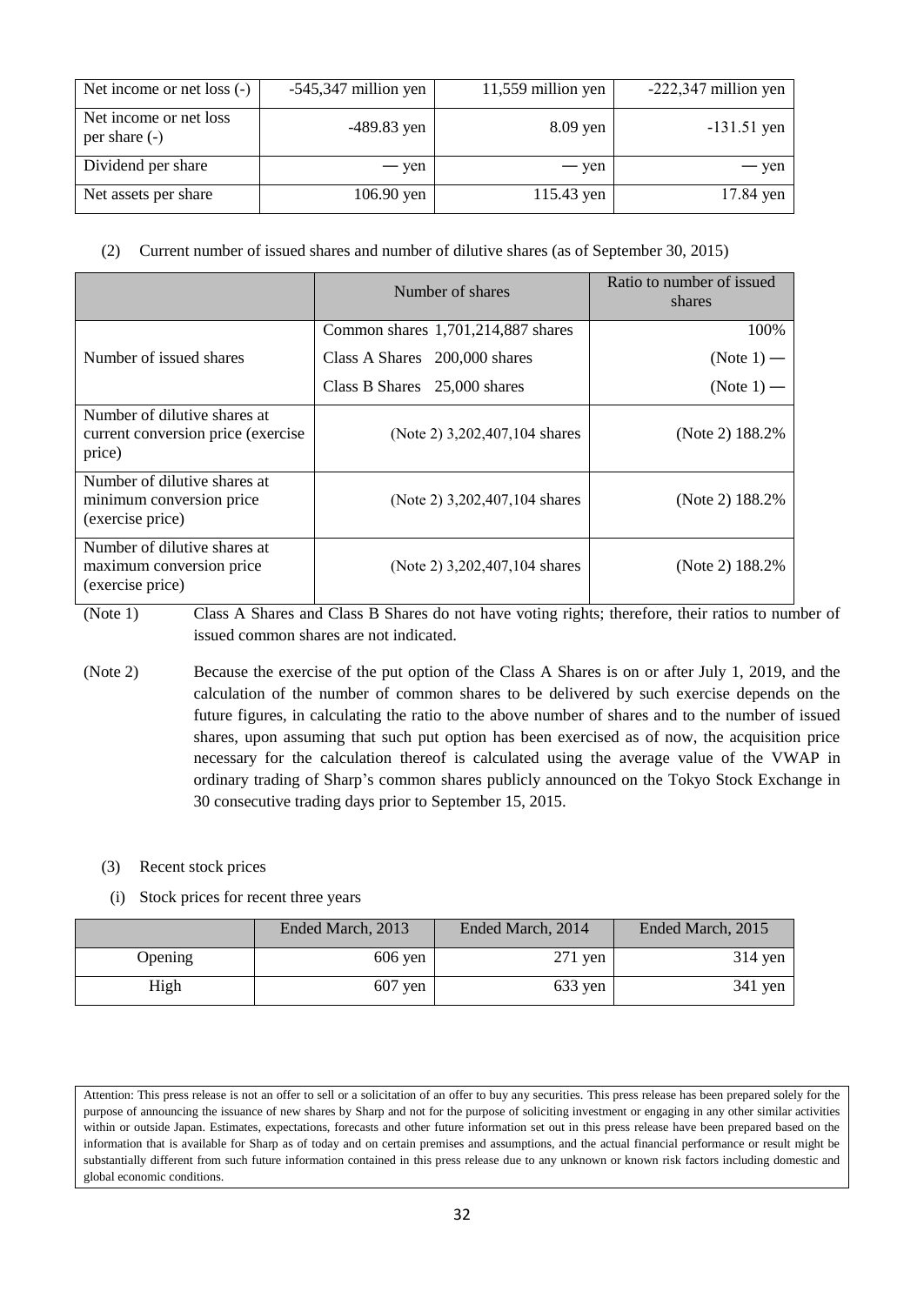| $\sim 0W$       | $142$ yen | $234$ yen | $219$ yen |
|-----------------|-----------|-----------|-----------|
| $\bigcap$ osing | $272$ yen | $314$ yen | $235$ yen |

(ii) Stock prices for recent six months

|         | September<br>2015 | October   | November          | December  | January<br>2016 | <b>February</b> |
|---------|-------------------|-----------|-------------------|-----------|-----------------|-----------------|
| Opening | $177$ yen         | 136 yen   | $130 \text{ yen}$ | $129$ yen | $126$ yen       | $141$ yen       |
| High    | $179$ yen         | $154$ yen | 180 yen           | $140$ yen | $151$ yen       | 186 yen         |
| Low     | $132$ yen         | $132$ yen | $119$ yen         | $108$ yen | $108$ yen       | $134$ yen       |
| Closing | $137$ yen         | $133$ yen | $126$ yen         | $125$ yen | $139$ yen       | $174$ yen       |

(Note) The stock prices in February 2016 indicated above are the stock prices as of February 24, 2016.

(iii) Stock price on the business day immediately preceding the date of resolution authorizing the issuance

|         | February 24, 2016 |
|---------|-------------------|
| Opening | 176 yen           |
| High    | 178 yen           |
| Low     | $165$ yen         |
| Closing | $174$ yen         |

- (4) Equity finance for the most recent three years
	- (i) Capital increase through third-party allotment

| Payment Date                                                   | March 28, 2013                            |
|----------------------------------------------------------------|-------------------------------------------|
| <b>Amount of Proceeds</b>                                      | 10,134,160,000 yen (Estimated Net Amount) |
| <b>Issue Price</b>                                             | 290 yen per share                         |
| Total number of<br>issued shares as at the<br>time of offering | 1,140,819,887 shares                      |
| Number of shares<br>offered                                    | 35,804,000 shares                         |
| Total number of<br>shares after offering                       | 1,176,623,887 shares                      |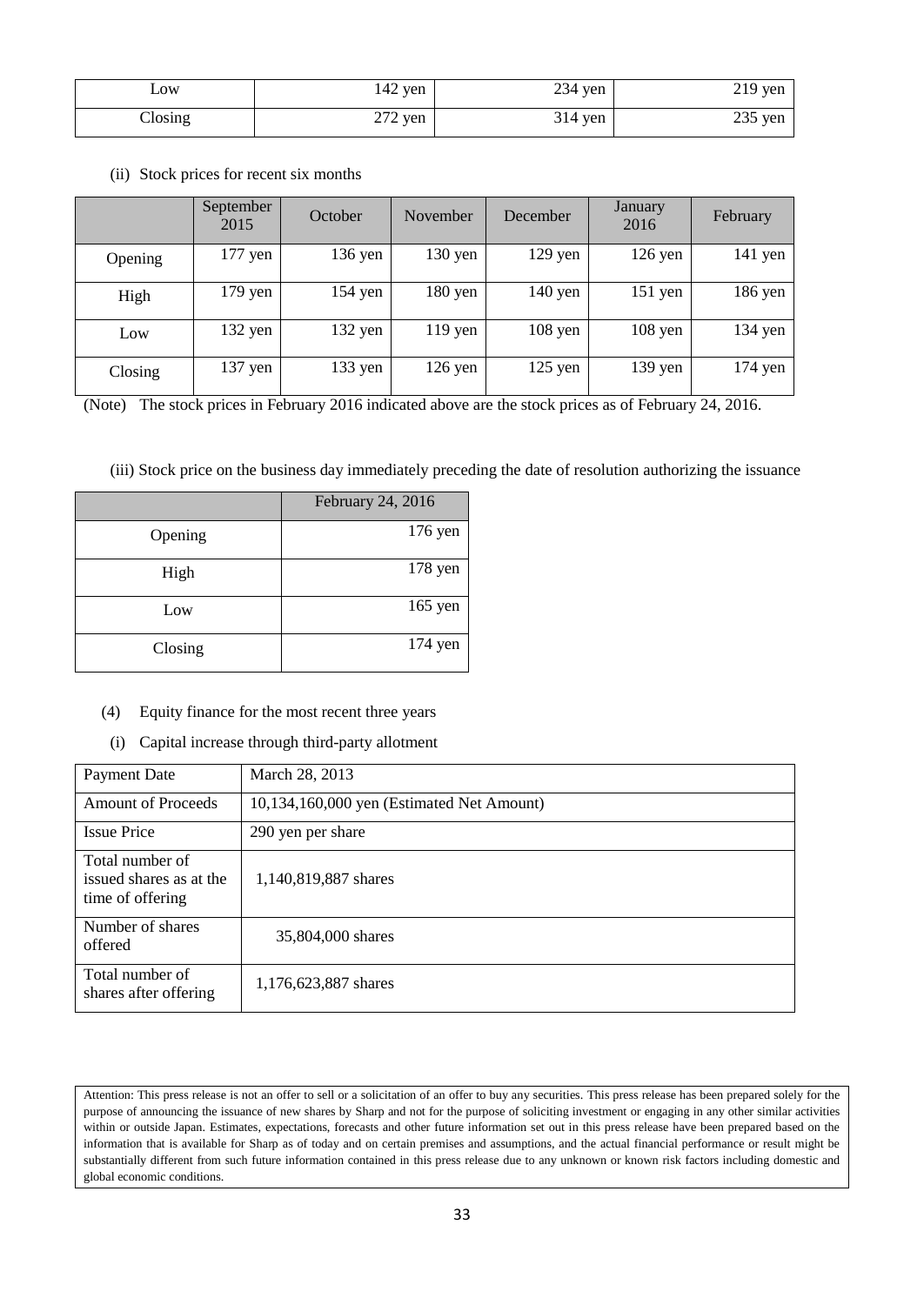| Allottee                                          | 35,804,000 shares<br>Samsung Electronics Japan Co., Ltd.                                                                                                                                                       |
|---------------------------------------------------|----------------------------------------------------------------------------------------------------------------------------------------------------------------------------------------------------------------|
| Initial purpose of use<br>of the funds as         | Introduction of new technology for LCDs with high-definition features -<br>a.<br>6,900 million yen                                                                                                             |
| intended at the time of<br>issue                  | b.<br>Investment including rationalization of manufacturing facilities for LCDs<br>used in mobile devices such as tablet terminals and notebook computers<br>with high-definition features - 3,234 million yen |
| Timing of use of funds<br>as intended as the time | April 2013 to March 2015<br>a.                                                                                                                                                                                 |
| of issue                                          | April 2013 to March 2015<br>b.                                                                                                                                                                                 |
| Status of allocation as<br>of today               | Allocation has been completed as per the initial purpose of use of the<br>$a.-b.$<br>funds.                                                                                                                    |

# (ii) Capital increase through third-party allotment

| <b>Payment Date</b>                                               | June 24, 2013                                                                                                              |
|-------------------------------------------------------------------|----------------------------------------------------------------------------------------------------------------------------|
| Amount of<br>Proceeds                                             | 5,852,736,000 yen (Estimated Net Amount)                                                                                   |
| <b>Issue Price</b>                                                | 502 yen per share                                                                                                          |
| Total number of<br>issued shares as at<br>the time of<br>offering | 1,176,623,887 shares                                                                                                       |
| Number of shares<br>offered                                       | 11,868,000 shares                                                                                                          |
| Total number of<br>shares after<br>offering                       | 1,188,491,887 shares                                                                                                       |
| Allottee                                                          | <b>QUALCOMM INCORPORATED</b><br>11,868,000 shares                                                                          |
| Initial purpose of<br>use of the funds as                         | Development cost for the manufacturing next generation MEMS display -<br>a.<br>1,200 million yen                           |
| intended at the<br>time of issue                                  | Investment in the equipment for the development of manufacturing next<br>b.<br>generation MEMS display - 4,653 million yen |
| Timing of use of<br>funds as intended                             | June 2013 to December 2014<br>a.                                                                                           |
| at the time of issue                                              | June 2013 to December 2014<br>b.                                                                                           |
| Status of<br>allocation as of<br>today                            | Allocation has been completed as per the initial purpose of use of the funds.<br>$a.-b.$                                   |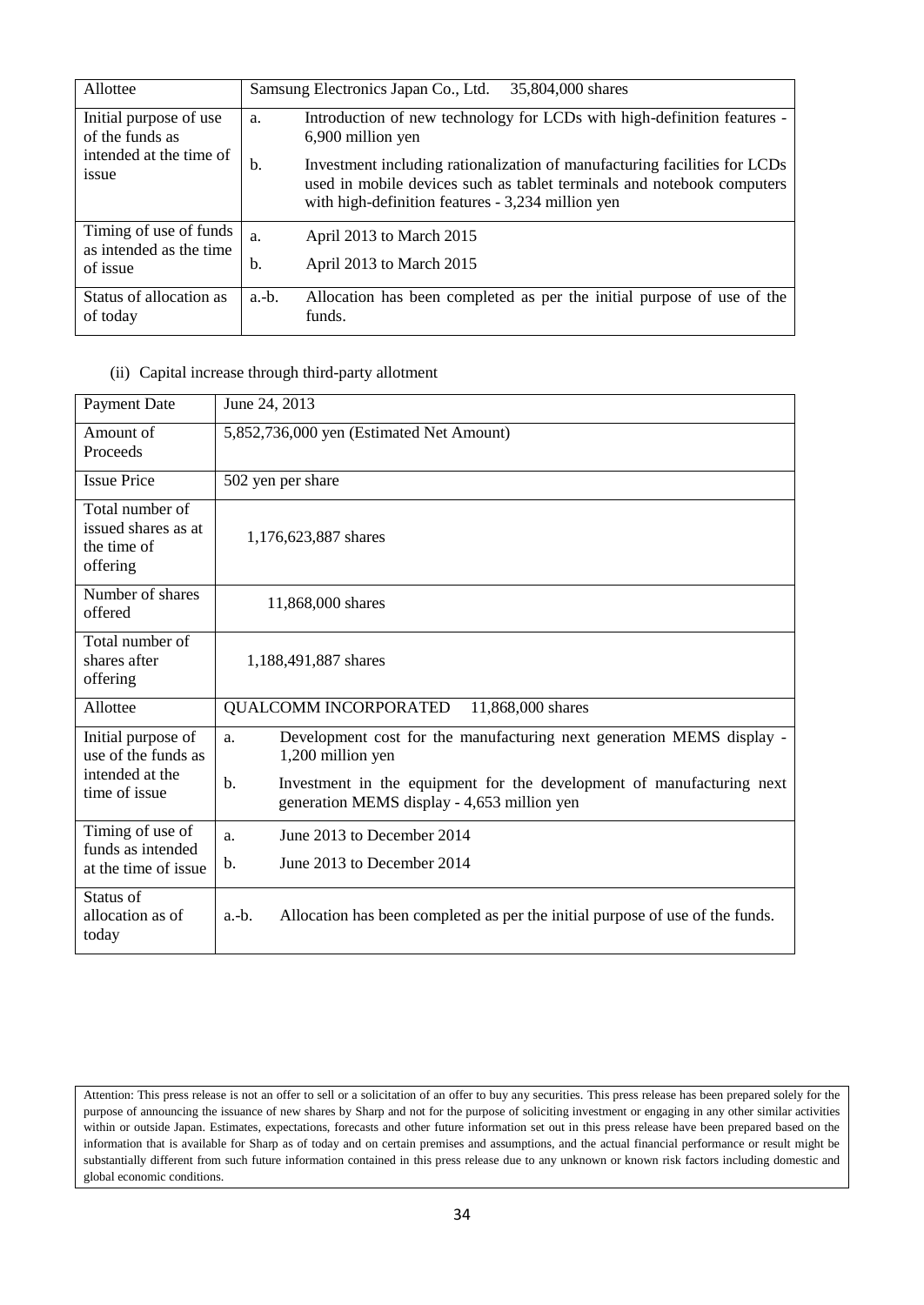# (iii) Capital increase through public offering

| Payment Date                                                               | October 15, 2013                           |                                                                                                                                             |  |
|----------------------------------------------------------------------------|--------------------------------------------|---------------------------------------------------------------------------------------------------------------------------------------------|--|
| <b>Amount of Proceeds</b>                                                  | 108,003,880,000 yen (Estimated Net Amount) |                                                                                                                                             |  |
| <b>Issue Price</b>                                                         | 279 yen per share                          |                                                                                                                                             |  |
| Total number of issued shares as<br>at the time of offering                | 1,188,491,887 shares                       |                                                                                                                                             |  |
| Number of shares offered                                                   |                                            | 408,000,000 shares                                                                                                                          |  |
| Total number of shares after<br>offering                                   |                                            | 1,596,491,887 shares                                                                                                                        |  |
| Initial purpose of use of the<br>funds as intended at the time of<br>issue | a.                                         | Equipment, etc. for the development/production of LCD<br>televisions for domestic and emerging markets - 17,400<br>million yen              |  |
|                                                                            | $\mathbf{b}$ .                             | Equipment,<br>for<br>the<br>development/production<br>etc.<br>οf<br>communication terminals for the domestic market - 14,100<br>million yen |  |
|                                                                            | $\mathbf{c}$ .                             | Equipment, etc. for a new plant in Indonesia - 44,500 million<br>yen                                                                        |  |
|                                                                            | d.                                         | Equipment, etc. for the development/production of digital<br>multifunction printers - 16,700 million yen                                    |  |
|                                                                            | e.                                         | Equipment, etc. for the development of high power models for<br>the domestic market - 8,300 million yen                                     |  |
|                                                                            | f.                                         | Equipment, etc. for the development/production of camera<br>modules/GaN (gallium nitride) power devices - 33,500 million<br>yen             |  |
|                                                                            | g.                                         | Investment in equipment, etc. for definition enhancement and<br>improvement of yield ratios - 86,000 million yen                            |  |
|                                                                            | h.                                         | Equipment, etc. for research and development, including<br>exploitation in 5 priority business areas - 21,000 million yen                   |  |
| Timing of use of funds as<br>intended at the time of issue                 | a.                                         | FY2013 to FY2015                                                                                                                            |  |
|                                                                            | b.                                         | FY2013 to FY2015                                                                                                                            |  |
|                                                                            | c.                                         | FY2013 to FY2015                                                                                                                            |  |
|                                                                            | d.                                         | FY2013 to FY2015                                                                                                                            |  |
|                                                                            | e.                                         | FY2013 to FY2015                                                                                                                            |  |
|                                                                            | f.                                         | FY2013 to FY2015                                                                                                                            |  |
|                                                                            | g.                                         | FY2013 to FY2015                                                                                                                            |  |
|                                                                            | h.                                         | FY2013 to FY2015                                                                                                                            |  |
| Status of allocation as of today                                           | a.-h.                                      | Allocation has been completed as per the initial purpose of use                                                                             |  |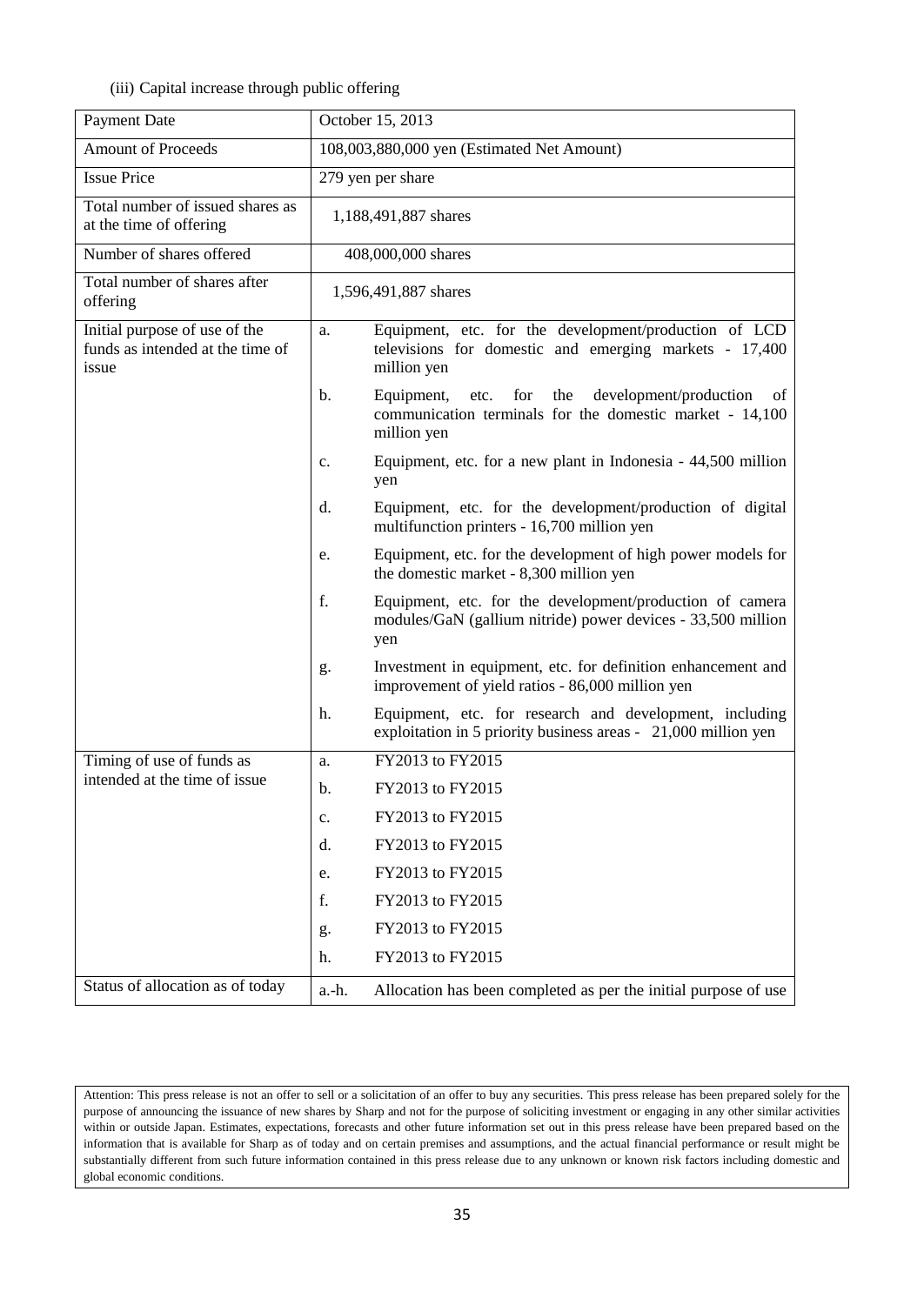(Note) The amounts listed in "Initial purpose of use of the funds as intended at the time of issue" are the expected amounts of investment including proceeds from public offerings, proceeds from "(v) Capital increase through third-party allotment" as indicated below, funds on hand, and borrowings.

| Payment Date                                                            | October 22, 2013                                                                                                                                                                                                                                                                                                                                                                                                                                                                                                                                                     |  |  |
|-------------------------------------------------------------------------|----------------------------------------------------------------------------------------------------------------------------------------------------------------------------------------------------------------------------------------------------------------------------------------------------------------------------------------------------------------------------------------------------------------------------------------------------------------------------------------------------------------------------------------------------------------------|--|--|
| <b>Amount of Proceeds</b>                                               | 17,390,717,000 yen (Estimated Net Amount)                                                                                                                                                                                                                                                                                                                                                                                                                                                                                                                            |  |  |
| <b>Issue Price</b>                                                      | 279 yen per share                                                                                                                                                                                                                                                                                                                                                                                                                                                                                                                                                    |  |  |
| Total number of issued shares as<br>at the time of offering             | 1,596,491,887 shares                                                                                                                                                                                                                                                                                                                                                                                                                                                                                                                                                 |  |  |
| Number of shares offered                                                | 62,723,000 shares                                                                                                                                                                                                                                                                                                                                                                                                                                                                                                                                                    |  |  |
| Total number of shares after<br>offering                                | 1,659,214,887 shares                                                                                                                                                                                                                                                                                                                                                                                                                                                                                                                                                 |  |  |
| <b>Allottees</b>                                                        | <b>DENSO CORPORATION</b><br>8,960,000 shares                                                                                                                                                                                                                                                                                                                                                                                                                                                                                                                         |  |  |
|                                                                         | <b>Makita Corporation</b><br>35,842,000 shares                                                                                                                                                                                                                                                                                                                                                                                                                                                                                                                       |  |  |
|                                                                         | <b>LIXIL Corporation</b><br>17,921,000 shares                                                                                                                                                                                                                                                                                                                                                                                                                                                                                                                        |  |  |
| Initial purpose of use of the funds<br>as intended at the time of issue | DENSO CORPORATION: Funds for development of a<br>a.<br>dedicated organization structure to undertake collaboration in<br>the field of in-vehicle business and working capital for<br>business operations including activity costs - 2,478 million<br>yen<br>Makita Corporation: Investment in production equipment and<br>b.<br>development facilities for the expansion of products in the<br>field of electric power tools, home equipment, and OPE<br>(Outdoor Power Equipment) - 4,000 million yen<br>Makita Corporation: Expenses incurred for technology<br>c. |  |  |
|                                                                         | development for the expansion of products in the field of<br>electric power tools, home equipment, and OPE (Outdoor<br>Power Equipment) - 5,946 million yen                                                                                                                                                                                                                                                                                                                                                                                                          |  |  |
|                                                                         | d.<br>LIXIL Corporation: Investment in production equipment and<br>development facilities for joint development of new products<br>electrical<br>appliance technologies<br>merging<br>home<br>and<br>construction materials technologies - 2,000 million yen                                                                                                                                                                                                                                                                                                         |  |  |
|                                                                         | LIXIL Corporation: Other expenses incurred for achieving<br>e.<br>joint development and production of the developed products -<br>2,967 million yen                                                                                                                                                                                                                                                                                                                                                                                                                  |  |  |
| Timing of use of funds as                                               | September 2013 to August 2015<br>a.                                                                                                                                                                                                                                                                                                                                                                                                                                                                                                                                  |  |  |
| intended at the time of issue                                           | October 2013 to September 2018<br>b.                                                                                                                                                                                                                                                                                                                                                                                                                                                                                                                                 |  |  |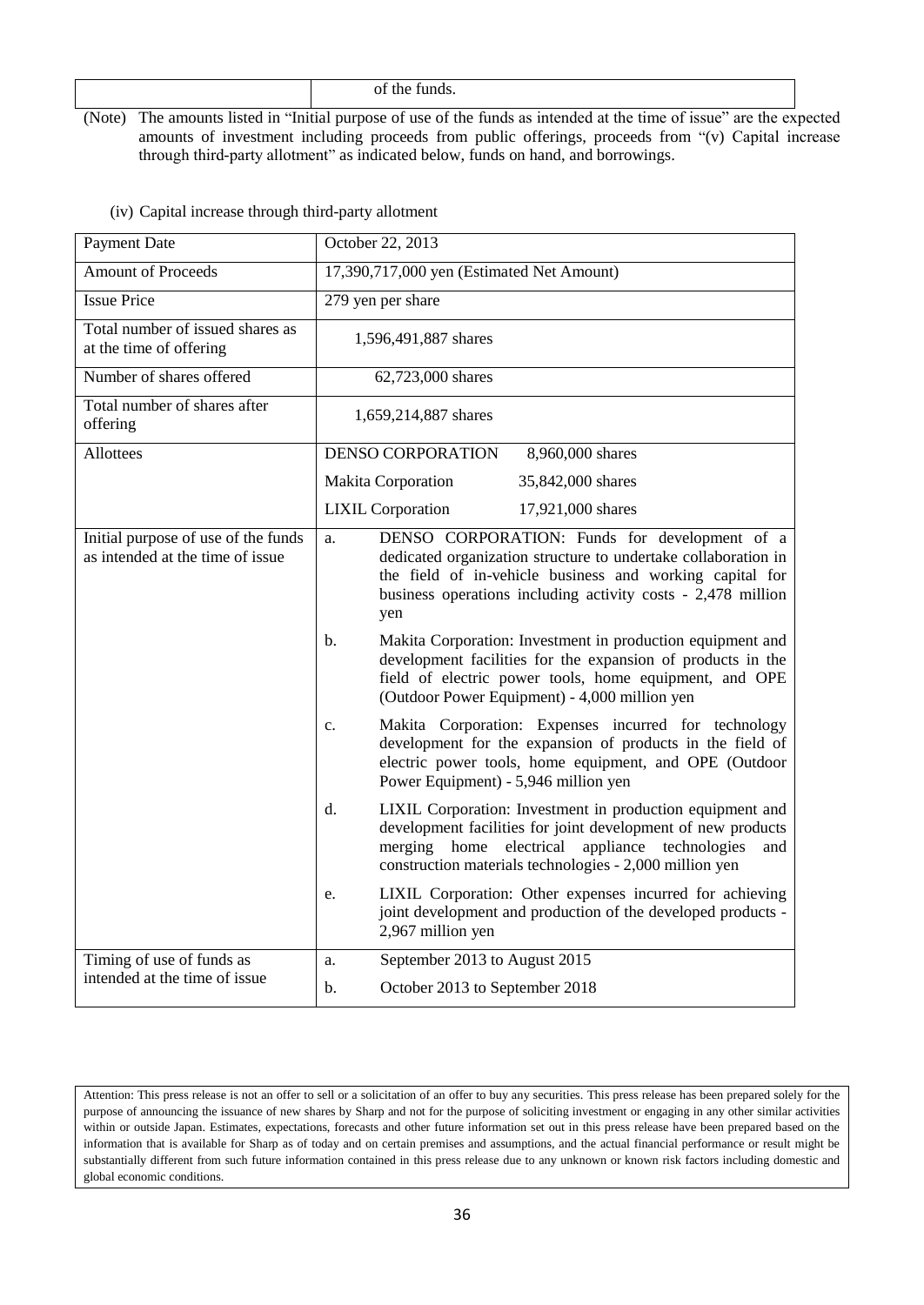|                                  | October 2013 to September 2018<br>c.                                                                   |
|----------------------------------|--------------------------------------------------------------------------------------------------------|
|                                  | October 2013 to September 2015<br>d.                                                                   |
|                                  | October 2013 to September 2015<br>e.                                                                   |
| Status of allocation as of today | Allocation has been completed as per the initial<br>a, b, c, d, and e.<br>purpose of use of the funds. |

# (v) Capital increase through third-party allotment

| Payment Date                                                            | November 12, 2013                                                                                                                              |  |  |  |  |
|-------------------------------------------------------------------------|------------------------------------------------------------------------------------------------------------------------------------------------|--|--|--|--|
| <b>Amount of Proceeds</b>                                               | 11,133,120,000 yen (Estimated Net Amount)                                                                                                      |  |  |  |  |
| <b>Issue Price</b>                                                      | 267.36 yen per share                                                                                                                           |  |  |  |  |
| Total number of issued shares as<br>at the time of offering             | 1,659,214,887 shares                                                                                                                           |  |  |  |  |
| Number of shares offered                                                | 42,000,000 shares                                                                                                                              |  |  |  |  |
| Total number of shares after<br>offering                                | 1,701,214,887 shares                                                                                                                           |  |  |  |  |
| Allottee                                                                | Nomura Securities Co., Ltd.<br>42,000,000 shares                                                                                               |  |  |  |  |
| Initial purpose of use of the funds<br>as intended at the time of issue | Equipment, etc. for the development/production of LCD<br>a.<br>televisions for domestic and emerging markets - 17,400<br>million yen           |  |  |  |  |
|                                                                         | b.<br>Equipment, etc.<br>for the<br>development/production<br>of<br>communication terminals for the domestic market - 14,100<br>million yen    |  |  |  |  |
|                                                                         | Equipment, etc. for a new plant in Indonesia - 44,500 million<br>C <sub>1</sub><br>yen                                                         |  |  |  |  |
|                                                                         | Equipment, etc. for the development/production of digital<br>d.<br>multifunction printers - 16,700 million yen                                 |  |  |  |  |
|                                                                         | Equipment, etc. for the development of high power models<br>e.<br>for the domestic market - 8,300 million yen                                  |  |  |  |  |
|                                                                         | $f_{\cdot}$<br>Equipment, etc. for the development/production of camera<br>modules/GaN (gallium nitride) power devices - 33,500<br>million yen |  |  |  |  |
|                                                                         | Investment in equipment, etc. for definition enhancement and<br>g.<br>improvement of yield ratios - 86,000 million yen                         |  |  |  |  |
|                                                                         | Equipment, etc. for research and development, including<br>h.<br>exploitation in 5 priority business areas - 21,000 million yen                |  |  |  |  |
| Timing of use of funds as                                               | FY2013 to FY2015<br>a.                                                                                                                         |  |  |  |  |
| intended at the time of issue                                           | FY2013 to FY2015<br>b.                                                                                                                         |  |  |  |  |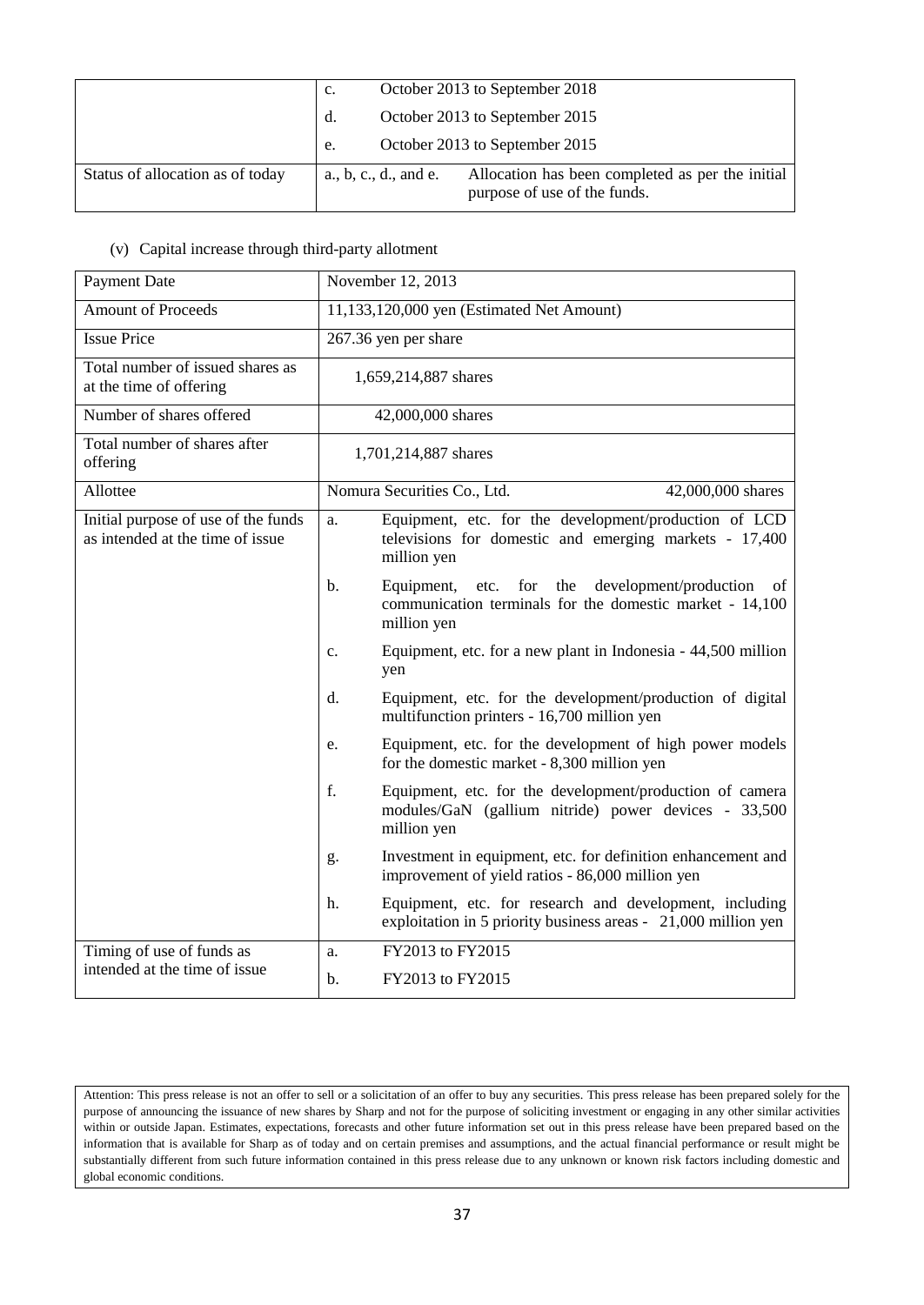|                                  | c.    | FY2013 to FY2015                                                                 |
|----------------------------------|-------|----------------------------------------------------------------------------------|
|                                  | d.    | FY2013 to FY2015                                                                 |
|                                  | e.    | FY2013 to FY2015                                                                 |
|                                  | f.    | FY2013 to FY2015                                                                 |
|                                  | g.    | FY2013 to FY2015                                                                 |
|                                  | h.    | FY2013 to FY2015                                                                 |
| Status of allocation as of today | a.-h. | Allocation has been completed as per the initial purpose of<br>use of the funds. |

### (vi) Issue of Class A Shares by capital increase through third-party allotment

| <b>Payment Date</b>                                                     | June 30, 2015                                                                                                              |  |  |  |  |
|-------------------------------------------------------------------------|----------------------------------------------------------------------------------------------------------------------------|--|--|--|--|
| <b>Issue Price</b>                                                      | $1,000,000$ yen per share                                                                                                  |  |  |  |  |
| <b>Amount of Proceeds</b>                                               | 200,000,000,000 yen                                                                                                        |  |  |  |  |
| Total number of issued shares as<br>at the time of offering             | $1,701,214,887$ shares (common shares)                                                                                     |  |  |  |  |
| Number of shares offered                                                | 200,000 shares                                                                                                             |  |  |  |  |
| Total number of shares after<br>offering                                | (including Class A Shares and Class B)<br>1,701,439,887 shares<br>Shares)                                                  |  |  |  |  |
| Allottees                                                               | Mizuho Bank, Ltd.<br>100,000 shares                                                                                        |  |  |  |  |
|                                                                         | The Bank of Tokyo-Mitsubishi UFJ, Ltd. 100,000 shares                                                                      |  |  |  |  |
| Initial purpose of use of the funds<br>as intended at the time of issue | a. Repayment of Sharp's and Sharp's subsidiary's debt owed to<br>Mizuho Bank group<br>100,000 million yen                  |  |  |  |  |
|                                                                         | b. Repayment of Sharp's and Sharp's subsidiary's debt owed to Bank<br>of Tokyo-Mitsubishi UFJ group<br>100,000 million yen |  |  |  |  |
| Timing of use of funds as                                               | a. June, 2015                                                                                                              |  |  |  |  |
| intended at the time of issue                                           | b. June, 2015                                                                                                              |  |  |  |  |
| Status of allocation as of today                                        | Allocation has been completed as per the initial purpose of<br>$a.-b.$<br>use of the funds.                                |  |  |  |  |

# (vii) Issue of Class B Shares by capital increase through third-party allotment

| <b>Payment Date</b>                                         | June 30, 2015                          |
|-------------------------------------------------------------|----------------------------------------|
| <b>Issue Price</b>                                          | $1,000,000$ yen per share              |
| <b>Amount of Proceeds</b>                                   | 25,000,000,000 yen                     |
| Total number of issued shares as<br>at the time of offering | $1,701,214,887$ shares (common shares) |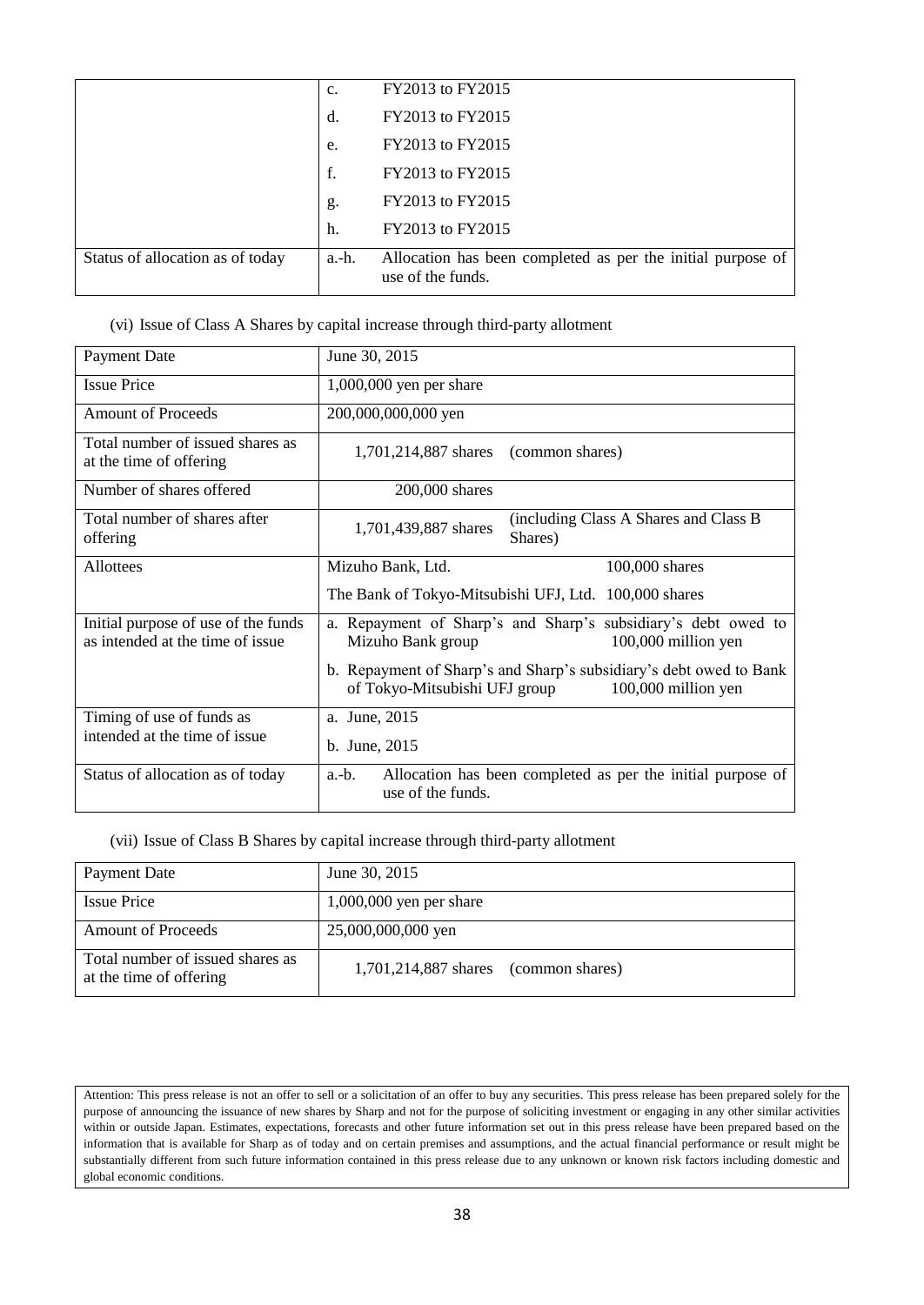| Number of shares offered                                                | 25,000 shares                                                                                                                                                                                                          |  |  |
|-------------------------------------------------------------------------|------------------------------------------------------------------------------------------------------------------------------------------------------------------------------------------------------------------------|--|--|
| Total number of shares after<br>offering                                | (including Class A Shares and Class B)<br>1,701,439,887 shares<br>Shares)                                                                                                                                              |  |  |
| Allottee                                                                | Japan Industrial Solutions Fund I<br>$25,000$ shares                                                                                                                                                                   |  |  |
| Initial purpose of use of the funds<br>as intended at the time of issue | a. New installation and replacement of mechanical equipment, etc.<br>for achieving higher definitions and improving yields, and other<br>rationalization investments, etc. in the LCD business - 17,600<br>million yen |  |  |
|                                                                         | b. Investment in molds for new products for Japan, China and Asia,<br>and rationalization investments, etc. in each domestic and overseas<br>factory in the health and environment business - 4,000 million yen        |  |  |
|                                                                         | c. Investment in molds for new products, and rationalization<br>investments, etc. in each factory in the business solutions business<br>- 3,000 million yen                                                            |  |  |
| Timing of use of funds as                                               | July 2015 to March 2018<br>a.                                                                                                                                                                                          |  |  |
| intended at the time of issue                                           | July 2015 to March 2018<br>$\mathbf b$ .                                                                                                                                                                               |  |  |
|                                                                         | July 2015 to March 2018<br>c.                                                                                                                                                                                          |  |  |
| Status of allocation as of today                                        | Allocation is being made based on the initial purpose of use<br>$a.-c.$<br>of the funds.                                                                                                                               |  |  |

# 11. Terms and conditions of issuance

| (1)   | Common shares                                |                                                       |                      |
|-------|----------------------------------------------|-------------------------------------------------------|----------------------|
| (i)   | Number of new shares to be.<br>issued        | Common shares                                         | 3,281,950,697 shares |
| (ii)  | Issuing price                                | 118 yen per share                                     |                      |
| (iii) | Total amount of issuing price                | 387,270,182,246 yen                                   |                      |
| (iv)  | Amount of capital to<br>be increased         | 193,635,091,123 yen                                   |                      |
| (v)   | Amount of capital reserve to be<br>increased | 193,635,091,123 yen                                   |                      |
| (vi)  | Method of offering and                       | Allotted by means of third-party allotment:           |                      |
|       | a llotment<br>(planned allottees and number  | To Hon Hai Precision Industry                         | 1,300,000,000 shares |
|       | of shares planned to be allotted)            | To Foxconn FE                                         | 915,550,697 shares   |
|       |                                              | To Foxconn Technology                                 | 646,400,000 shares   |
|       |                                              | To SIO                                                | 420,000,000 shares   |
| (vii) | Terms of payment                             | June 28, 2016 (Tue.) through September 5, 2016 (Mon.) |                      |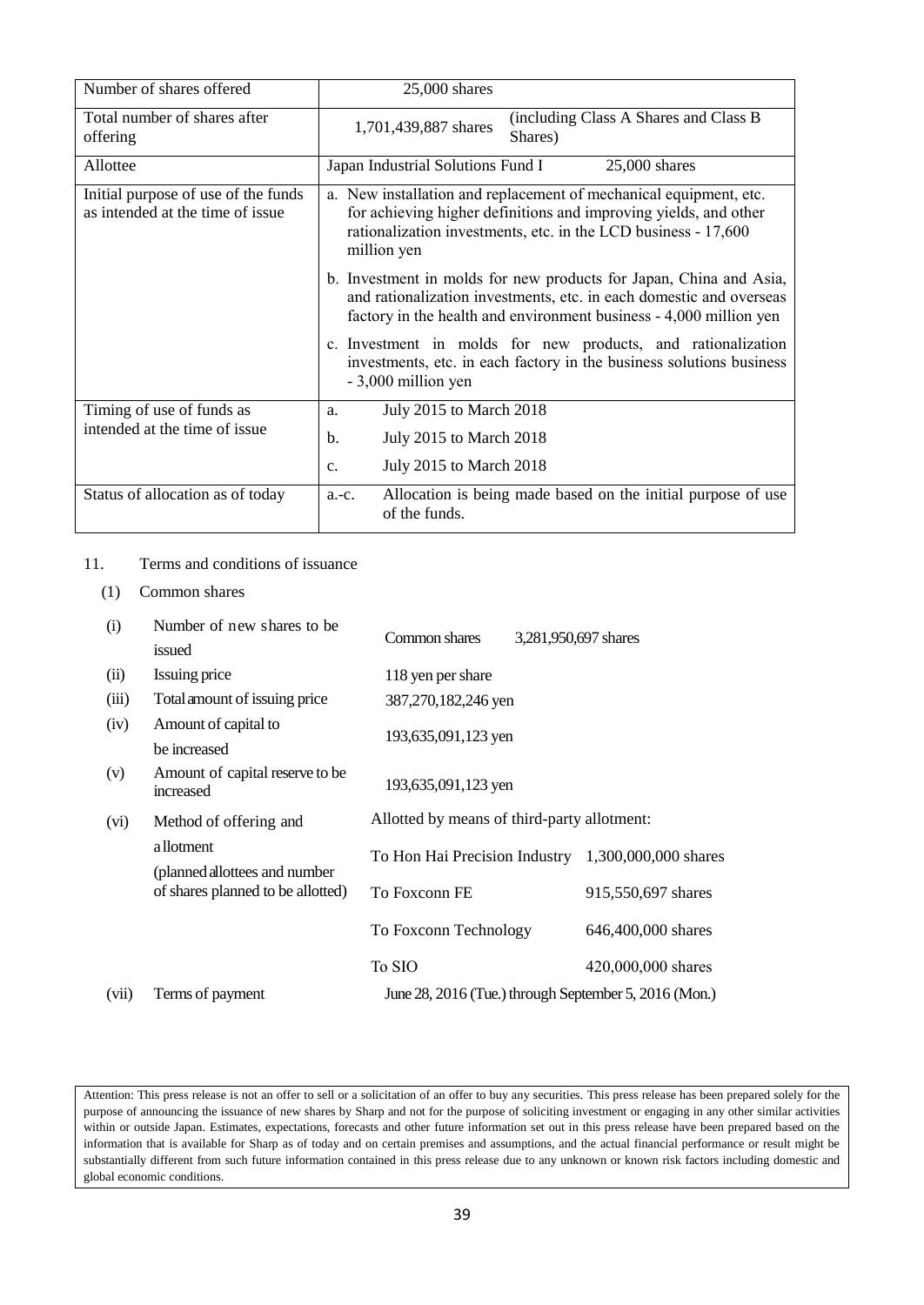(viii) Others \*Asstated in the above "1.(1)(vi) Others", paymentshall be made on condition that the securities registration statement filed under the Financial Instruments and Exchange Act comes into effect; that the notification to and permission fromthe competition authorities of relevant foreign countries with respect to business combination and the permission and authorization fromauthorities of relevant countries necessary for execution of the Capital Increase Through Third-Party Allotment are granted; and that the proposal concerning the issuance of common shares of Sharp is approved (special resolution) at the Ordinary General Meeting of Shareholders and the General Meeting of Class Shareholders.

#### (2) Class C Shares

Please see Appendix "Terms and conditions of Class C Share issuance."

- II. Change in the parent company, the largest shareholder who is a major shareholder, and the major shareholders
- 1. Background of change

As mentioned above, because Hon Hai Precision Industry will come to directly hold 26.17% of Sharp's voting rights by the issuance of new shares through third-party allotment of which the allottee is Hon Hai Precision Industry, together with 18.43% of the voting rights which Foxconn FE, a wholly-owned subsidiary of Hon Hai Precision Industry, will come to hold, it will come to directly or indirectly hold 44.60% of the voting rights. Furthermore, because Foxconn Technology is a company in which Hon Hai Precision Industry holds above twentyhundredths of the voting rights, and because SIO is a company substantially controlled by Mr. Terry Gou, the Chairman of Hon Hai Precision Industry, both companies fall under persons who are found to exercise their voting rights in the same manner as Hon Hai Precision Industry, due to a close relationship with Hon Hai Precision Industry. Hon Hai Precision Industry will, together with both of the aforementioned companies, come to hold 66.07% of the voting rights, and thus, it will newly become Sharp's parent company. Furthermore, because Hon Hai Precision Industry will come to hold 26.17% of Sharp's voting rights by the Capital Increase Through Third-Party Allotment, it will newly become Sharp's largest shareholder, which is a major shareholder. Furthermore, Foxconn FE and Foxconn Technology will newly become Sharp's major shareholders.

#### 2. Outline of changing shareholders

Outlines of Hon Hai Precision Industry, which is to become Sharp's parent company and largest shareholder, which is a major shareholder by the Capital Increase Through Third-Party Allotment, and Foxconn FE and Foxconn Technology which are to become Sharp's major shareholders, are as stated in "I.6.(1) Outline of the planned allottees" above.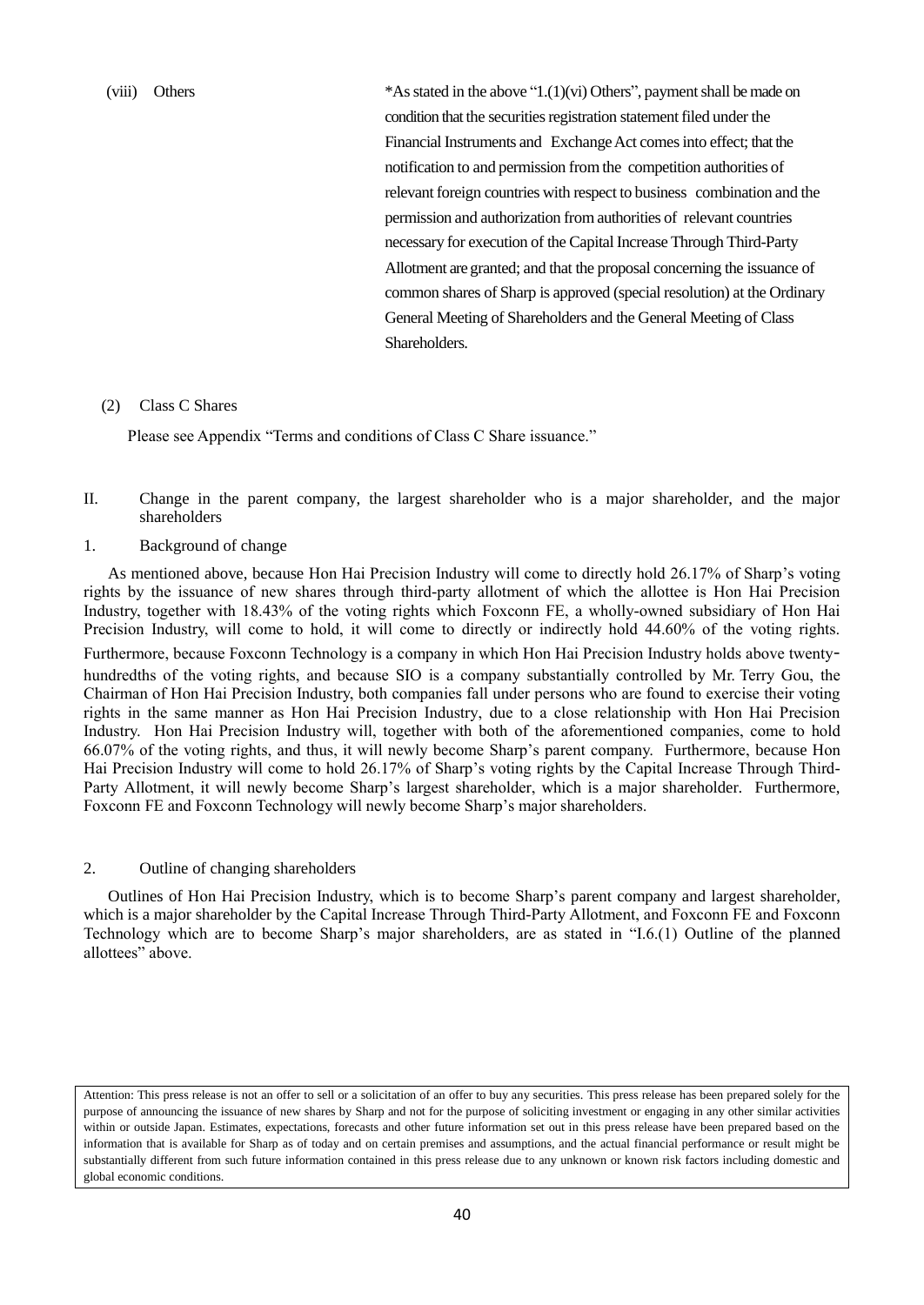- 3. Number of voting rights held by such shareholder, and the ratio to the number of voting rights of all shareholders before and after the change
	- (1) Hon Hai Precision Industry

|                                                | Category                                                                             | Number of voting rights (ratio of voting rights)<br>held)<br>Directly held<br>Total<br>Aggregate |                     |                          | Major<br>shareholder<br>ranking |
|------------------------------------------------|--------------------------------------------------------------------------------------|--------------------------------------------------------------------------------------------------|---------------------|--------------------------|---------------------------------|
| Before change<br>(as of September 30,<br>2015) |                                                                                      |                                                                                                  |                     |                          |                                 |
| After change                                   | <b>Parent Company</b><br>and Largest<br>shareholder who<br>is a major<br>shareholder | 1,300,000<br>(26.17%)                                                                            | 915,550<br>(18.43%) | 2,215,550<br>$(44.60\%)$ | No.1                            |

# (2) Foxconn FE

|                               | Category    | Number of voting rights (ratio of voting rights<br>held) |           |          | Major<br>shareholder |
|-------------------------------|-------------|----------------------------------------------------------|-----------|----------|----------------------|
|                               |             | Directly held                                            | Aggregate | Total    | ranking              |
| Before change                 |             |                                                          |           |          |                      |
| (as of September 30,<br>2015) |             |                                                          |           |          |                      |
|                               | Major       | 915,550                                                  | $\Omega$  | 915,550  | No. 2                |
| After change                  | shareholder | (18.43%)                                                 | $(0\%)$   | (18.43%) |                      |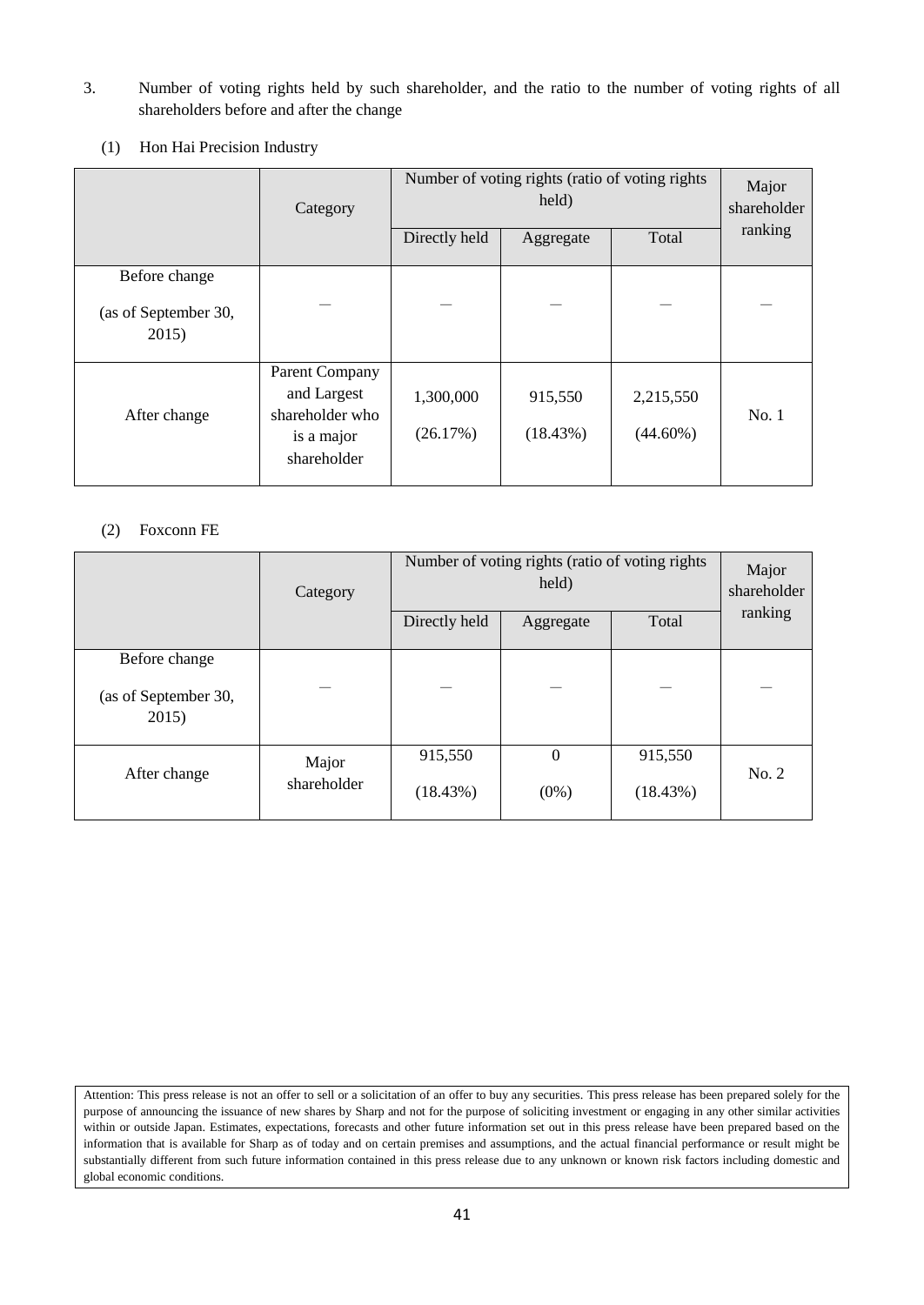# (3) Foxconn Technology

|                                                | Category             | Directly held          | Number of voting rights (ratio of voting rights<br>held)<br>Aggregate | Total                  | Major<br>shareholder<br>ranking |
|------------------------------------------------|----------------------|------------------------|-----------------------------------------------------------------------|------------------------|---------------------------------|
| Before change<br>(as of September 30,<br>2015) |                      |                        |                                                                       |                        |                                 |
| After change                                   | Major<br>shareholder | 646,400<br>$(13.01\%)$ | $\theta$<br>$(0\%)$                                                   | 646,400<br>$(13.01\%)$ | No. 3                           |

- (Note 1) The ratio to the number of voting rights of all shareholders after change is calculated by setting the denominator to the number of voting rights of all shareholders (4,967,154 voting rights) that is the number of voting rights of all shareholders (1,685,204 voting rights) calculated by deducting the number of shares without voting rights (16,235,887 shares) from the total number of issued shares (1,701,439,887 shares) as of September 30, 2015 plus 3,281,950 voting rights that are to be increased in association with the Capital Increase Through Third-Party Allotment.
- (Note 2) The ratio to the number of voting rights of all shareholders after the change is rounded to the second decimal place.

# 4. Change scheduled date

Any day from June 28, 2016 (Tue.) to September 5, 2016 (Mon.)

# 5. Future outlook

As stated in "I.6.(3) Planned allottees' policy for holding shares" above.

End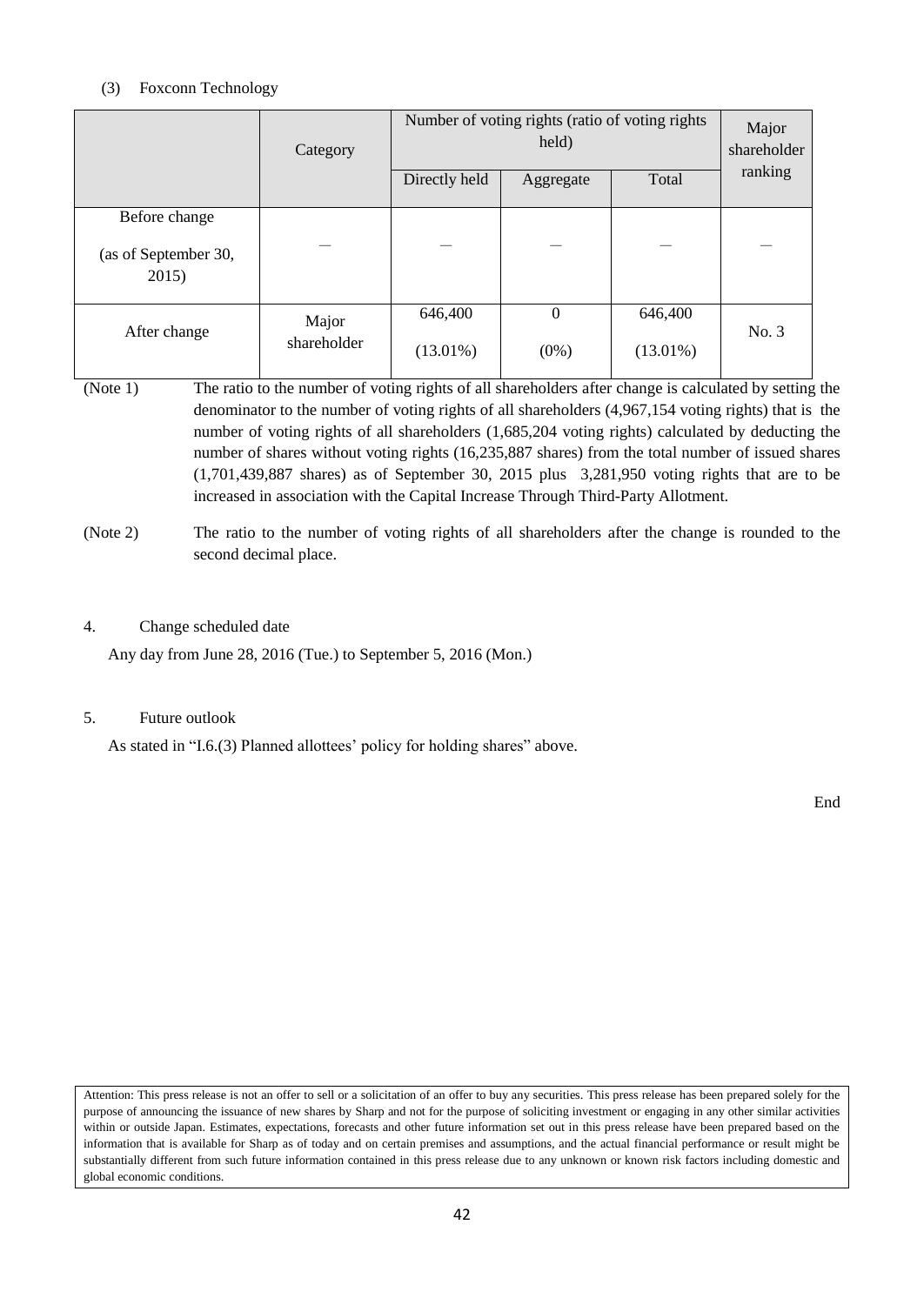Appendix Terms and conditions of Class C Share issuance

1. Name of shares

Sharp Corporation Class C Shares (the "Class C Shares")

2. Number of shares offered for subscription

8,621,171 shares

3. Amount to be paid in for shares offered for subscription

11,800 yen per share

4. Capital and capital reserve to be increased

Capital 50,864,908,900 yen (5,900 yen per share)

Capital reserve 50,864,908,900 yen (5,900 yen per share)

5. Total amount to be paid in

101,729,817,800 yen

6. Payment date

June 28, 2016 through September 5, 2016

7. Method of issuance

Allotted by a third-party allotment method as follows:

Hon Hai Precision Industry Co., Ltd. 8,621,171 shares

8. Dividends from surplus

If Sharp is to pay a dividend from surplus using the record date belonging to a business year, it shall pay the dividend to shareholders who hold Class C Shares (the "Class C Shareholders") and registered pledgees of the Class C Shares (together with the Class C Shareholders, "Class C Shareholders, Etc.") entered or recorded in the final shareholders resister as at the record date (the "Record Date for Dividends") by the monetary amount of dividend from surplus calculated by multiplying the amount of dividend per common share by the conversion ratio provided for in Item 11(2) below per the Class C Share (the amount paid by such dividend per share of Class C Shares is referred to as the "Class C Dividend") ranking pari-passu with the shareholders who hold common shares (the "Common Shareholders") and registered pledgees of the common shares (together with the Common Shareholders, "Common Shareholders, Etc.") entered or recorded in the final shareholders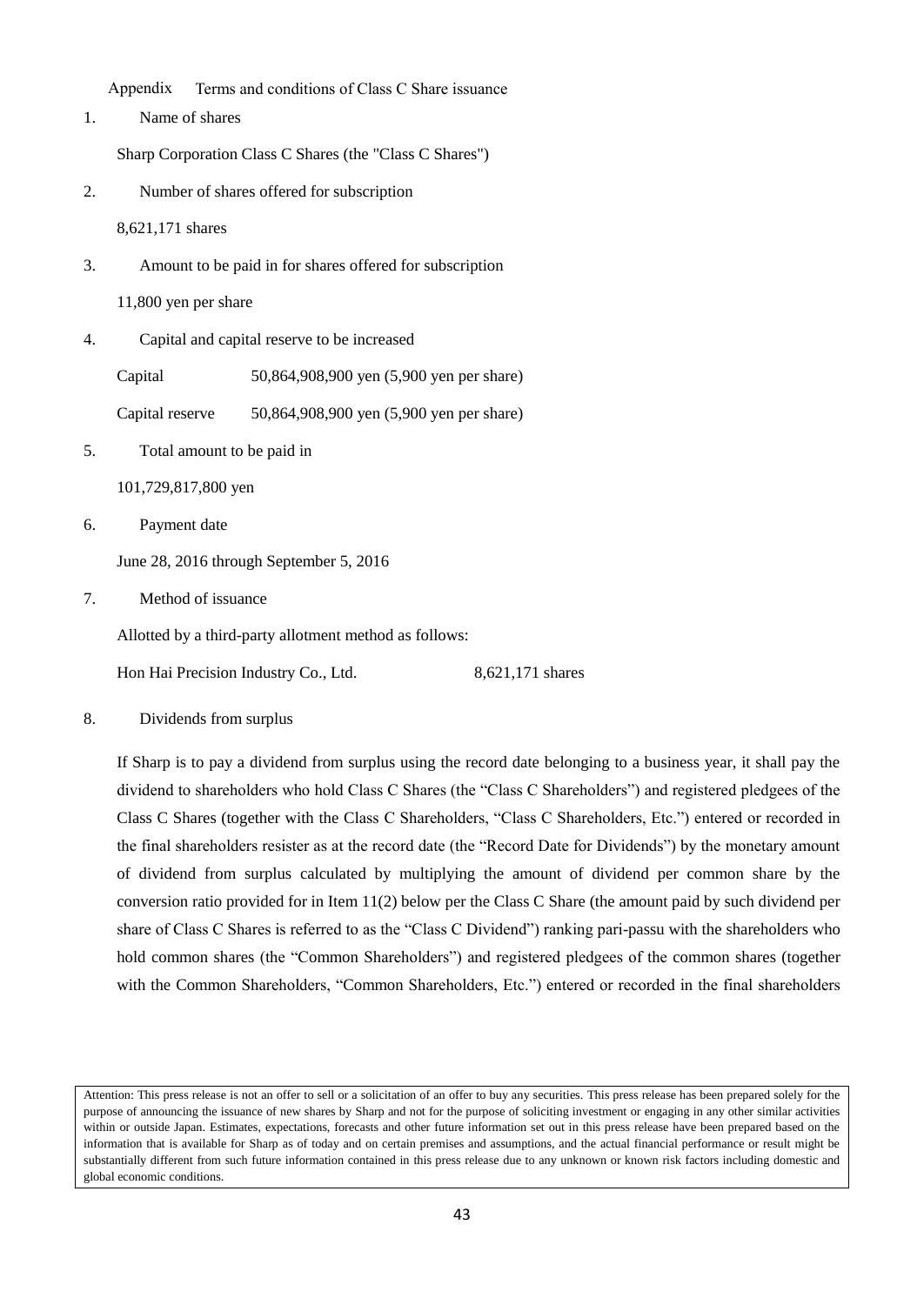resister as at the Record Date for Dividends. A fraction of less than one yen that arises in the amount calculated by multiplying the Class C Dividend by the number of the Class C Shares owned by each Class C Shareholders, Etc. is to be rounded down.

9. Distribution of residual assets

If Sharp is to distribute residual assets, it shall distribute residual assets to the Class C Shareholders, Etc. by the monetary amount of distribution of residual assets calculated by multiplying the amount of residual assets to be distributed per common share by the conversion ratio provided for in Item 11(2) below per the Class C Share (the amount paid by such distribution per share of Class C Shares is referred to as the "Class C Residual Assets Distribution Amount") ranking pari-passu with the Common Share Holders, Etc. A fraction of less than one yen that arises in the amount calculated by multiplying the Class C Residual Assets Distribution Amount by the number of the Class C Shares owned by each Class C Shareholders, Etc. is to be rounded down.

### 10. Voting rights

Class C Shareholders do not have voting rights at general meetings of shareholders and general meetings of class shareholders constituted by Class C Shareholders unless otherwise provided for in laws.

- 11. Call option the consideration for which is common shares
	- (1) On and after July 1, 2017, Sharp may acquire all or some of the Class C Shares in exchange for delivery of the number of common shares calculated by multiplying the number of Class C Share by the conversion ratio provided for in Item (2) below per the Class C Share to the extent permissible under law and regulations on the coming of the day to be separately determined by the Board of Directors meeting. If Sharp acquire some of the Class C Shares, it may decide the Class C Shares to acquire on a pro rata basis or by other reasonable method to be separately determined by the Board of Directors meeting.
	- (2) The conversion ratio of Class C Shares should be 100.
- 12. Consolidation of shares or share split; allotment of shares without contribution, etc.
	- (1) When consolidating or splitting shares, Sharp shall consolidate or split the Class C Shares at the same time and the same rate as the common shares.
	- (2) When allotting the shares without contribution or the share options without contribution (including

Attention: This press release is not an offer to sell or a solicitation of an offer to buy any securities. This press release has been prepared solely for the purpose of announcing the issuance of new shares by Sharp and not for the purpose of soliciting investment or engaging in any other similar activities within or outside Japan. Estimates, expectations, forecasts and other future information set out in this press release have been prepared based on the information that is available for Sharp as of today and on certain premises and assumptions, and the actual financial performance or result might be substantially different from such future information contained in this press release due to any unknown or known risk factors including domestic and global economic conditions.